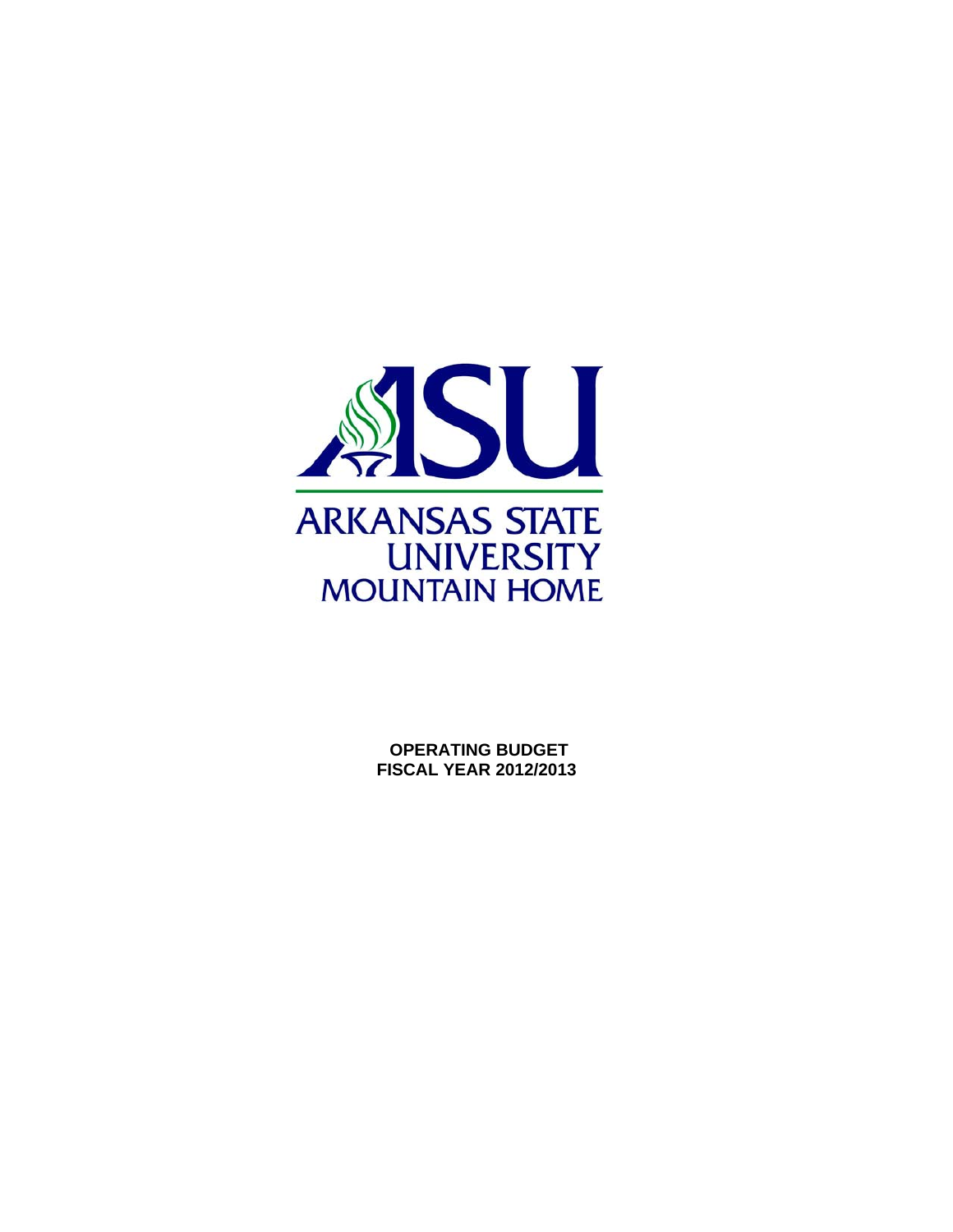#### **BOARD OF TRUSTEES**

Mr. Ron Rhodes, Chair – Cherokee Village Mr. Michael Gibson, Vice Chair – Osceola Mr. Dan Pierce, Secretary – Jonesboro Mr. Charles Luter – Paragould Mr. Howard Slinkard – Rogers

#### **OFFICERS**  Dr. Charles Welch, President Dr. Ed Coulter, Chancellor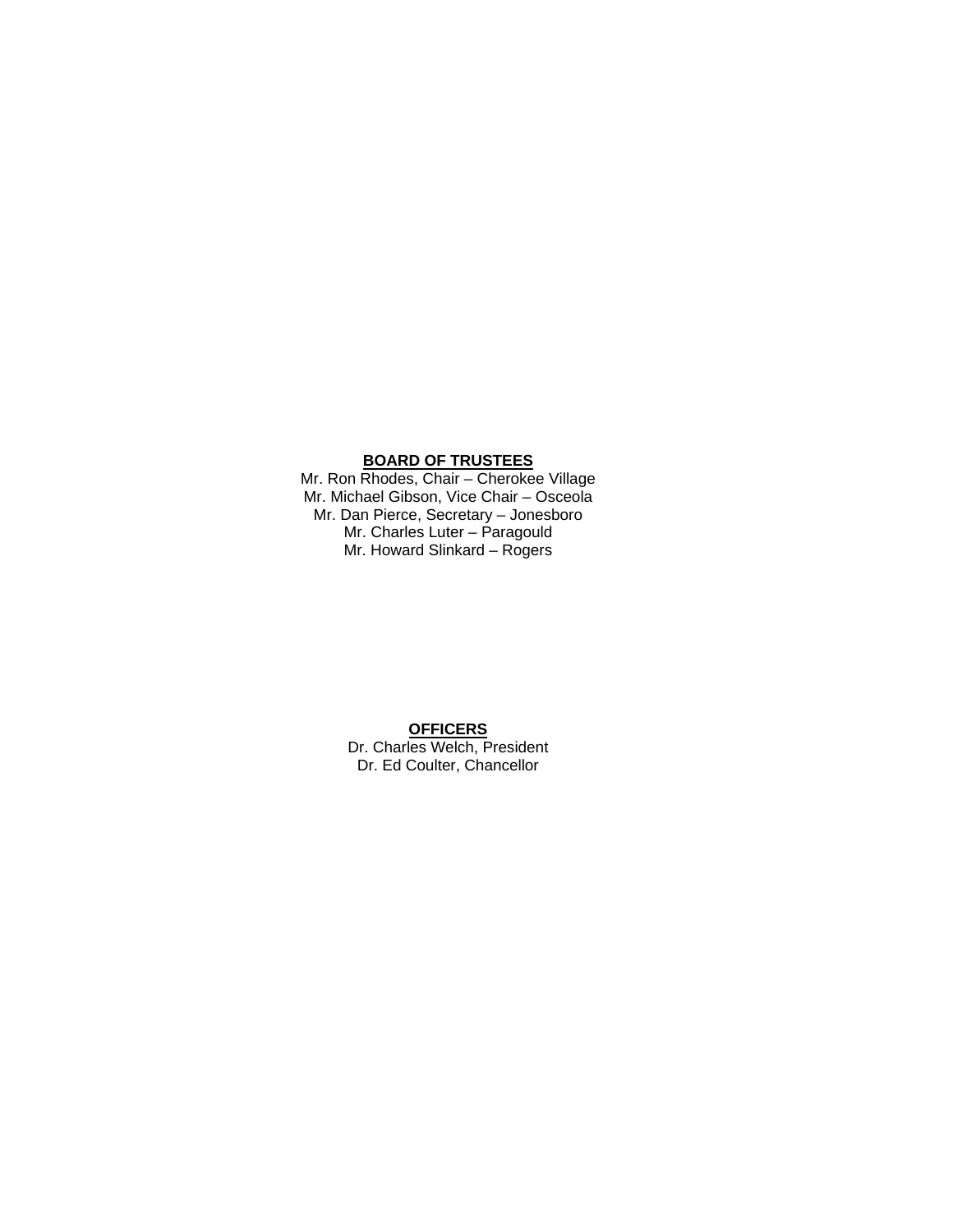## **Index**

#### **ACCOUNT NAME**

| Instruction: |  |
|--------------|--|
|              |  |
|              |  |
|              |  |
|              |  |
|              |  |
|              |  |
|              |  |
|              |  |
|              |  |
|              |  |
|              |  |
|              |  |
|              |  |
|              |  |
|              |  |
|              |  |
|              |  |
|              |  |
|              |  |
|              |  |
|              |  |
|              |  |
|              |  |
|              |  |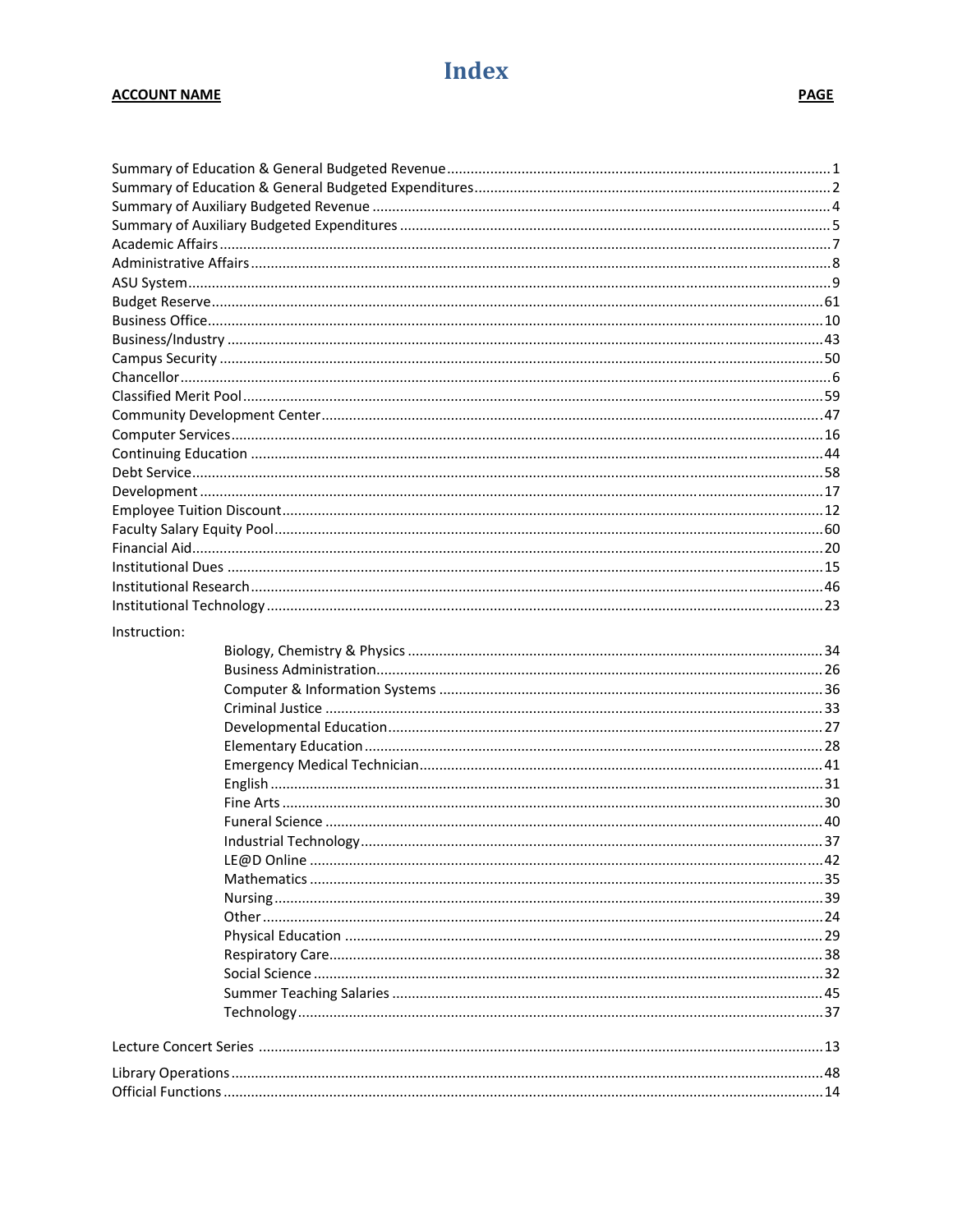## **Index**

#### **ACCOUNT NAME**

| Scholarships: |  |
|---------------|--|
|               |  |
|               |  |
|               |  |
|               |  |
|               |  |
|               |  |
|               |  |
|               |  |
|               |  |

#### **PAGE**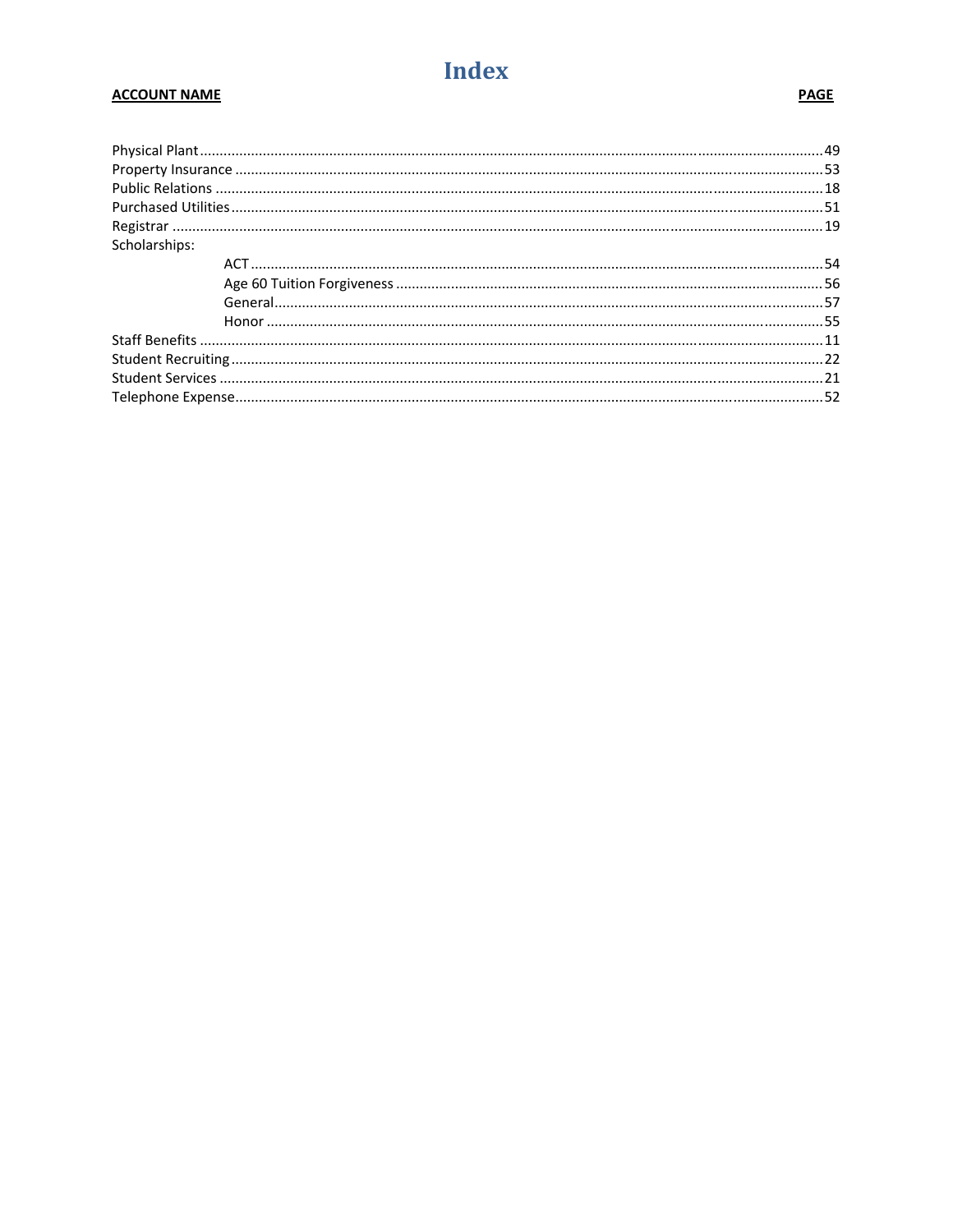**EDUCATIONAL AND GENERAL BUDGET FISCAL YEAR 2012/2013**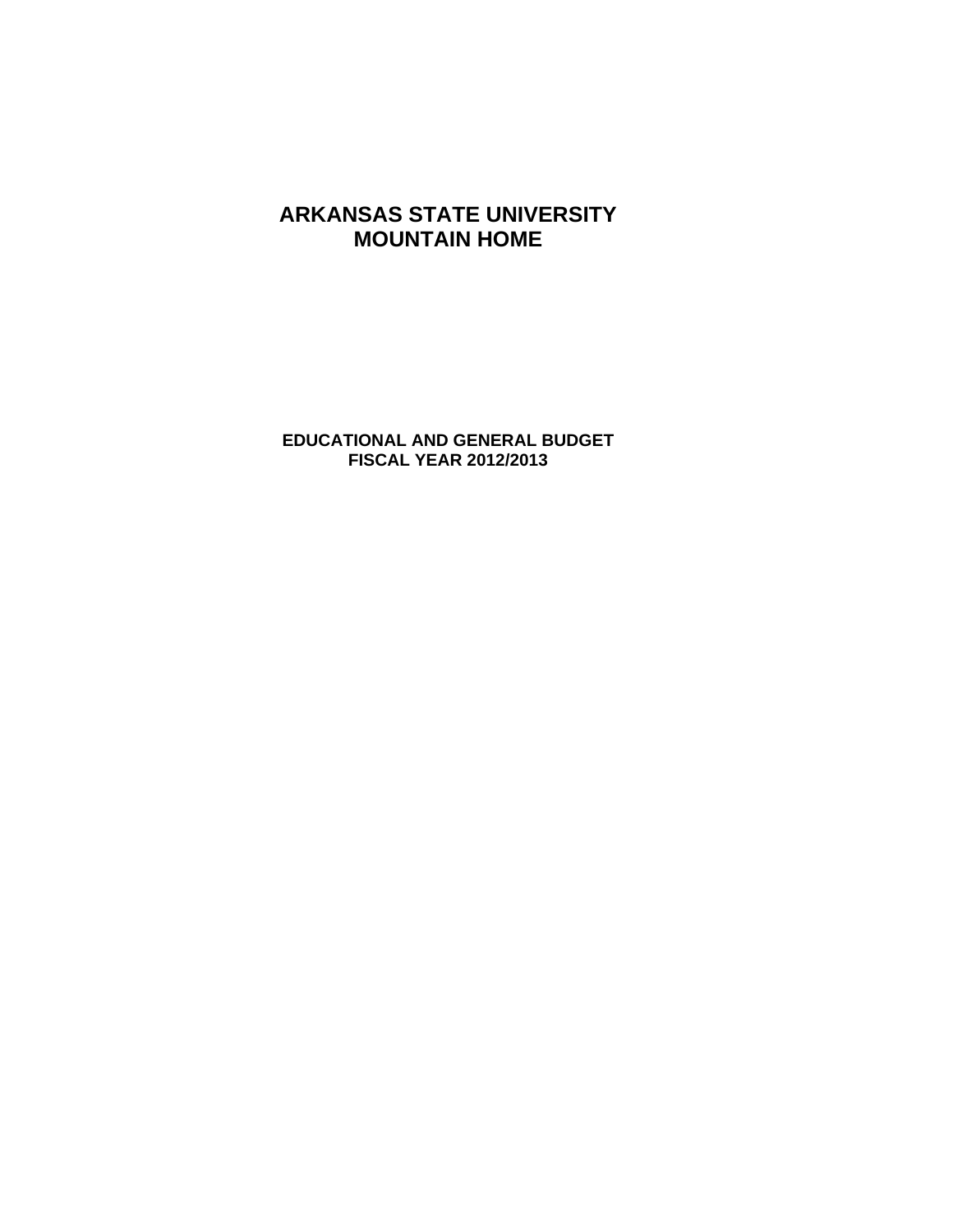#### **STATEMENT OF ESTIMATED EDUCATIONAL & GENERAL INCOME FISCAL YEAR 2012/2013**

|                                                    | <b>Estimated</b><br>2011/2012 | <b>Estimated</b><br>2012/2013 |
|----------------------------------------------------|-------------------------------|-------------------------------|
| <b>STUDENT TUITION &amp; FEES</b>                  |                               |                               |
| Tuition - Regular Semester - Resident              | 2,821,766                     | 2,908,520                     |
| Tuition - Regular Semester - Non Resident          | 40,461                        | 51,100                        |
| Tuition - Summer - Resident                        | 188,800                       | 189,200                       |
| Tuition - Summer - Non Resident                    | 4,063                         | 2,920                         |
| Tuition - Continuing Education/Business - Industry | 40,000                        | 40,000                        |
| Infrastructure Fee                                 | 610,031                       | 618,630                       |
| Lab Fee                                            | 46,645                        | 49,400                        |
| <b>Testing Fee</b>                                 | 5,630                         | 5,600                         |
| Academic Excellence Fee                            |                               | 72,780                        |
| E-Textbook Fee                                     |                               | 21,000                        |
| <b>On-Line Course Fee</b>                          | 287,075                       | 328,000                       |
| <b>Total Tuition &amp; Fees</b>                    | 4,044,471                     | 4,287,150                     |
| <b>OTHER INCOME</b>                                |                               |                               |
| Interest Income                                    | 25,000                        | 25,000                        |
| Miscellaneous Fees / Income                        | 30,000                        | 17,500                        |
| Rent Income                                        | 1,200                         | 1,200                         |
| Host Fee - ASU Advance Studies                     | 130,000                       | 130,000                       |
| <b>Community Development Center</b>                | 30,000                        | 65,000                        |
| <b>Total Other Income</b>                          | 216,200                       | 238,700                       |
| <b>STATE APPROPRIATION</b>                         |                               |                               |
| Allotment "A"                                      | 3,555,591                     | 3,582,223                     |
| Allotment "B"                                      | 0                             | 0                             |
| Workforce 2000 Base Funding                        | 733,047                       | 720,656                       |
| Other State Appropriation                          | 250,000                       | 250,000                       |
| Education Excellence Trust Fund - ASU - Jonesboro  | 75,000                        | 75,000                        |
| <b>Total State Appropriation</b>                   | 4,613,638                     | 4,627,879                     |
| <b>OTHER LOCAL INCOME</b>                          |                               |                               |
| <b>Baxter County</b>                               | 1,160,000                     | 1,200,000                     |
| <b>Total Local Income</b>                          | 1,160,000                     | 1,200,000                     |
| <b>TOTAL EDUCATIONAL &amp; GENERAL INCOME</b>      | 10,034,309                    | 10,353,729                    |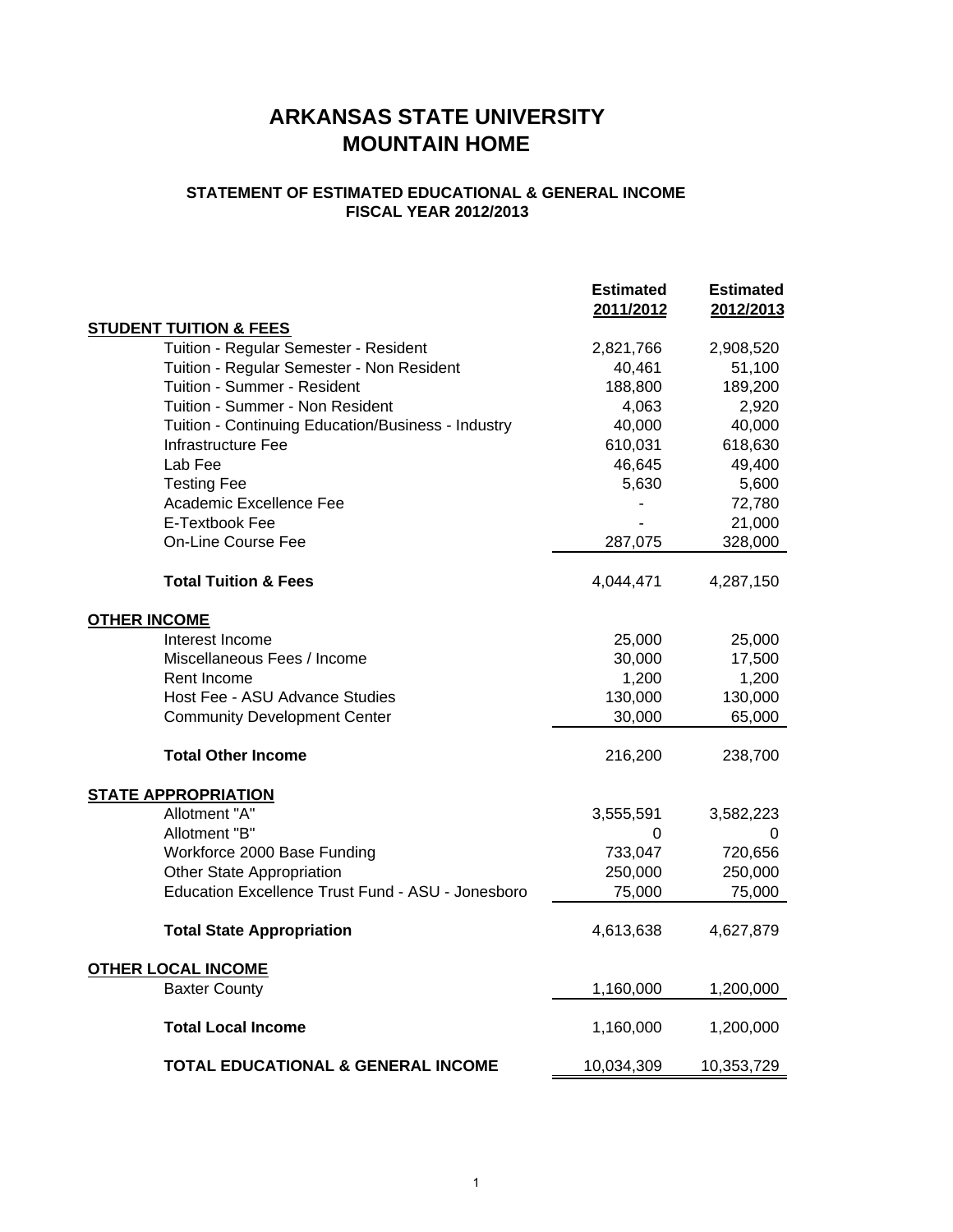# **ARKANSAS STATE UNIVERSITY MOUNTAIN HOME STATEMENT OF BUDGETED EXPENDITURES - EDUCATION & GENERAL FISCAL 2012/2013**

|                                        | 2011/2012        | 2012/2013        |                  | Part-Time                  | Fringe           | <b>Supplies</b>            |                   | Capital                    |                         |
|----------------------------------------|------------------|------------------|------------------|----------------------------|------------------|----------------------------|-------------------|----------------------------|-------------------------|
|                                        | <b>Total</b>     | <b>Total</b>     | <b>Salaries</b>  | Labor                      | <b>Benefits</b>  | <b>Services</b>            | <b>Travel</b>     | Outlay                     | Other                   |
| <b>GENERAL ADMINISTRATION</b>          |                  |                  |                  |                            |                  |                            |                   |                            |                         |
| Chancellor                             | 325,136          | 327,770          | 228.694          | $\Omega$                   | 74.076           | 16,000                     | 9.000             | $\mathbf 0$                | $\mathbf 0$             |
| Vice Chancellor for Academic Affairs   | 209.700          | 203.433          | 145.818          | $\Omega$                   | 40.715           | 10.000                     | 6.900             | $\overline{0}$             | $\overline{0}$          |
| Vice Chancellor for Admin. Affairs     | 496.749          | 562,020          | 391,128          | 10.500                     | 127,392          | 24,000                     | 9.000             | $\Omega$                   | $\mathbf 0$             |
| Vice Chancellor for Development        | 257,627          | 154,771          | 95,773           | 10,000                     | 28,998           | 20,000                     | $\Omega$          | $\mathbf 0$                | $\pmb{0}$               |
| Total                                  | 1,289,212        | 1,247,994        | 861,413          | 20,500                     | 271,181          | 70,000                     | 24,900            | $\mathbf 0$                | $\pmb{0}$               |
| <b>GENERAL INSTITUTIONAL EXPENSE</b>   |                  |                  |                  |                            |                  |                            |                   |                            |                         |
| <b>Public Relations</b>                | 101,628          | 129,776          | 77,529           | $\mathbf 0$                | 20,247           | 27,000                     | 5,000             | $\mathbf 0$                | $\mathbf 0$             |
| <b>Computer Services</b>               | 391,618          | 395,989          | 188,958          | $\mathbf 0$                | 57,031           | 145,000                    | 5,000             | $\mathbf 0$                | $\mathbf 0$             |
| Lecture/Concrete Series                | 10,000           | 10,000           | $\mathbf 0$      | $\mathbf 0$                | 0                | 10,000                     | $\mathbf 0$       | $\Omega$                   | $\mathbf 0$             |
| <b>Official Functions</b>              | 30,000           | 30.000           | $\mathbf 0$      | $\mathbf 0$                | $\mathbf 0$      | 30.000                     | $\mathbf 0$       | $\Omega$                   | $\mathbf 0$             |
| <b>Business Office</b>                 | n                | 7,000            | $\mathbf 0$      | $\mathbf 0$                | $\mathbf 0$      | 7,000                      | $\mathbf 0$       | $\Omega$                   | $\pmb{0}$               |
| <b>ASU System</b>                      | 9,052            | 12,909           | $\mathbf 0$      | $\Omega$                   | $\mathbf 0$      | 9,052                      | $\Omega$          | $\Omega$                   | $\mathbf 0$             |
| <b>Institutional Dues</b>              | 25,000           | 25,000           | $\overline{0}$   | $\overline{0}$             | $\mathbf 0$      | 25,000                     | $\overline{0}$    | $\overline{0}$             | o                       |
| Total                                  | 567,298          | 610,674          | 266,487          | $\mathbf 0$                | 77,278           | 253,052                    | 10,000            | $\mathbf 0$                | $\pmb{0}$               |
| <b>INSTRUCTION</b>                     |                  |                  |                  |                            |                  |                            |                   |                            |                         |
| Instruction-Other                      | 863,398          | 815,773          | 505,756          | 14,400                     | 119,592          | 165,050                    | 10,975            | $\Omega$                   | $\mathbf 0$             |
| Instruction - Technology               | 150.000          | 150.000          |                  | $\Omega$                   |                  | 100,000                    | 50.000            | $\Omega$                   | $\mathbf 0$             |
| <b>Business Administration</b>         | 288,285          | 248,952          | 188,198          | $\mathbf 0$                | 56,754           | 0                          | 4.000             | $\Omega$                   | ō                       |
| Developmental Education                | 125,645          | 144,726          | 107,576          | $\mathbf 0$                | 35,150           | $\pmb{0}$                  | 2,000             | $\mathbf 0$                | $\pmb{0}$               |
| <b>Elementary Education</b>            | 45,500<br>40,170 | 55,302<br>44,041 | 40,350<br>33,700 | $\mathbf 0$<br>$\mathbf 0$ | 13,152<br>10,341 | $\mathbf 0$<br>$\mathbf 0$ | 1,800<br>$\Omega$ | $\mathbf 0$<br>$\mathbf 0$ | $\mathsf{o}$<br>o       |
| Physical Education<br><b>Fine Arts</b> | 45,526           | 55,312           | 40,660           | $\mathbf 0$                | 14,552           | 100                        | $\Omega$          | $\mathbf 0$                | o                       |
| English                                | 355,416          | 328,432          | 244,021          | $\mathbf 0$                | 81,411           | 2,200                      | 800               | $\mathbf 0$                | $\overline{\mathbf{0}}$ |
| Social Science                         | 348,977          | 366,422          | 283,142          | $\overline{0}$             | 81,380           | 400                        | 1,500             | $\overline{0}$             | $\overline{0}$          |
| <b>Criminal Justice</b>                | 59,305           | 62,422           | 46,769           | $\mathbf 0$                | 15,653           | $\Omega$                   | $\mathbf 0$       | $\mathbf 0$                | $\mathbf 0$             |
| Biology, Chemistry, Physics            | 282,278          | 306,234          | 227,950          | $\mathbf 0$                | 71,284           | 6,500                      | 500               | $\Omega$                   | o                       |
| <b>Mathematics</b>                     | 270,678          | 288,397          | 214,274          | $\mathbf 0$                | 70,923           | 1,600                      | 1,600             | $\mathbf 0$                | ō                       |
| <b>Computer Information Systems</b>    | 223,464          | 227,401          | 176,820          | $\mathbf 0$                | 50,431           | 50                         | 100               | $\Omega$                   | $\pmb{0}$               |
| Industrial Technology                  | 52,000           | 77,732           | 46,150           | $\mathbf 0$                | 12,582           | 18,000                     | 1,000             | $\mathbf 0$                | $\pmb{0}$               |
| <b>Respiratory Care</b>                | 62,306           | 71,446           | 49,078           | $\overline{0}$             | 16,068           | 2,500                      | 3,800             | $\overline{0}$             | ō                       |
| Nursing                                | 256,931          | 352,273          | 249,854          | $\mathbf 0$                | 85,419           | 15,000                     | 2,000             | $\mathbf 0$                | $\mathbf 0$             |
| <b>Funeral Science</b>                 | 52,000           | 116,306          | 74,150           | $\mathbf 0$                | 24,856           | 8,800                      | 8,500             | $\Omega$                   | $\mathbf 0$             |
| <b>Emergency Medical Technician</b>    | 53,560           | 64,307           | 42,350           | $\mathbf 0$                | 14,857           | 5,800                      | 1,300             | $\mathbf 0$                | o                       |
| earning at a Distance                  | $\mathbf 0$      | 79,060           | 42,000           | $\overline{0}$             | 7,560            | 29,500                     | $\Omega$          | $\overline{0}$             | o                       |
| aculty Salary Equity Pool              | $\overline{0}$   | $\Omega$         | $\Omega$         | $\overline{0}$             | $\Omega$         | $\Omega$                   | $\overline{0}$    | $\overline{0}$             | o                       |
| Summer Teaching Salaries               | 159,900          | 156,769          | 133,250          | $\overline{0}$             | 23,519           | $\Omega$                   | $\overline{0}$    | $\Omega$                   | $\overline{0}$          |
| <b>Business/Industry</b>               | 114,902          | 114,625          | 76,970           | 10.000                     | 22,655           | 4.000                      | 1.000             | $\overline{0}$             | $\overline{0}$          |
| <b>Continuing Education</b>            | 82,500           | 76,325           | 50,000           | 0                          | 3,825            | 22,500                     | $\mathbf 0$       | $\mathbf 0$                | $\pmb{0}$               |
| Total                                  | 3,932,741        | 4,202,257        | 2,873,018        | 24,400                     | 831,964          | 382,000                    | 90,875            | $\mathbf 0$                | $\pmb{0}$               |
| <b>ACADEMIC SUPPORT</b>                |                  |                  |                  |                            |                  |                            |                   |                            |                         |
| Library Operations                     | 331,347          | 338,596          | 156,182          | 17,000                     | 49,914           | 97,000                     | $\mathbf 0$       | 18,500                     | $\mathbf 0$             |
| <b>Institutional Research</b>          | 100,044          | 68,456           | 51,000           | $\Omega$                   | 13,456           | 4,000                      | $\mathbf 0$       | $\Omega$                   | $\mathbf 0$             |
| Total                                  | 431,391          | 407,052          | 207,182          | 17,000                     | 63,370           | 101,000                    | $\mathbf 0$       | 18,500                     | $\mathbf 0$             |
| <b>STUDENT SERVICES</b>                |                  |                  |                  |                            |                  |                            |                   |                            |                         |
| <b>Student Services</b>                | 178,019          | 146,747          | 73,672           | 25,000                     | 24,575           | 17,500                     | 6,000             | $\mathbf 0$                | $\mathbf 0$             |
| Registrar                              | 259,227          | 281,390          | 170,913          | 10,000                     | 58,977           | 39,000                     | 2,500             | $\mathbf 0$                | $\mathbf 0$             |
| <b>Financial Aid</b>                   | 231,366          | 246,558          | 157,357          | $\mathbf 0$                | 49,701           | 34,000                     | 5,500             | $\mathbf 0$                | $\mathbf 0$             |
| Institutional Technology               | $\Omega$         | 50,000           | $\Omega$         | $\Omega$                   | $\Omega$         | 50,000                     | $\Omega$          | $\overline{0}$             | $\overline{0}$          |
| <b>Student Recruiting</b>              | 89,751           | 101,412          | 38,686           | 14,000                     | 13,726           | 30,000                     | 5,000             | $\overline{0}$             | $\overline{0}$          |
| Total                                  | 758,363          | 826,107          | 440.628          | 49,000                     | 146,979          | 170,500                    | 19,000            | $\Omega$                   | $\mathbf 0$             |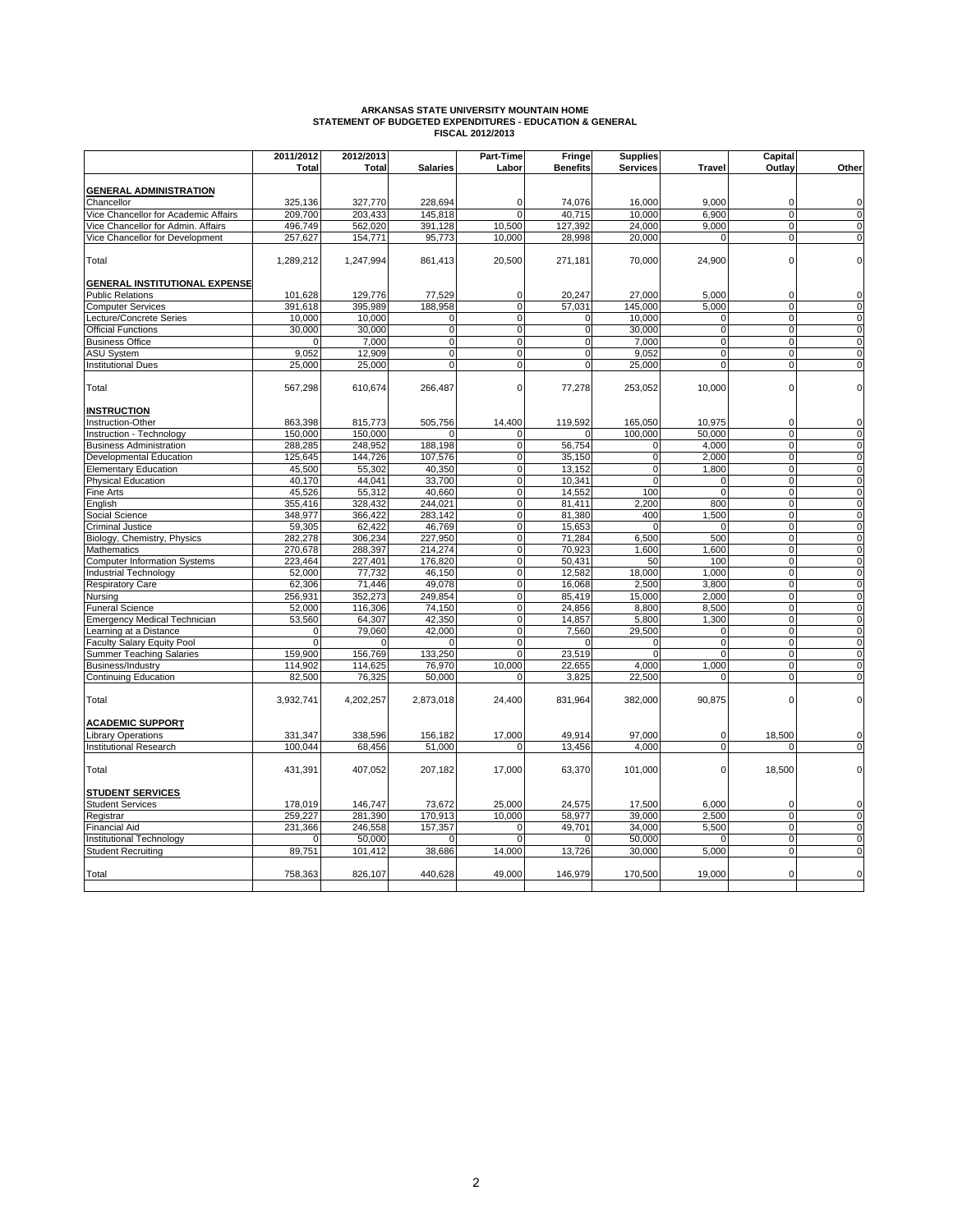# **ARKANSAS STATE UNIVERSITY MOUNTAIN HOME STATEMENT OF BUDGETED EXPENDITURES - EDUCATION & GENERAL FISCAL 2012/2013**

|                                       | 2011/2012    | 2012/2013    |                 | Part-Time      | Fringe          | <b>Supplies</b> |                | <b>Capital</b> |                |
|---------------------------------------|--------------|--------------|-----------------|----------------|-----------------|-----------------|----------------|----------------|----------------|
|                                       | <b>Total</b> | <b>Total</b> | <b>Salaries</b> | Labor          | <b>Benefits</b> | <b>Services</b> | <b>Travel</b>  | Outlay         | Other          |
| <b>PUBLIC SERVICE</b>                 |              |              |                 |                |                 |                 |                |                |                |
| <b>Community Development Center</b>   | 214,505      | 215,565      | 66,573          | 20,000         | 23,992          | 105,000         | $\Omega$       | $\Omega$       | $\mathbf 0$    |
| Total                                 | 214,505      | 215,565      | 66,573          | 20,000         | 23,992          | 105,000         | $\Omega$       | $\Omega$       | $\Omega$       |
| <b>EMPLOYEE BENEFITS</b>              |              |              |                 |                |                 |                 |                |                |                |
| <b>Employee Tuition Discount</b>      | 45,000       | 48,500       | 0               | 0              | 48,500          | 0               | $\Omega$       | $\Omega$       | 0              |
| <b>Counseling Service</b>             | 2,500        | 2,500        | $\overline{0}$  | $\Omega$       | 2,500           | $\overline{0}$  | $\overline{0}$ | $\Omega$       | $\overline{0}$ |
| Unemployment Insurance                | 4,500        | 3,000        | $\overline{0}$  | $\Omega$       | 3,000           | $\mathbf 0$     | $\Omega$       | $\Omega$       | $\overline{0}$ |
| <b>Workers' Compensation</b>          | 5,000        | 3,000        | $\overline{0}$  | $\mathbf 0$    | 3,000           | $\overline{0}$  | $\overline{0}$ | $\mathbf 0$    | $\overline{0}$ |
| Total                                 | 57,000       | 57,000       | 0               | 0              | 57,000          | $\Omega$        | $\Omega$       | $\Omega$       | $\Omega$       |
| <b>SCHOLARSHIPS &amp; FELLOWSHIPS</b> |              |              |                 |                |                 |                 |                |                |                |
| Age 60 Tuition Forgiveness            | 20,000       | 20.000       | 0               | 0              | 0               | 0               | 0              | 0              | 20,000         |
| Scholarship - ACT                     | 108,000      | 115,000      | $\overline{0}$  | $\overline{0}$ | $\overline{0}$  | $\overline{0}$  | $\overline{0}$ | $\overline{0}$ | 115,000        |
| Scholarship - HONOR                   | 60,000       | 35,000       | 0               | $\mathbf 0$    | $\overline{0}$  | $\mathbf 0$     | $\mathbf 0$    | 0              | 35,000         |
| Scholarship - General Scholarship     | 50,000       | 30,000       | $\overline{0}$  | $\overline{0}$ | $\overline{0}$  | $\overline{0}$  | $\overline{0}$ | $\Omega$       | 30,000         |
| Total                                 | 238,000      | 200,000      | $\Omega$        | $\Omega$       | $\mathbf 0$     | $\Omega$        | $\Omega$       | $\mathbf 0$    | 200,000        |
| OP & MAINT. OF PHYSICAL PLANT         |              |              |                 |                |                 |                 |                |                |                |
| Physical Plant Operation              | 692,166      | 724,798      | 405,972         | 21,000         | 162,826         | 135,000         | 0              | $\Omega$       | 0              |
| <b>Campus Security</b>                | 74,380       | 78,776       | 46,296          | 5,500          | 19,980          | 7,000           | $\overline{0}$ | 0              | $\overline{0}$ |
| Property Insurance                    | 55,000       | 55,000       | $\Omega$        | $\Omega$       | $\mathbf 0$     | 55,000          | $\Omega$       | $\Omega$       | $\overline{0}$ |
| Telephone Service                     | 35,000       | 35,000       | 0               | $\Omega$       | $\mathbf 0$     | 35,000          | $\mathbf 0$    | $\mathbf 0$    | $\pmb{0}$      |
| <b>Utilities</b>                      | 455,000      | 450,000      | 0               | 0              | $\mathbf 0$     | 450,000         | $\mathbf 0$    | 0              | $\mathbf 0$    |
| Total                                 | 1,311,546    | 1,343,574    | 452,268         | 26,500         | 182,806         | 682,000         | $\Omega$       | $\Omega$       | $\Omega$       |
| <b>MANDATORY TRANSFERS</b>            |              |              |                 |                |                 |                 |                |                |                |
| <b>Debt Retirement</b>                | 1,140,000    | 1,095,000    | 0               | 0              | 0               | 0               | $\Omega$       | $\mathbf 0$    | 1,095,000      |
| Total                                 | 1,140,000    | 1,095,000    | 0               | 0              | $\mathbf 0$     | $\Omega$        | $\Omega$       | $\mathbf 0$    | 1,095,000      |
| <b>BUDGET RESERVE</b>                 |              |              |                 |                |                 |                 |                |                |                |
| Reserve                               | 94,253       | 148,506      | 0               | $\Omega$       | $\mathbf 0$     | 151,844         | $\Omega$       | $\Omega$       | 0              |
| Total                                 | 94,253       | 148,506      | $\Omega$        | $\Omega$       | $\mathbf{0}$    | 151,844         | $\Omega$       | $\Omega$       | $\Omega$       |
| TOTAL ED & GEN EXPENDITURES           | 10,034,309   | 10,353,729   | 5,167,569       | 157,400        | 1,654,570       | 1,915,396       | 144,775        | 18,500         | 1,295,000      |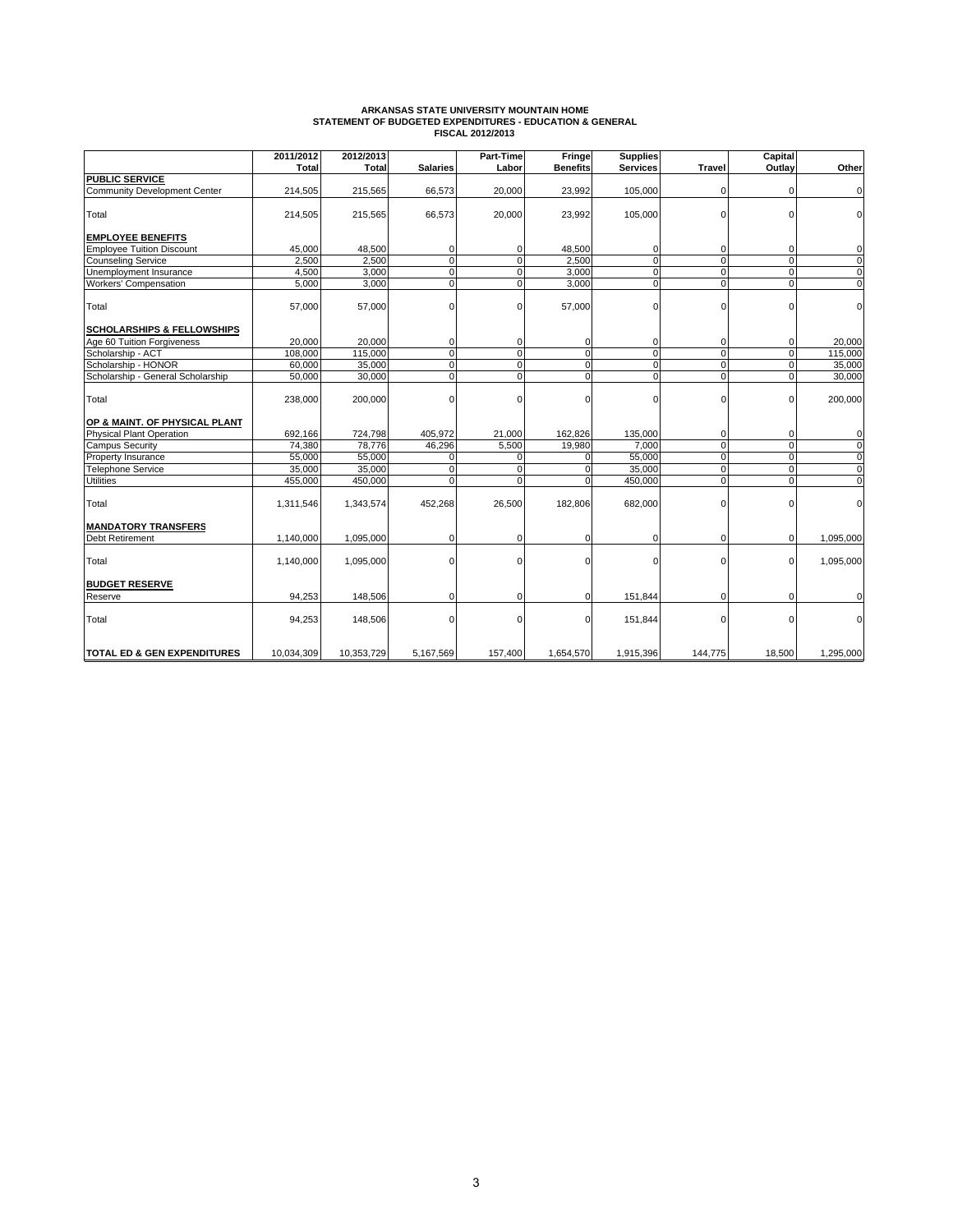**AUXILIARY ENTRPRISES BUDGET FISCAL YEAR 2012/2013**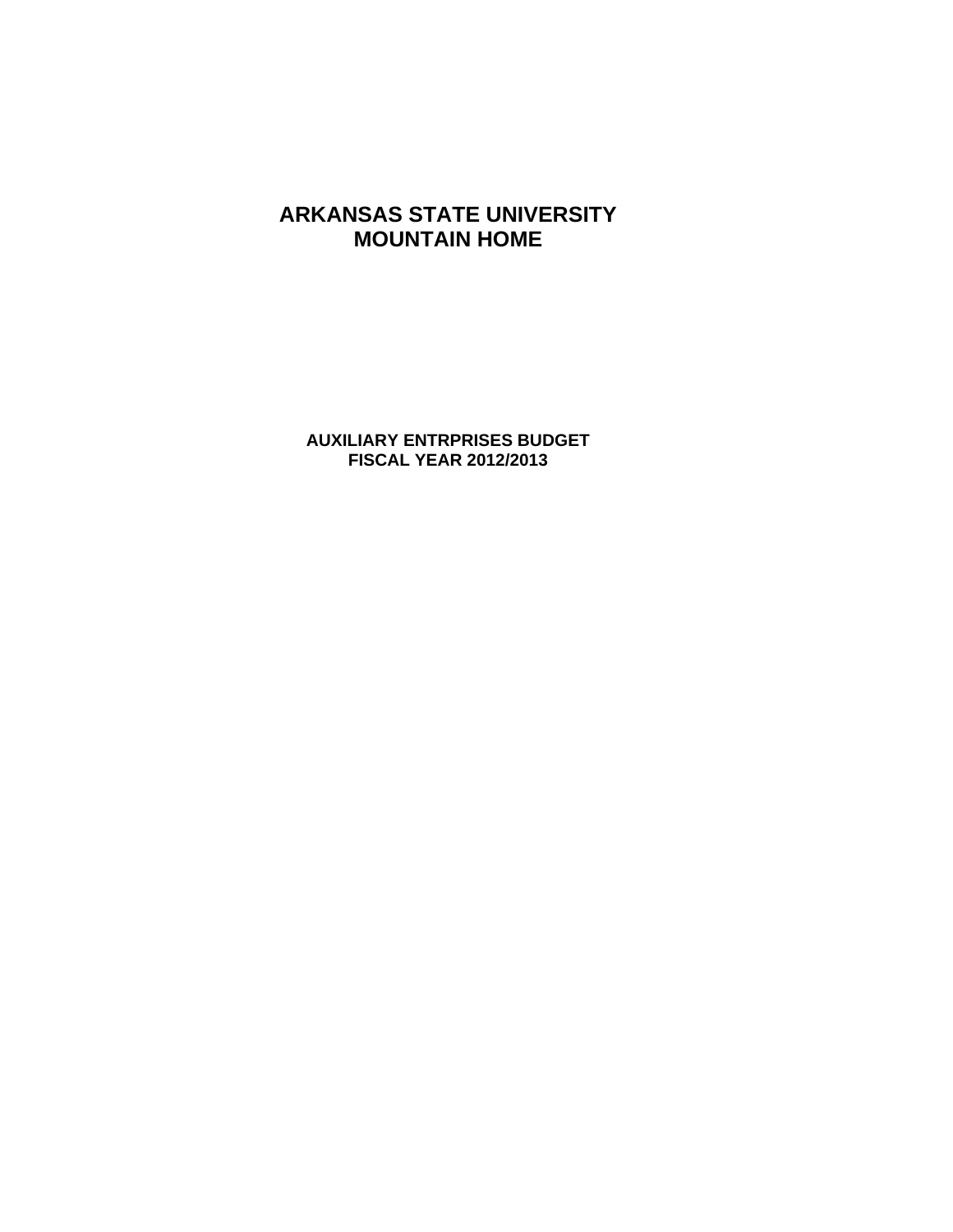#### **STATEMENT OF ESTIMATED AUXILIARY INCOME FISCAL YEAR 2012/2013**

| <b>AUXILIARY ENTERPRISES</b>                          | <b>Estimated</b><br>2011/2012 | <b>Estimated</b><br>2012/2013 |
|-------------------------------------------------------|-------------------------------|-------------------------------|
| Bookstore Income<br>Concert Ticket/Merchandise Income | 30,000<br>40,000              | 30,000<br>40,000              |
| <b>Total Auxiliary Income</b>                         | 70,000                        | 70,000                        |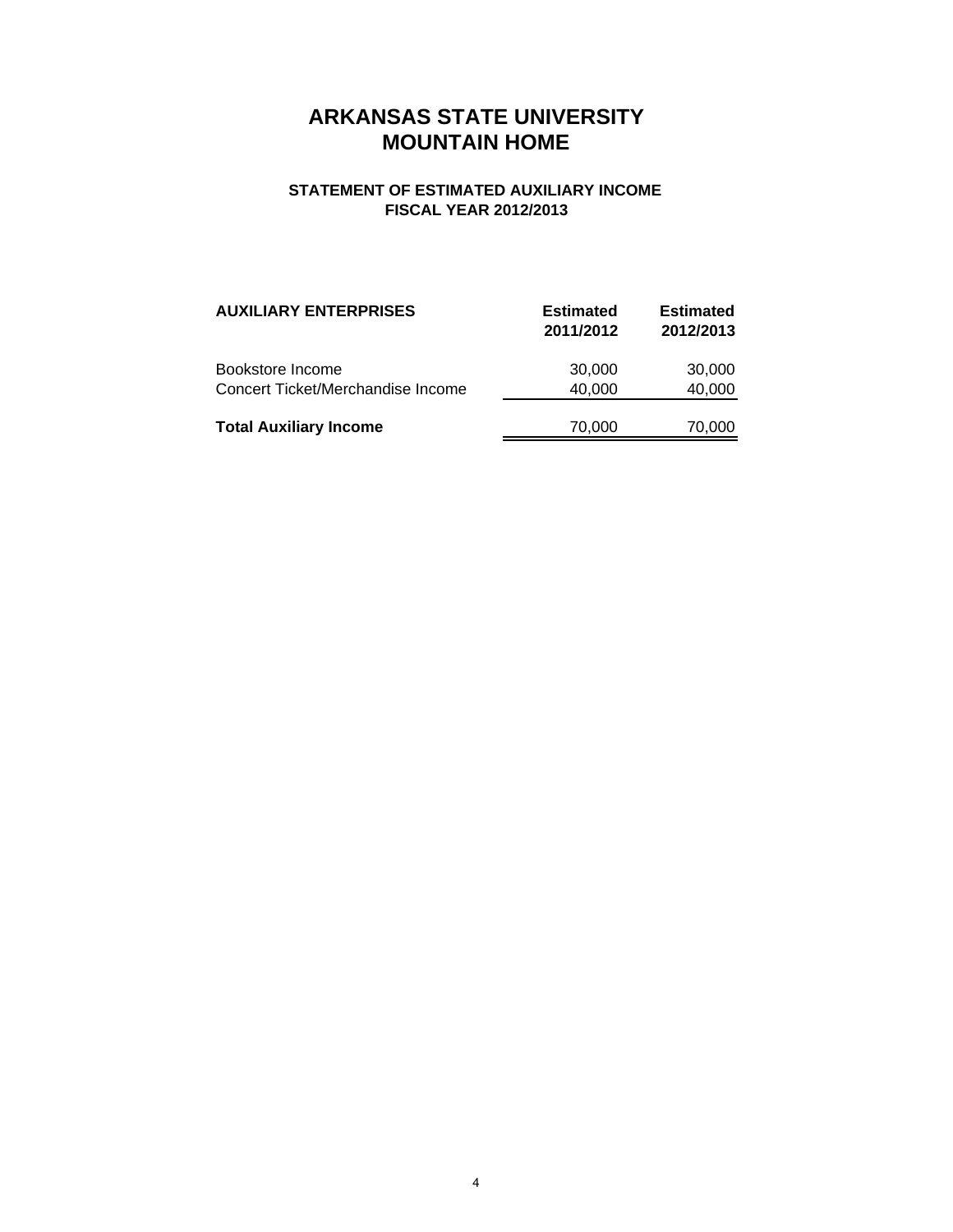#### **ARKANSAS STATE UNIVERSITY - MOUNTAIN HOME STATEMENT OF BUDGETED EXPENDITURES - AUXILIARY ENTERPRISES FISCAL 2012/2013**

|                                                 | 2011/2012    | 2012/2013 |                 | Part-Time | <b>Supplies</b> | <b>Capital</b> |             |
|-------------------------------------------------|--------------|-----------|-----------------|-----------|-----------------|----------------|-------------|
|                                                 | <b>Total</b> | Total     | <b>Salaries</b> | Labor     | <b>Services</b> | Outlay         | Other       |
| <b>BOOKSTORE</b>                                |              |           |                 |           |                 |                |             |
| <b>Bookstore Operations</b>                     | 0            | 0         | 0               | 0         | 0               | 0              | $\mathbf 0$ |
| Total                                           | 0            | U         | 0               | 0         | 0               | 0              | $\mathbf 0$ |
| <b>CONCERT SERIES</b><br>Performance Guarantees | 0            | 30,000    | 0               | 0         | 30,000          | 0              | 0           |
| Total                                           | 0            | 30,000    | 0               | 0         | 30,000          | 0              | $\mathbf 0$ |
| <b>TRANSFER</b>                                 |              |           |                 |           |                 |                |             |
| Transfer                                        | 0            | 40,000    | 0               | 0         | 40,000          | 0              | 0           |
| Total                                           | 0            | 40,000    | 0               | 0         | 40,000          | 0              | $\pmb{0}$   |
| <b>Total Auxiliary Expenditures</b>             | 0            | 70,000    | 0               | 0         | 70,000          | 0              | 0           |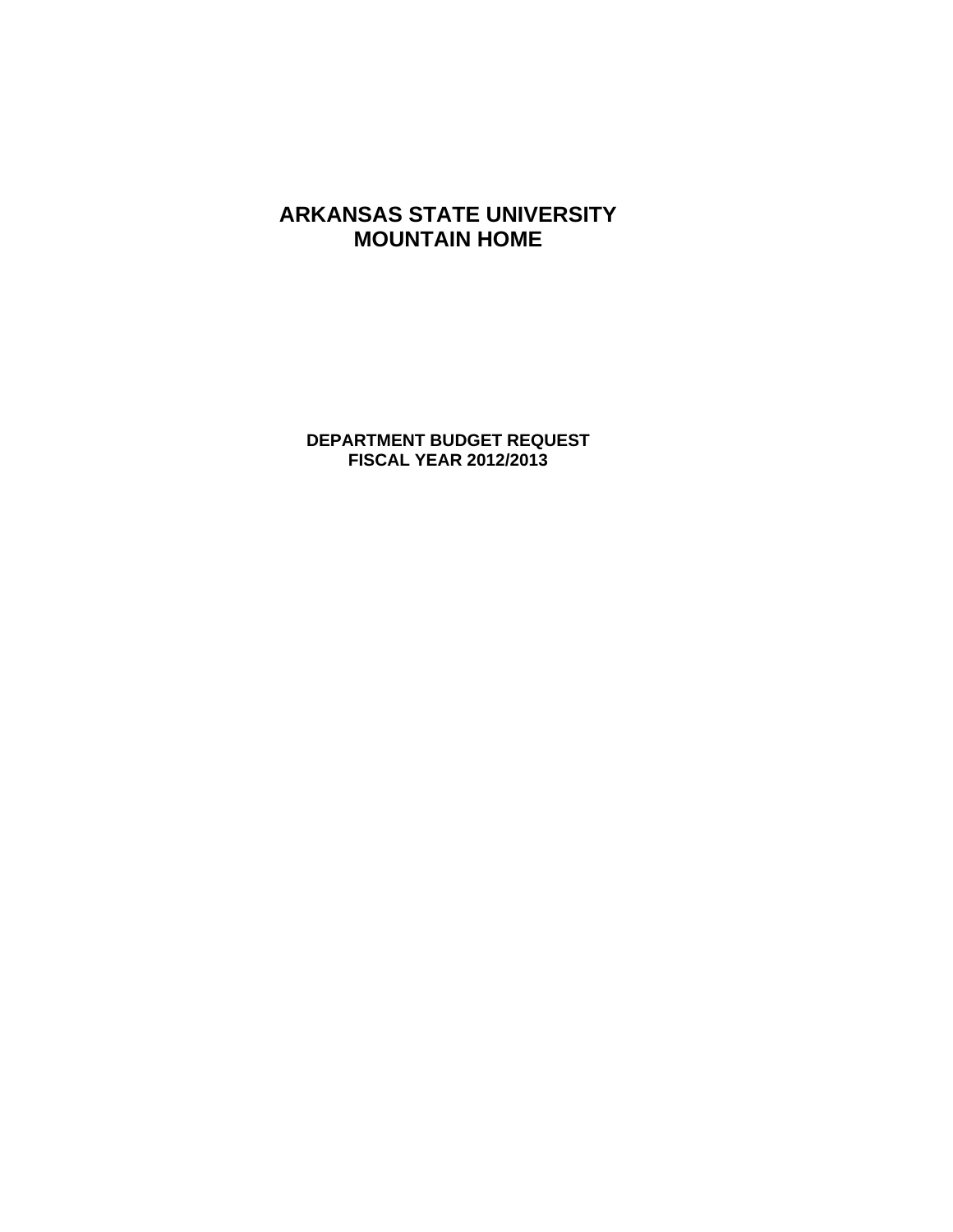| <b>Department</b> | <b>Chancellor</b> |
|-------------------|-------------------|
| Number            | 11-1100           |

| <b>Account Name</b>            | 12/13   |
|--------------------------------|---------|
| <b>Administrative Salaries</b> | 218,378 |
| <b>Housing Allowance</b>       | 18,000  |
| <b>Classified Salaries</b>     | 9,616   |
| <b>Career Service</b>          | 700     |
| <b>Staff Benefits</b>          | 56,076  |
| Supplies                       | 16,000  |
| Travel                         | 9,000   |
| Total                          | 327,770 |

|                                      |                                |                  | No. of        | $%$ of        | <b>Salary</b> | <b>Salary</b> |
|--------------------------------------|--------------------------------|------------------|---------------|---------------|---------------|---------------|
| <b>Employee Name</b>                 | <b>Classification</b>          | Grade            | <b>Months</b> | <b>Salary</b> | 11/12         | 12/13         |
| Coulter, Ed                          | Chancellor                     |                  | 12            | 100%          | 166,675       | $\Omega$      |
| Vacant                               | Chancellor                     |                  | 12            | 100%          | 0             | 176,826       |
| Alexander, Mary                      | <b>Assistant to Chancellor</b> |                  | 12            | 100%          | 40.737        | 41,552        |
| <b>Total Administrative Salaries</b> |                                |                  |               |               | 207,412       | 218,378       |
| Truitt, Judith                       | Admin. Specialist I            | C <sub>106</sub> | 12            | 50%           | 9,616         | 9,616         |
| <b>Total Classified Salaries</b>     |                                |                  |               |               | 9,616         | 9,616         |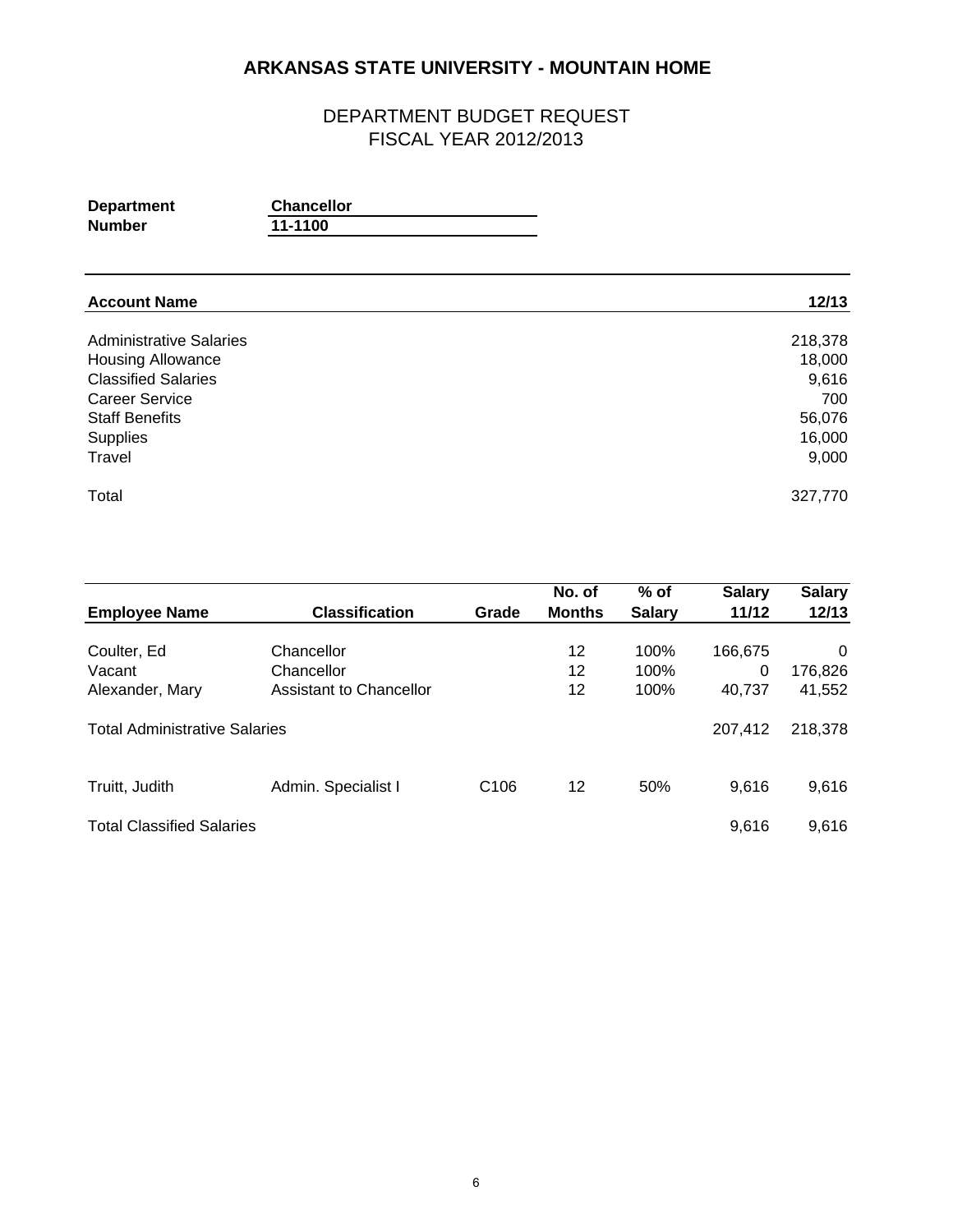| <b>Department</b> | <b>Academic Affairs</b> |
|-------------------|-------------------------|
| <b>Number</b>     | 11-1105                 |

| <b>Account Name</b>            | 12/13   |
|--------------------------------|---------|
| <b>Administrative Salaries</b> | 116,652 |
| <b>Classified Salaries</b>     | 28,266  |
| Part Time Labor                | 0       |
| <b>Career Service</b>          | 900     |
| <b>Staff Benefits</b>          | 40,715  |
| Supplies                       | 10,000  |
| Travel                         | 6,900   |
| Total                          | 203,433 |

| <b>Employee Name</b>                 | <b>Classification</b> | Grade            | No. of<br><b>Months</b> | $%$ of<br><b>Salary</b> | <b>Salary</b><br>11/12 | <b>Salary</b><br>12/13 |
|--------------------------------------|-----------------------|------------------|-------------------------|-------------------------|------------------------|------------------------|
|                                      |                       |                  |                         |                         |                        |                        |
| Bailey, Pat                          | Vice Chancellor       |                  | 12                      | 100%                    | 114.365                | 116,652                |
| <b>Total Administrative Salaries</b> |                       |                  |                         |                         | 114.365                | 116,652                |
| Page, Katy                           | Admin. Specialist III | C <sub>112</sub> | 12                      | 100%                    | 28.266                 | 28,266                 |
| <b>Total Classified Salaries</b>     |                       |                  |                         |                         | 28.266                 | 28,266                 |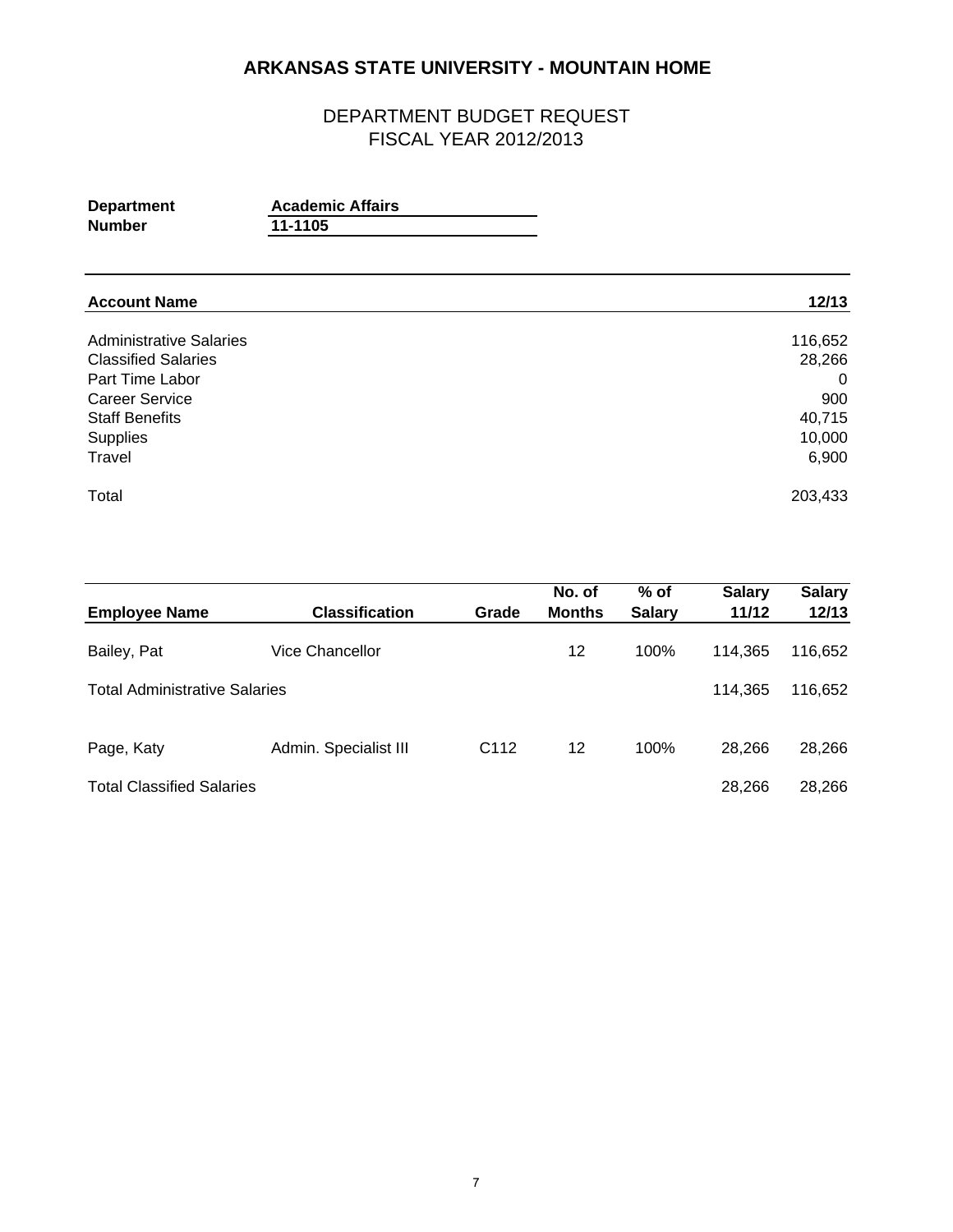| <b>Department</b> | <b>Administrative Affairs</b> |  |
|-------------------|-------------------------------|--|
| <b>Number</b>     | 11-1110                       |  |

| <b>Account Name</b>            | 12/13   |
|--------------------------------|---------|
| <b>Administrative Salaries</b> | 199,973 |
| <b>Classified Salaries</b>     | 189,955 |
| Part Time Labor                | 10,500  |
| <b>Career Service</b>          | 1,200   |
| <b>Staff Benefits</b>          | 127,392 |
| Supplies                       | 24,000  |
| Travel                         | 9,000   |
| Total                          | 562,020 |

|                                      |                                  |                  | No. of        | $%$ of        | <b>Salary</b> | <b>Salary</b> |
|--------------------------------------|----------------------------------|------------------|---------------|---------------|---------------|---------------|
| <b>Employee Name</b>                 | <b>Classification</b>            | Grade            | <b>Months</b> | <b>Salary</b> | 11/12         | 12/13         |
|                                      |                                  |                  |               |               |               |               |
| Davidson, John                       | <b>Vice Chancellor</b>           |                  | 12            | 100%          | 87,550        | 95,000        |
| Dockins, Waynna                      | Controller                       |                  | 12            | 100%          | 60,657        |               |
| Hale, Alisa                          | Controller                       |                  | 12            | 100%          |               | 58,000        |
| Klinger, Melissa                     | Dir. of Human Resources          |                  | 12            | 100%          | 40,170        | 46,973        |
| <b>Total Administrative Salaries</b> |                                  |                  |               |               | 188,377       | 199,973       |
| Chandler, Collette                   | Admin. Specialist III            | C112             | 12            | 100%          | 25,773        | 25,773        |
| Flowers, Yvonne                      | <b>Fiscal Support Specialist</b> | C112             | 12            | 100%          | 25,773        | 25,773        |
| Swafford, Rita                       | <b>Fiscal Support Specialist</b> | C <sub>112</sub> | 12            | 100%          | 25,773        | 25,773        |
| Heldenbrand, Roberta                 | Payroll Technician               | C <sub>112</sub> | 12            | 100%          | 27,360        | 27,360        |
| Estes, Craig                         | <b>Purchasing Technician</b>     | C112             | 12            | 100%          | 25,268        | 25,268        |
| Switz, Sharon                        | Admin. Specialist I              | C <sub>106</sub> | 12            | 100%          | 23,424        | 22,824        |
| Vacant                               | Admin. Specialist II             | C <sub>109</sub> | 12            | 100%          | 0             | 21,827        |
| Vacant                               | Accountant I                     | C116             | 6             | 100%          | 0             | 15,357        |
| <b>Total Classified Salaries</b>     |                                  |                  |               |               | 153,371       | 189,955       |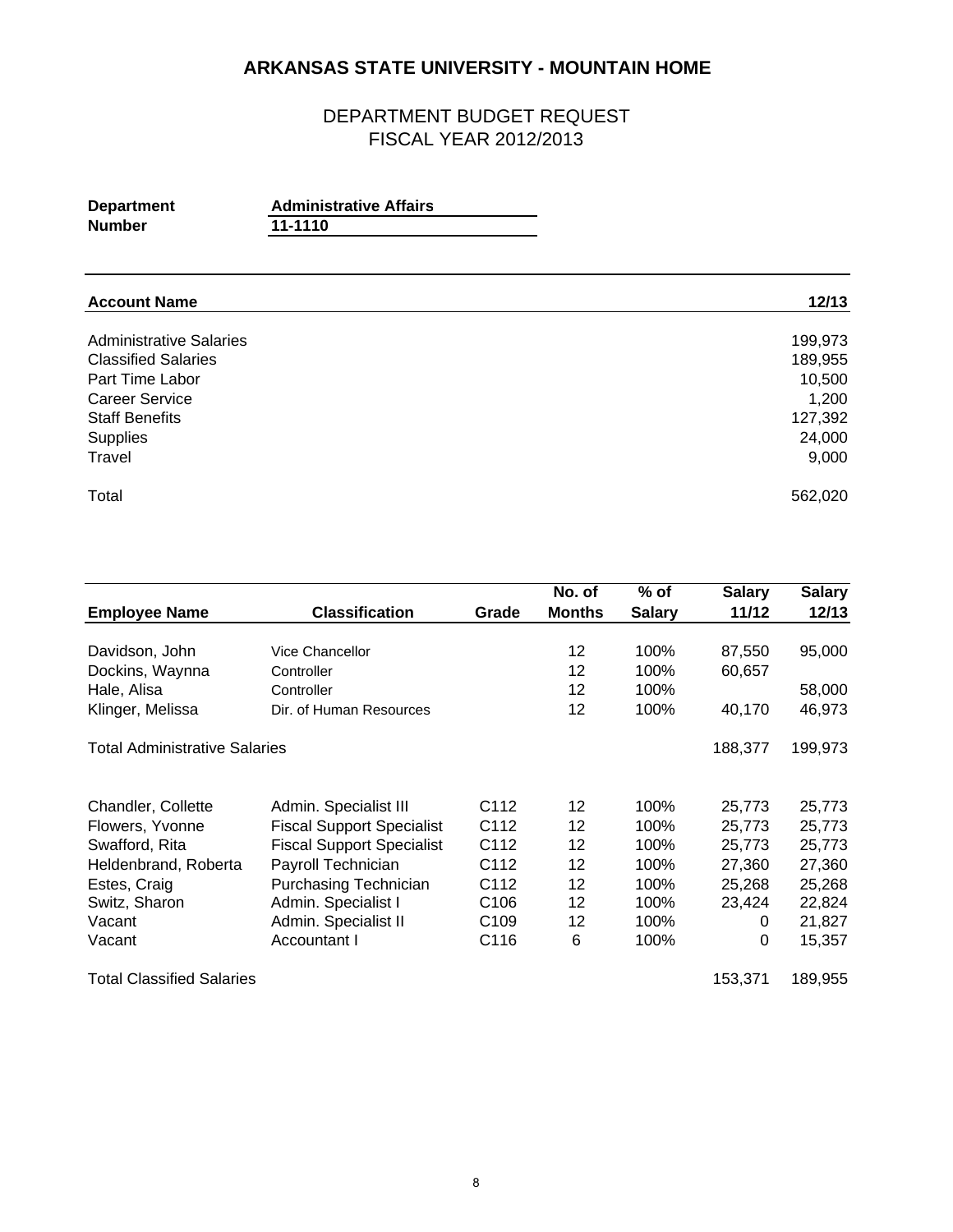| <b>Department</b><br><b>Number</b> | <b>ASU System</b><br>11-1120 |        |
|------------------------------------|------------------------------|--------|
| <b>Account Name</b>                |                              | 12/13  |
| <b>Administrative Overhead Fee</b> |                              | 12,909 |
| Total                              |                              | 12,909 |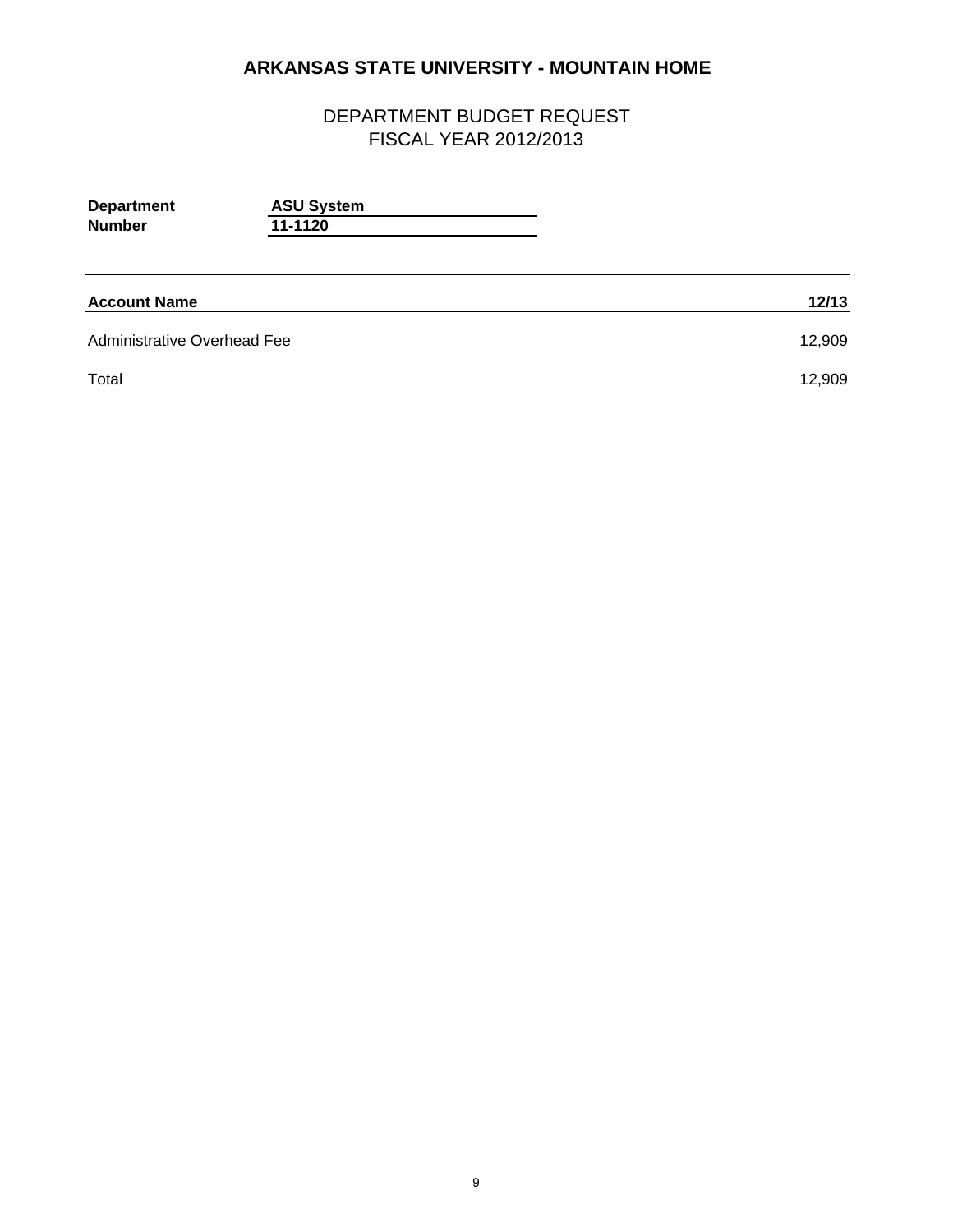| <b>Business Office</b><br>11-1130 |       |
|-----------------------------------|-------|
|                                   | 12/13 |
|                                   | 7,000 |
|                                   | 7,000 |
|                                   |       |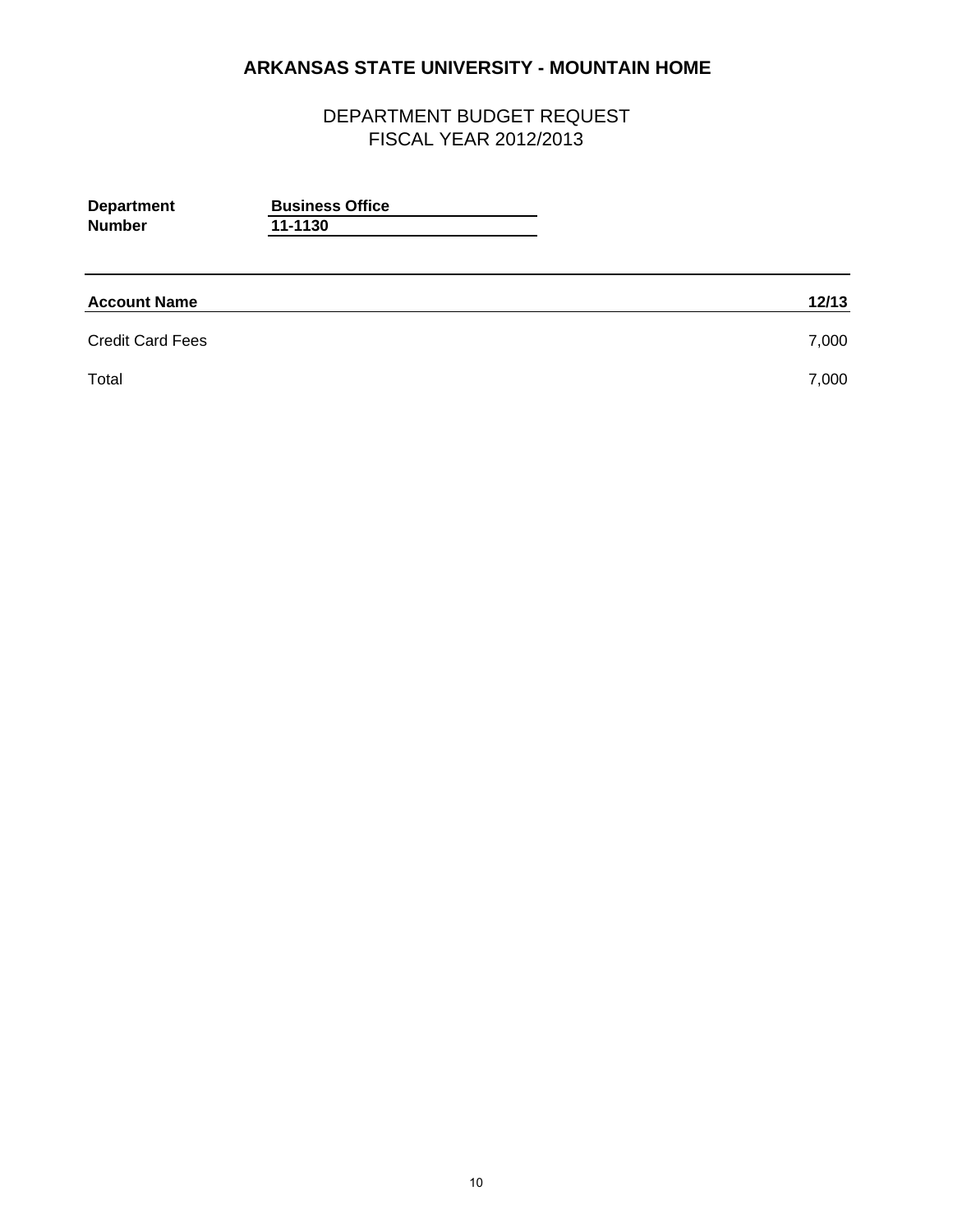| <b>Department</b> | <b>Staff Benefits</b> |  |
|-------------------|-----------------------|--|
| <b>Number</b>     | 11-1140               |  |
|                   |                       |  |
|                   |                       |  |

| <b>Account Name</b>       | 12/13 |
|---------------------------|-------|
| Unemployment Insurance    | 3,000 |
| <b>Workers Comp</b>       | 3,000 |
| <b>Counseling Service</b> | 2,500 |
| Total                     | 8,500 |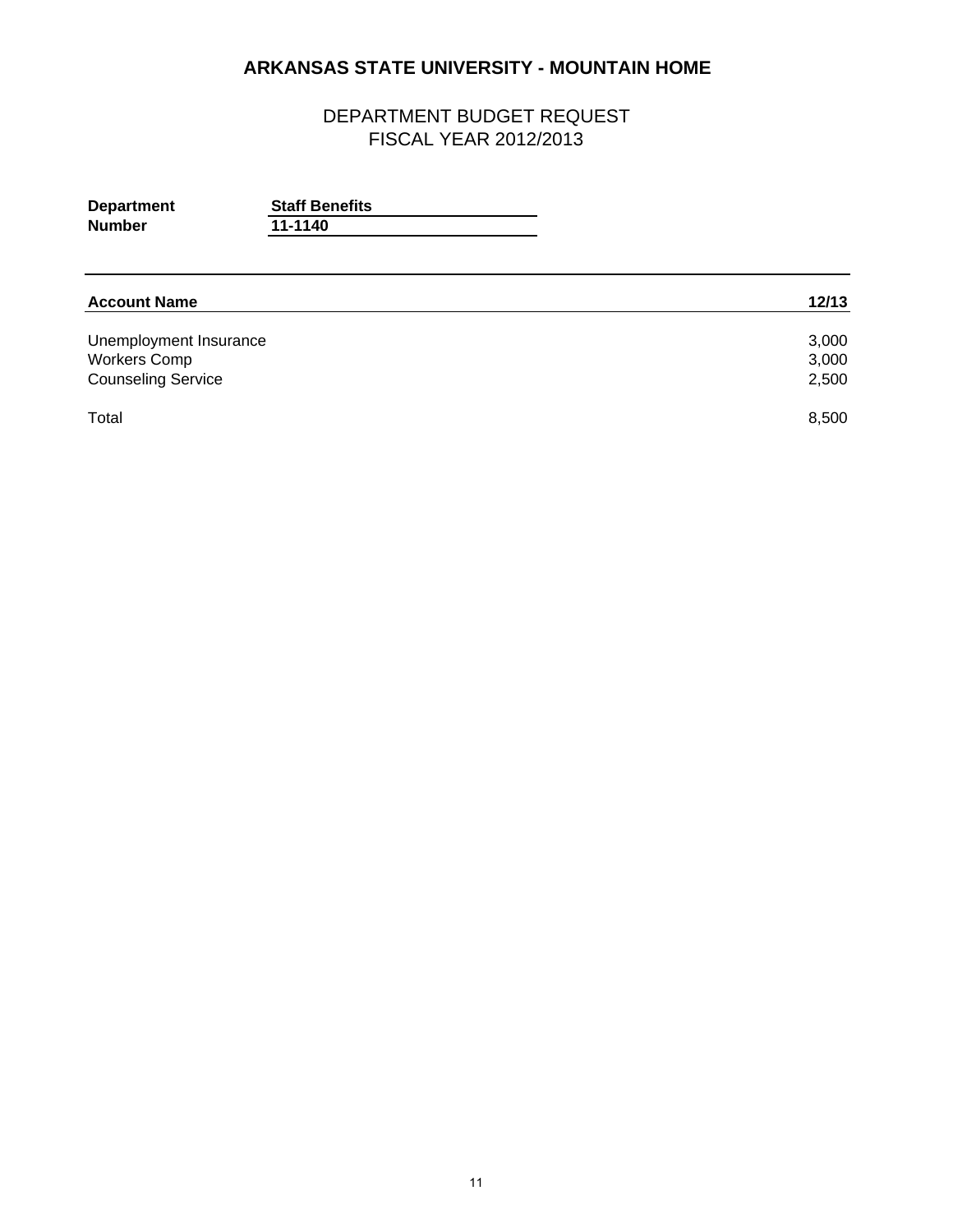| <b>Department</b><br><b>Number</b> | <b>Employee Tuition Discount</b><br>11-1141 |        |
|------------------------------------|---------------------------------------------|--------|
| <b>Account Name</b>                |                                             | 12/13  |
| <b>Staff Benefits</b>              |                                             | 48,500 |
| Total                              |                                             | 48,500 |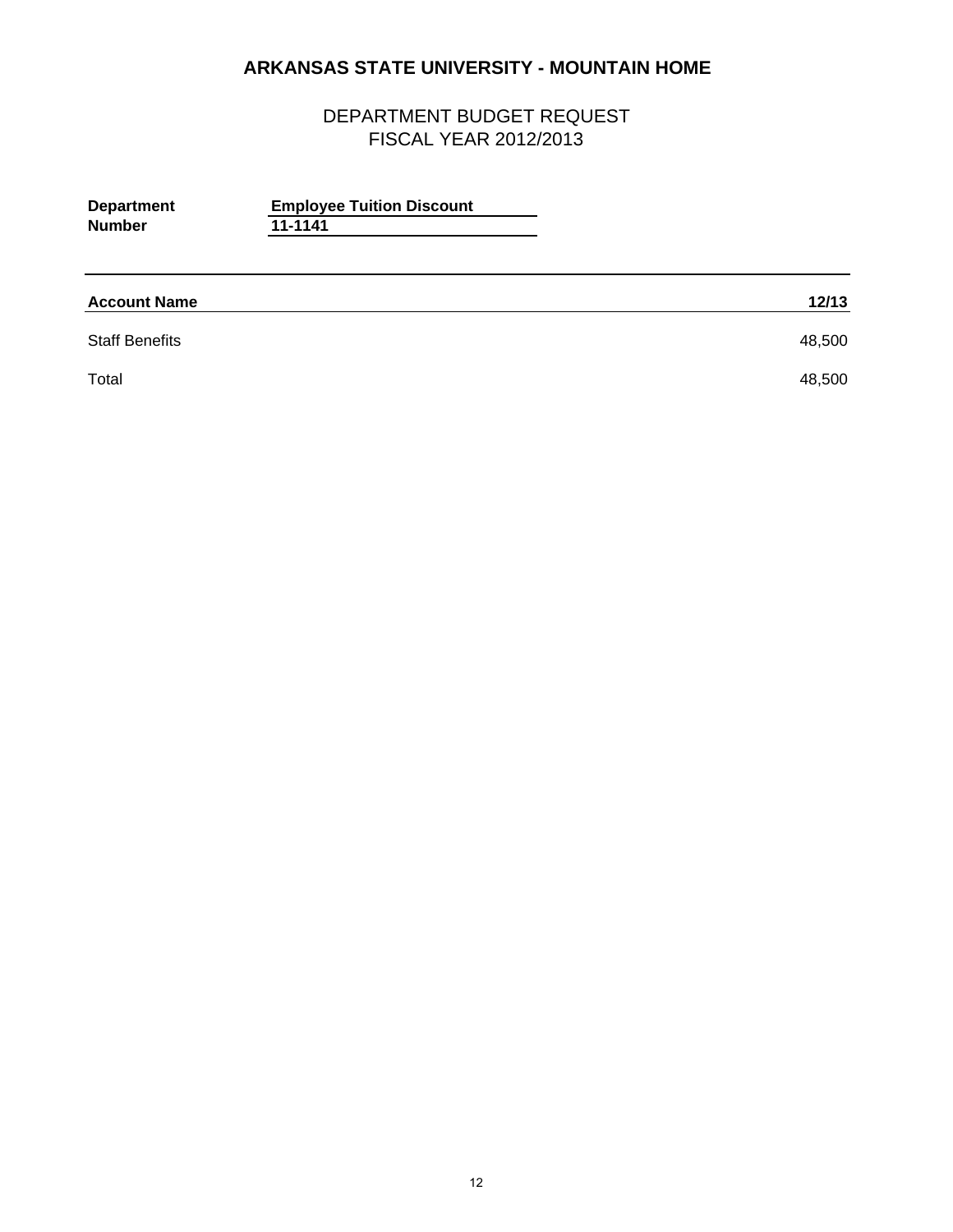| <b>Department</b><br><b>Number</b> | <b>Lecture Concert Series</b><br>11-1152 |        |
|------------------------------------|------------------------------------------|--------|
| <b>Account Name</b>                |                                          | 12/13  |
| Supplies                           |                                          | 10,000 |
| Total                              |                                          | 10,000 |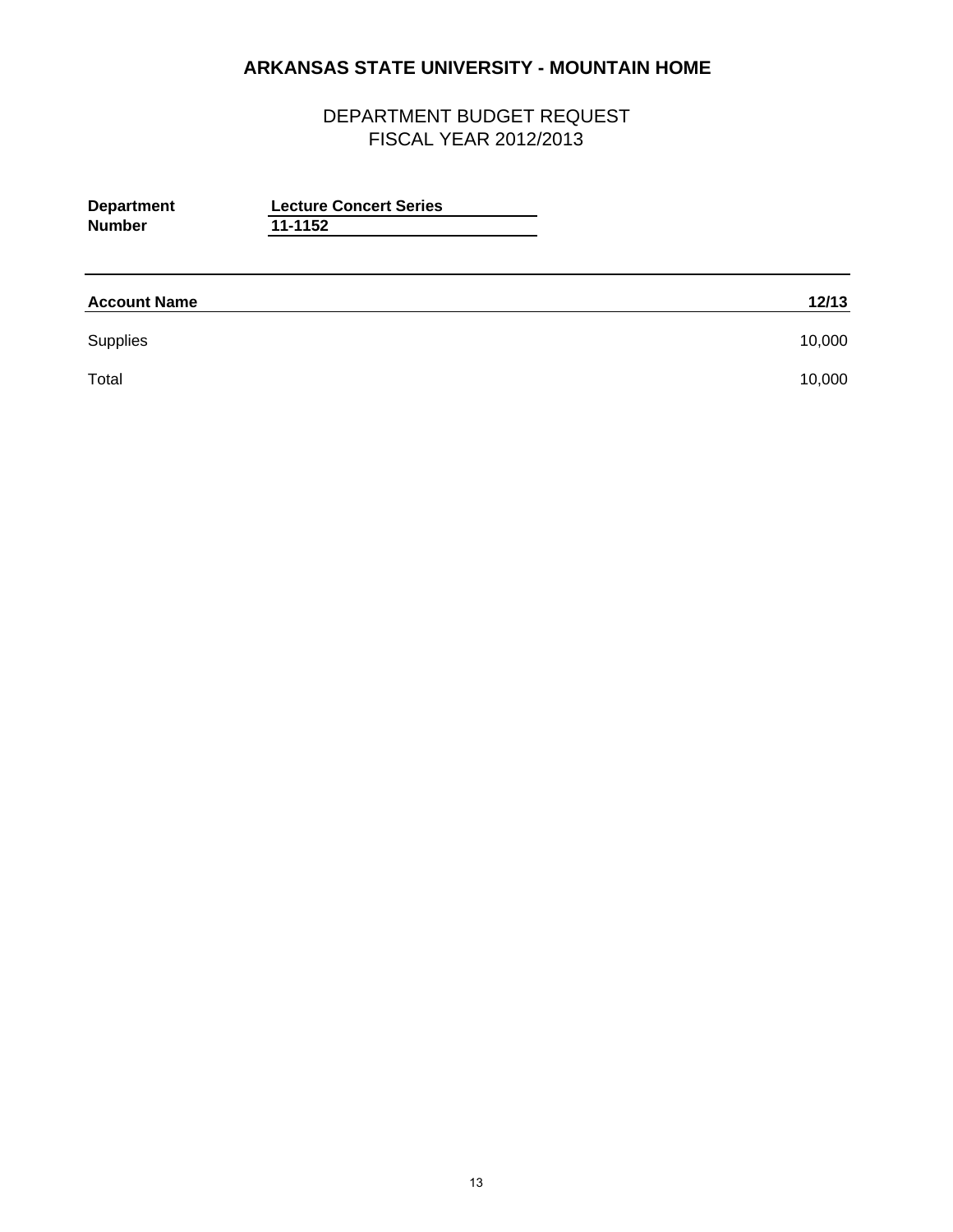| <b>Department</b><br><b>Number</b> | <b>Official Functions</b><br>11-1155 |        |
|------------------------------------|--------------------------------------|--------|
| <b>Account Name</b>                |                                      | 12/13  |
| Supplies                           |                                      | 30,000 |
| Total                              |                                      | 30,000 |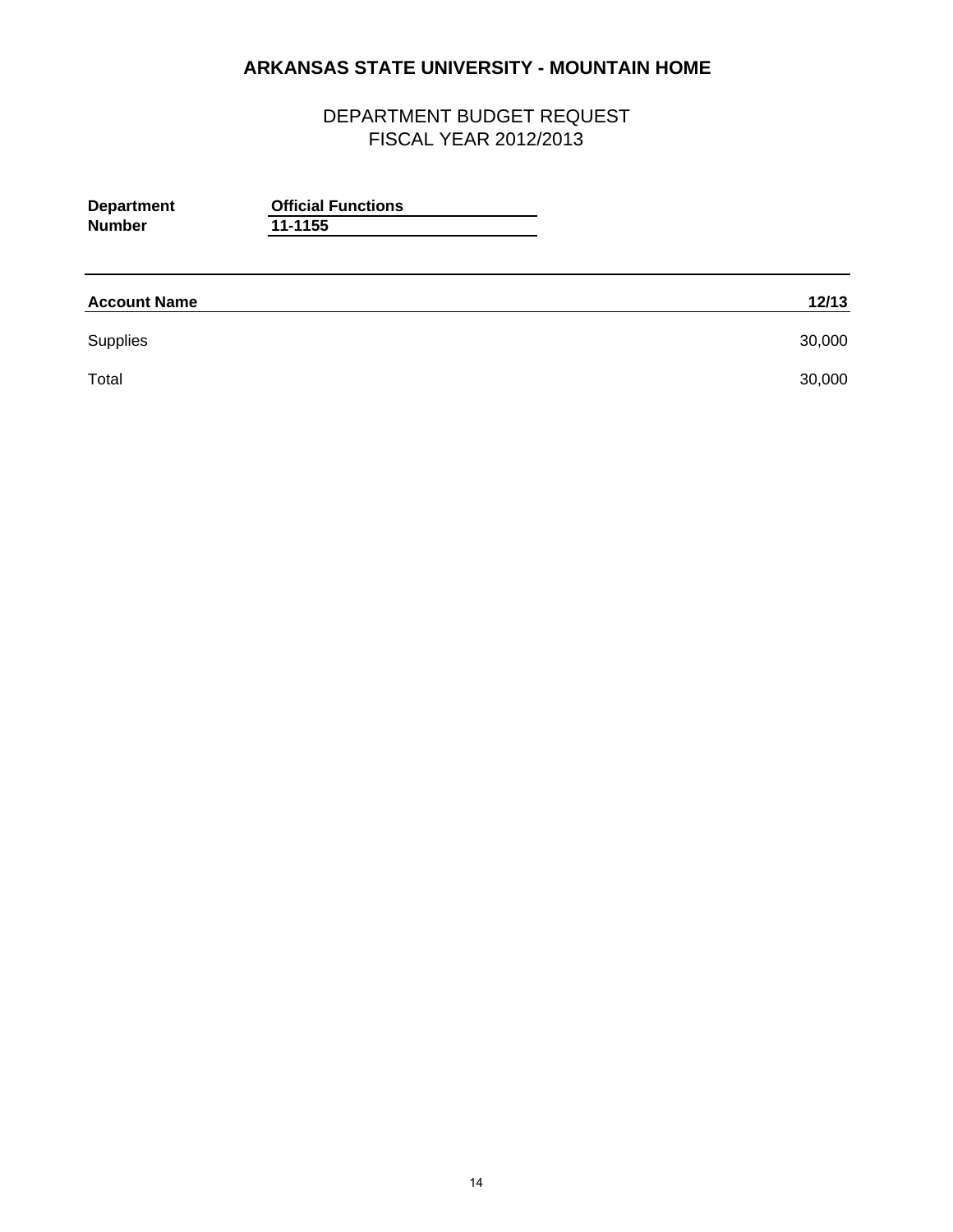| <b>Department</b><br><b>Number</b> | <b>Institutional Dues</b><br>11-1157 |        |
|------------------------------------|--------------------------------------|--------|
| <b>Account Name</b>                |                                      | 12/13  |
| Supplies                           |                                      | 25,000 |
| Total                              |                                      | 25,000 |
|                                    |                                      |        |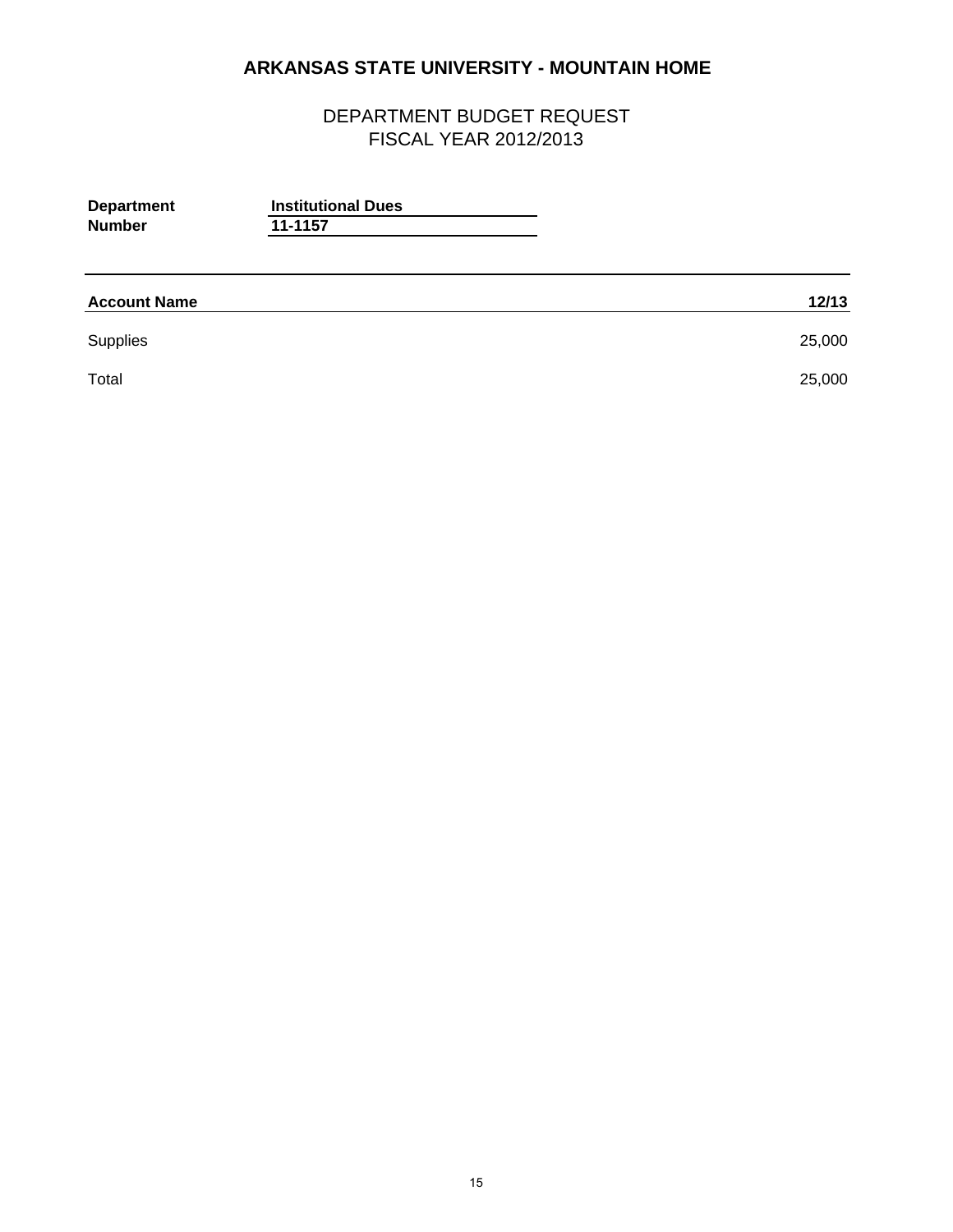| <b>Department</b> | <b>Computer Services</b> |  |
|-------------------|--------------------------|--|
| Number            | 11-1160                  |  |
|                   |                          |  |

| <b>Account Name</b>            | 12/13   |
|--------------------------------|---------|
| <b>Administrative Salaries</b> | 122,321 |
| <b>Classified Salaries</b>     | 65,937  |
| <b>Career Service</b>          | 700     |
| <b>Staff Benefits</b>          | 57,031  |
| Supplies                       | 145,000 |
| Travel                         | 5,000   |
| Total                          | 395,989 |

|                                      | <b>Classification</b>      | Grade            | No. of<br><b>Months</b> | % of          | <b>Salary</b><br>11/12 | <b>Salary</b><br>12/13 |
|--------------------------------------|----------------------------|------------------|-------------------------|---------------|------------------------|------------------------|
| <b>Employee Name</b>                 |                            |                  |                         | <b>Salary</b> |                        |                        |
| Kimbriel, William                    | Dir. of Computer Services  |                  | 12                      | 100%          | 69.453                 | 70,842                 |
| Hickman, Kristina                    | Project/Program Specialist |                  | 12                      | 100%          | 50,470                 | 51,479                 |
| <b>Total Administrative Salaries</b> |                            |                  |                         |               | 119,923                | 122,321                |
| Duncan, Evan                         | Information Tech. Manager  | C <sub>120</sub> | 12                      | 100%          | 38,079                 | 38,079                 |
| Booth, Kimberly                      | <b>Computer Operator</b>   | C <sub>114</sub> | 12                      | 100%          | 27.858                 | 27,858                 |
| <b>Total Classified Salaries</b>     |                            |                  |                         |               | 65.937                 | 65,937                 |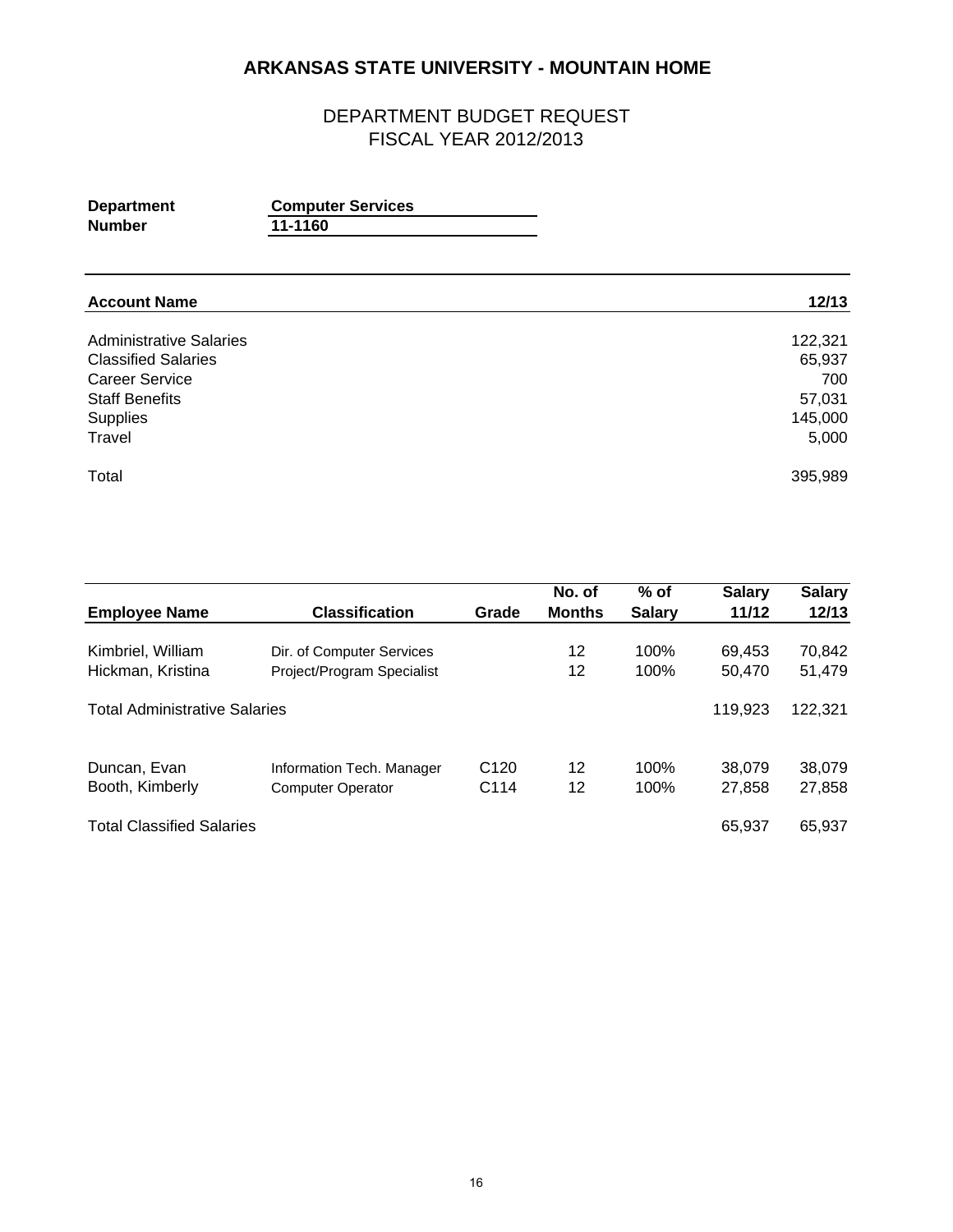| <b>Department</b> | <b>Development</b> |
|-------------------|--------------------|
| <b>Number</b>     | 11-1170            |

| <b>Account Name</b>            | 12/13   |
|--------------------------------|---------|
| <b>Administrative Salaries</b> | 70,000  |
| <b>Classified Salaries</b>     | 25,773  |
| Part Time Labor                | 10,000  |
| <b>Staff Benefits</b>          | 28,998  |
| <b>Supplies</b>                | 20,000  |
| Total                          | 154,771 |

| <b>Employee Name</b>                 | <b>Classification</b>              | Grade            | No. of<br><b>Months</b> | $%$ of<br><b>Salary</b> | <b>Salary</b><br>11/12 | <b>Salary</b><br>12/13 |
|--------------------------------------|------------------------------------|------------------|-------------------------|-------------------------|------------------------|------------------------|
| Gresham, Carol<br>Vacant             | Vice Chancellor<br>Vice Chancellor |                  | 12<br>12                | 100%<br>100%            | 82.400<br>0            | $\Omega$<br>70,000     |
| <b>Total Administrative Salaries</b> |                                    |                  |                         |                         | 82.400                 | 70,000                 |
| Sikes, Sarah                         | Admin. Specialist III              | C <sub>112</sub> | 12                      | 100%                    | 25,773                 | 25,773                 |
| <b>Total Classified Salaries</b>     |                                    |                  |                         |                         | 25.773                 | 25,773                 |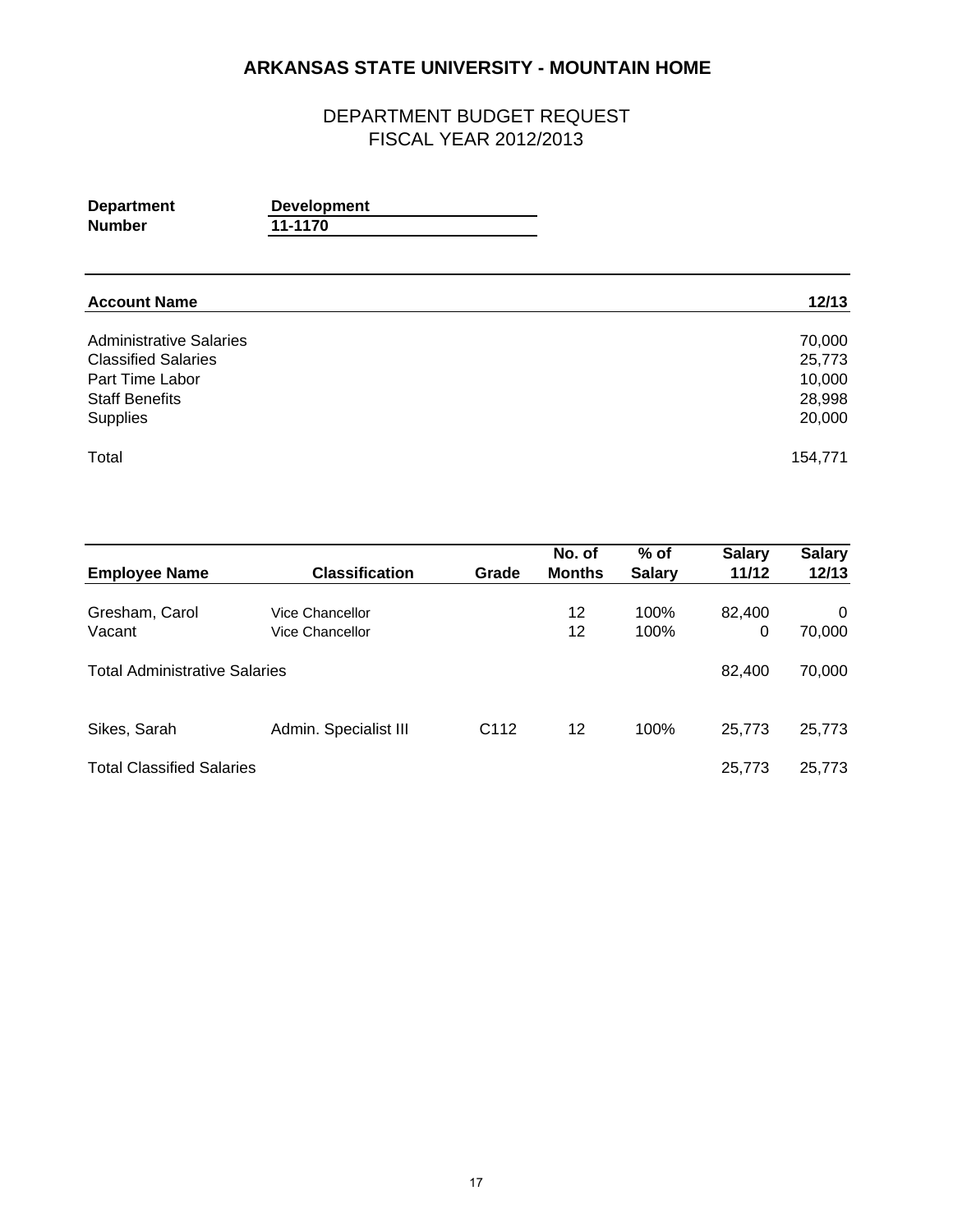| <b>Department</b> | <b>Public Relations</b> |
|-------------------|-------------------------|
| <b>Number</b>     | 11-1175                 |

| <b>Account Name</b>            | 12/13   |
|--------------------------------|---------|
| <b>Administrative Salaries</b> | 55,702  |
| <b>Classified Salaries</b>     | 21,827  |
| <b>Staff Benefits</b>          | 20,247  |
| Supplies                       | 27,000  |
| Travel                         | 5,000   |
| Total                          | 129,776 |

|                                      |                          |                  | No. of        | $%$ of        | <b>Salary</b> | <b>Salary</b> |
|--------------------------------------|--------------------------|------------------|---------------|---------------|---------------|---------------|
| <b>Employee Name</b>                 | <b>Classification</b>    | Grade            | <b>Months</b> | <b>Salary</b> | 11/12         | 12/13         |
| Keirn, Christy                       | Dir. of Public Relations |                  | 12            | 100%          | 53.560        | 55,702        |
| <b>Total Administrative Salaries</b> |                          |                  |               |               | 53,560        | 55,702        |
| Hulett, Sara                         | Admin. Specialist II     | C <sub>109</sub> | 12            | 100%          | 21.827        | 21,827        |
| <b>Total Classified Salaries</b>     |                          |                  |               |               | 21.827        | 21,827        |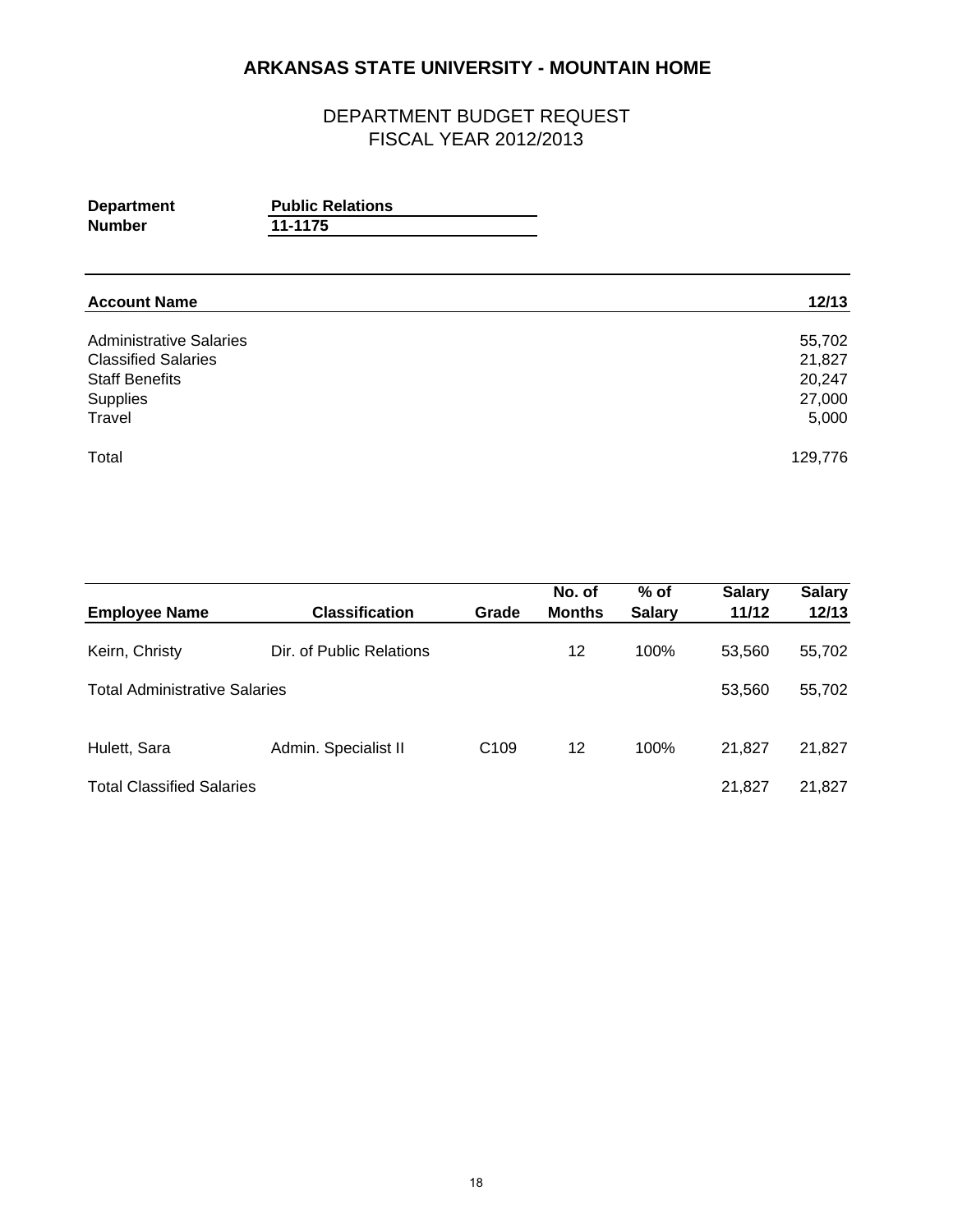| <b>Department</b> | Registrar |
|-------------------|-----------|
| <b>Number</b>     | 11-2200   |

| <b>Account Name</b>            | 12/13   |
|--------------------------------|---------|
| <b>Administrative Salaries</b> | 66,200  |
| <b>Classified Salaries</b>     | 103,513 |
| Part Time Labor                | 10,000  |
| <b>Career Service</b>          | 1,200   |
| <b>Staff Benefits</b>          | 58,977  |
| Supplies                       | 39,000  |
| Travel                         | 2,500   |
| Total                          | 281,390 |

|                                      |                           |                  | No. of        | $%$ of        | <b>Salary</b> | <b>Salary</b> |
|--------------------------------------|---------------------------|------------------|---------------|---------------|---------------|---------------|
| <b>Employee Name</b>                 | <b>Classification</b>     | Grade            | <b>Months</b> | <b>Salary</b> | 11/12         | 12/13         |
| Blagg, Rosalyn                       | Registrar                 |                  | 12            | 100%          | 64,272        | 66,200        |
| <b>Total Administrative Salaries</b> |                           |                  |               |               | 64,272        | 66,200        |
|                                      |                           |                  |               |               |               |               |
| Shaw, Deborah                        | Assistant Registrar       | C <sub>115</sub> | 12            | 100%          | 30,436        | 29,836        |
| Turner, Cindy                        | Admin. Specialist III     | C <sub>112</sub> | 12            | 100%          | 27.360        | 27,360        |
| Parrish, Delba                       | Admissions Anal. Super.   | C <sub>110</sub> | 12            | 100%          | 24,490        | 24,490        |
| Throckmorton, Amanda                 | <b>Admissions Analyst</b> | C <sub>109</sub> | 12            | 100%          | 21,827        | 21,827        |
| <b>Total Classified Salaries</b>     |                           |                  |               |               | 104.113       | 103,513       |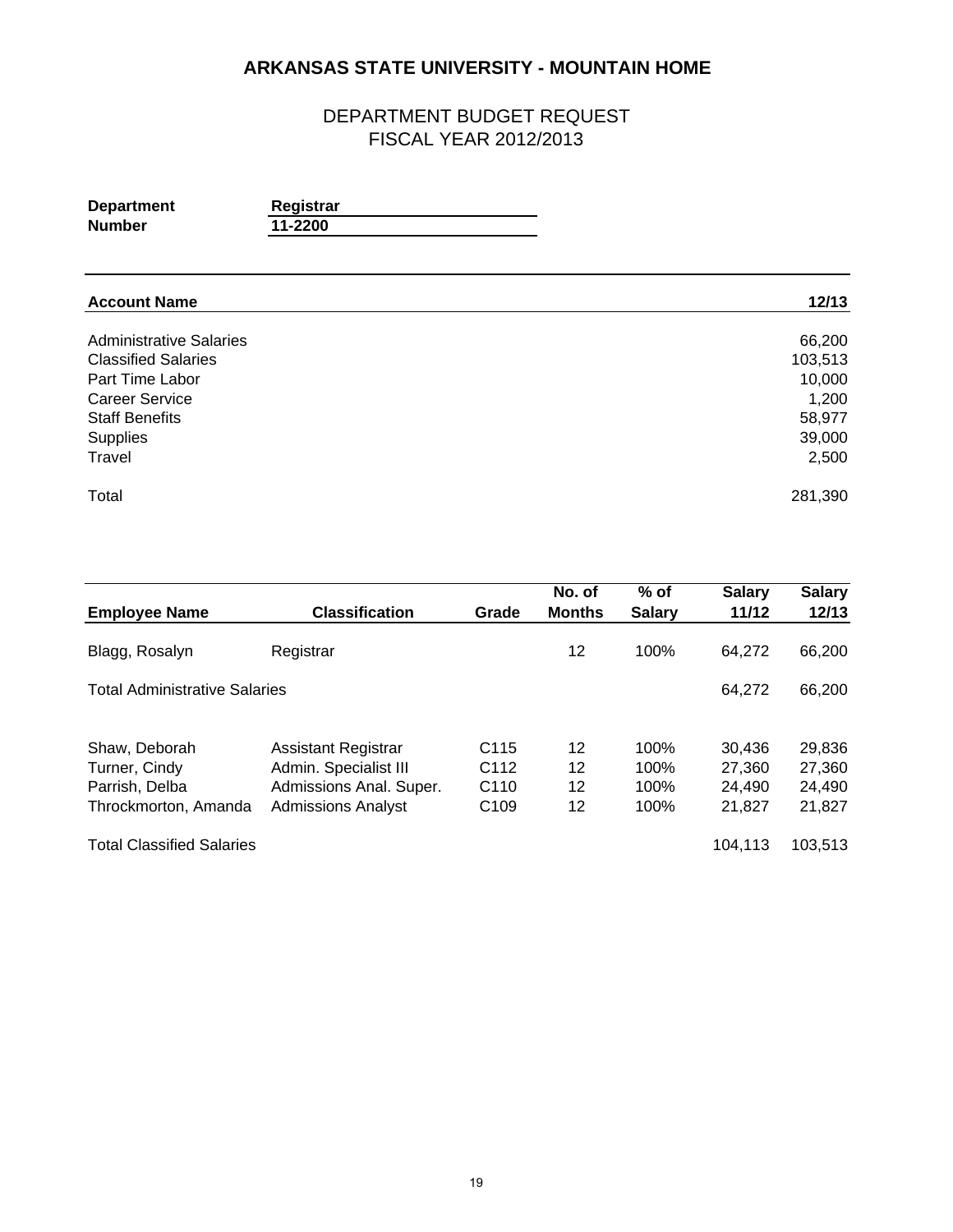| <b>Department</b> | <b>Financial Aid</b> |  |
|-------------------|----------------------|--|
| Number            | 11-2201              |  |

| <b>Account Name</b>            | 12/13   |
|--------------------------------|---------|
| <b>Administrative Salaries</b> | 54,060  |
| <b>Classified Salaries</b>     | 101,897 |
| <b>Career Service</b>          | 1,400   |
| <b>Staff Benefits</b>          | 49,701  |
| Supplies                       | 34,000  |
| Travel                         | 5,500   |
| Total                          | 246,558 |

| <b>Employee Name</b>                 | <b>Classification</b>                                           | Grade            | No. of<br><b>Months</b> | $%$ of<br><b>Salary</b> | <b>Salary</b><br>11/12 | <b>Salary</b><br>12/13 |
|--------------------------------------|-----------------------------------------------------------------|------------------|-------------------------|-------------------------|------------------------|------------------------|
| Berry, Clay                          | Director of Financial Aid                                       |                  | 12                      | 100%                    | 53,000                 | 54,060                 |
| <b>Total Administrative Salaries</b> |                                                                 |                  |                         |                         | 53,000                 | 54,060                 |
|                                      |                                                                 | C <sub>115</sub> | 12                      | 100%                    |                        | 31,673                 |
| Foster, LeQuita<br>Lauer, Linda      | <b>Financial Aid Analyst</b><br><b>Financial Aid Specialist</b> | C <sub>113</sub> | 12                      | 100%                    | 31,673<br>28.728       | 28,728                 |
| Abel, Sherrie                        | Admin. Specialist II                                            | C <sub>109</sub> | 12                      | 100%                    | 22,264                 | 22,264                 |
| Wynn, Cindy                          | Admin. Specialist I                                             | C <sub>106</sub> | 12                      | 100%                    | 19,232                 | 19,232                 |
| <b>Total Classified Salaries</b>     |                                                                 |                  |                         |                         | 101.897                | 101.897                |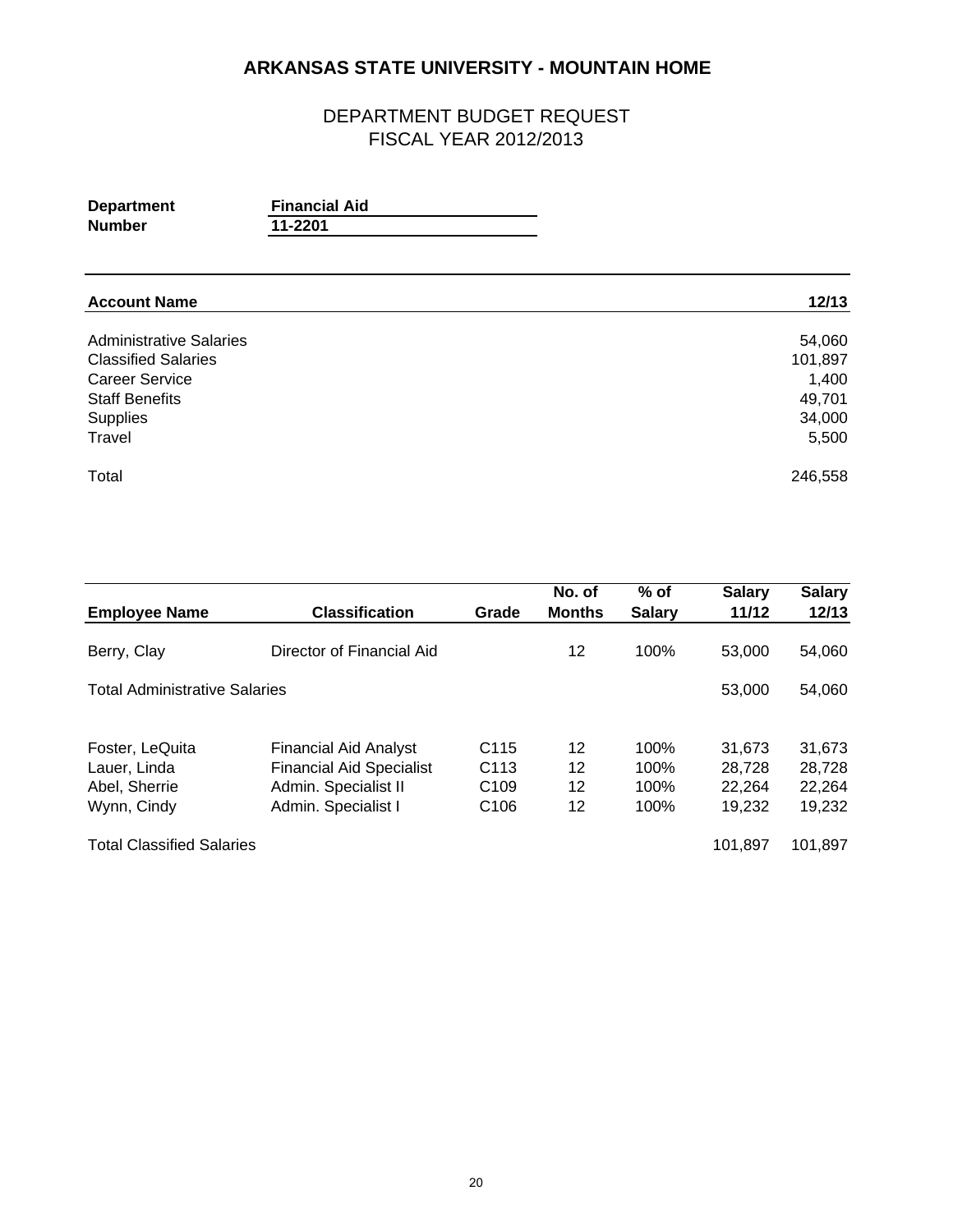| <b>Department</b> | <b>Student Services</b> |
|-------------------|-------------------------|
| Number            | 11-2202                 |

| <b>Account Name</b>            | 12/13   |
|--------------------------------|---------|
| <b>Administrative Salaries</b> | 64,056  |
| <b>Classified Salaries</b>     | 9,616   |
| Part Time Labor                | 25,000  |
| <b>Staff Benefits</b>          | 24,575  |
| Supplies                       | 17,500  |
| Travel                         | 1,000   |
| <b>Student Travel</b>          | 5,000   |
| Total                          | 146,747 |

| <b>Employee Name</b>                 | <b>Classification</b>           | Grade            | No. of<br><b>Months</b> | $%$ of<br><b>Salary</b> | <b>Salary</b><br>11/12 | <b>Salary</b><br>12/13 |
|--------------------------------------|---------------------------------|------------------|-------------------------|-------------------------|------------------------|------------------------|
| Campbell, Mason<br>Smith, Sarah      | Dir. of Admissions<br>Counselor |                  | 12<br>12                | 100%<br>100%            | 36,000<br>26,800       | 36,720<br>27,336       |
| <b>Total Administrative Salaries</b> |                                 |                  |                         |                         | 62,800                 | 64,056                 |
| Parker, Seth                         | Admin. Specialist I             | C <sub>106</sub> | 12                      | 50%                     | 9.616                  | 9,616                  |
| <b>Total Classified Salaries</b>     |                                 |                  |                         |                         | 9.616                  | 9,616                  |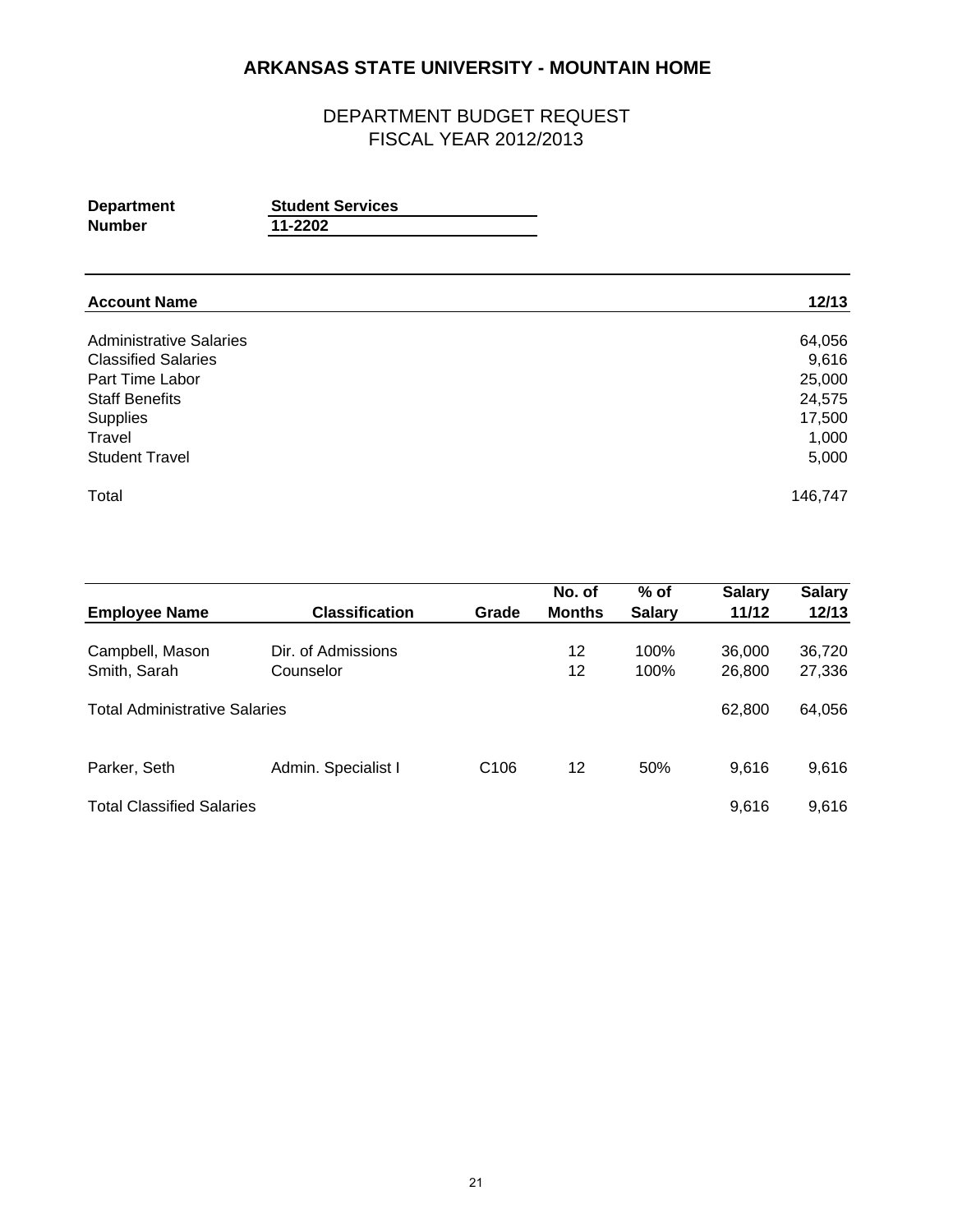| <b>Department</b> | <b>Student Recruiting</b> |
|-------------------|---------------------------|
| <b>Number</b>     | 11-2205                   |

| <b>Account Name</b>            | 12/13   |
|--------------------------------|---------|
| <b>Administrative Salaries</b> | 29,070  |
| <b>Classified Salaries</b>     | 9,616   |
| Part Time Labor                | 14,000  |
| <b>Staff Benefits</b>          | 13,726  |
| Supplies                       | 30,000  |
| Travel                         | 5,000   |
| Total                          | 101,412 |

| <b>Employee Name</b>                 | <b>Classification</b> | Grade            | No. of<br><b>Months</b> | $%$ of<br><b>Salary</b> | <b>Salary</b><br>11/12 | <b>Salary</b><br>12/13 |
|--------------------------------------|-----------------------|------------------|-------------------------|-------------------------|------------------------|------------------------|
| Haught, Allison                      | Counselor             |                  | 12                      | 100%                    | 28,500                 | 29,070                 |
| <b>Total Administrative Salaries</b> |                       |                  |                         |                         | 28,500                 | 29,070                 |
| Parker, Seth                         | Admin. Specialist I   | C <sub>106</sub> | 12                      | 50%                     | 9.616                  | 9,616                  |
| <b>Total Classified Salaries</b>     |                       |                  |                         |                         | 9,616                  | 9,616                  |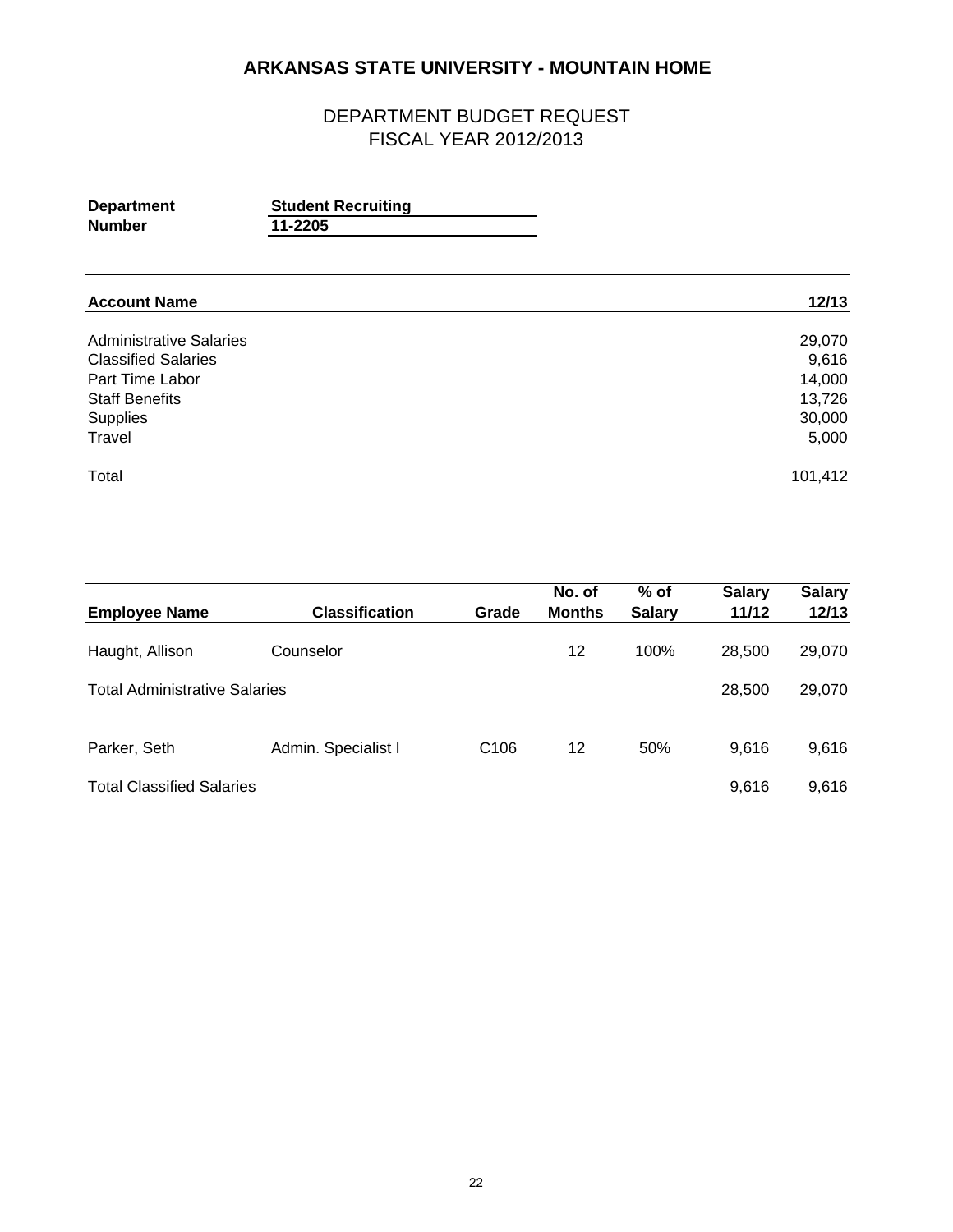| <b>Department</b><br><b>Number</b> | <b>Institutional Technology</b><br>11-2500 |        |
|------------------------------------|--------------------------------------------|--------|
| <b>Account Name</b>                |                                            | 12/13  |
| Supplies                           |                                            | 50,000 |
| Total                              |                                            | 50,000 |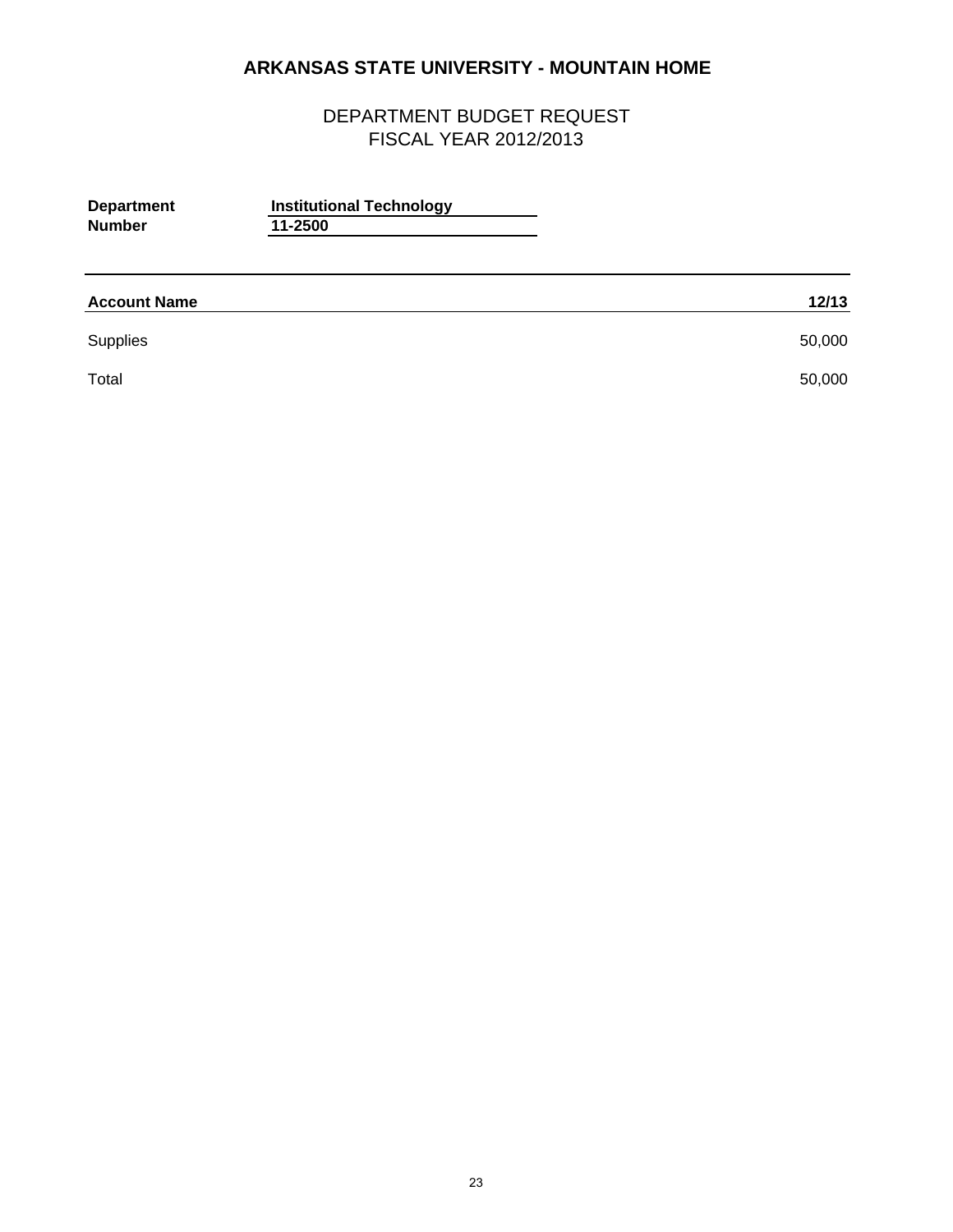| <b>Department</b> | <b>Instruction-Other</b> |
|-------------------|--------------------------|
| Number            | 11-3305                  |

| <b>Account Name</b>            | 12/13   |
|--------------------------------|---------|
| <b>Administrative Salaries</b> | 144,148 |
| <b>Classified Salaries</b>     | 41,865  |
| Part Time Labor                | 14,400  |
| Part Time Teaching Salaries    | 318,543 |
| <b>Career Service</b>          | 1,200   |
| <b>Staff Benefits</b>          | 119,592 |
| Supplies                       | 165,050 |
| Travel                         | 10,975  |
| Total                          | 815,773 |

|                                      |                              |                  | No. of        | % of          | <b>Salary</b> | <b>Salary</b> |
|--------------------------------------|------------------------------|------------------|---------------|---------------|---------------|---------------|
| <b>Employee Name</b>                 | <b>Classification</b>        | Grade            | <b>Months</b> | <b>Salary</b> | 11/12         | 12/13         |
|                                      |                              |                  |               |               |               |               |
| Thomas, Kellie                       | Division Chair               |                  | 12            | 100%          | 56,500        | 57,630        |
| Hopper, Karen                        | Counselor                    |                  | 12            | 100%          | 61,187        | $\Omega$      |
| Hopper, Karen                        | Counselor                    |                  | 12            | 52%           |               | 32,411        |
| Melton, Sandra                       | Academic Resource Spec.      |                  | 12            | 40%           | 23,896        | $\Omega$      |
| Melton, Sandra                       | Academic Resource Spec.      |                  | 12            | 50%           | 0             | 30,468        |
| Crisel, Cyndi                        | <b>Student Support Spec.</b> |                  | 12            | 40%           | 18,540        | $\Omega$      |
| Crisel, Cyndi                        | <b>Student Support Spec.</b> |                  | 12            | 50%           | 0             | 23,639        |
| <b>Total Administrative Salaries</b> |                              |                  |               |               | 160,123       | 144,148       |
| Hodges, Jeremy                       | Information Sys. Analyst     | C117             | 12            | 100%          | 32,249        | 32,249        |
| Truitt, Judith                       | Admin. Specialist I          | C <sub>106</sub> | 12            | 50%           | 9,616         | 9,616         |
| <b>Total Classified Salaries</b>     |                              |                  |               |               | 41.865        | 41.865        |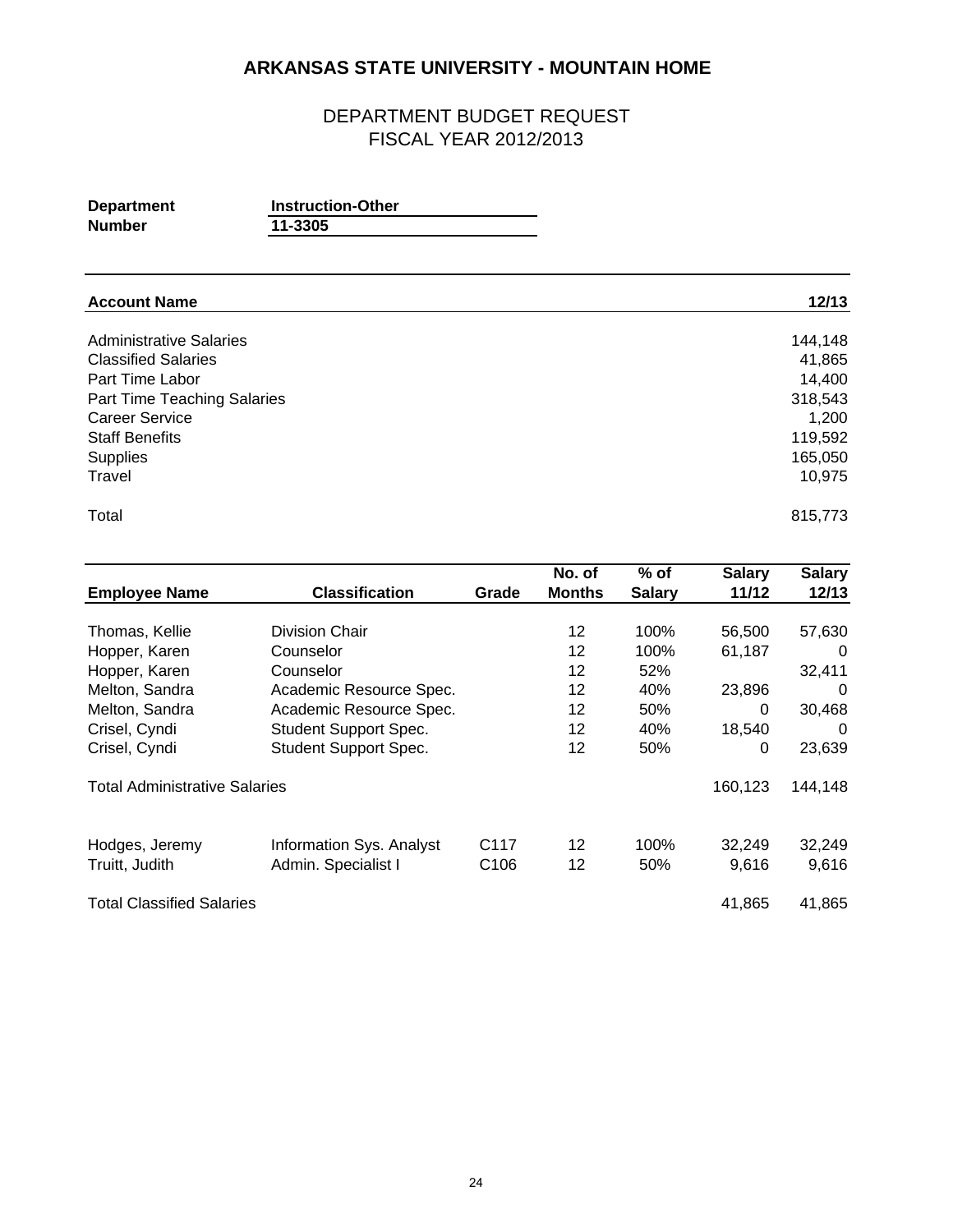| <b>Department</b><br><b>Number</b> | <b>Instruction - Technology</b><br>11-3306 |                   |
|------------------------------------|--------------------------------------------|-------------------|
| <b>Account Name</b>                |                                            | 12/13             |
| Supplies<br><b>Capital Outlay</b>  |                                            | 100,000<br>50,000 |
| Total                              |                                            | 150,000           |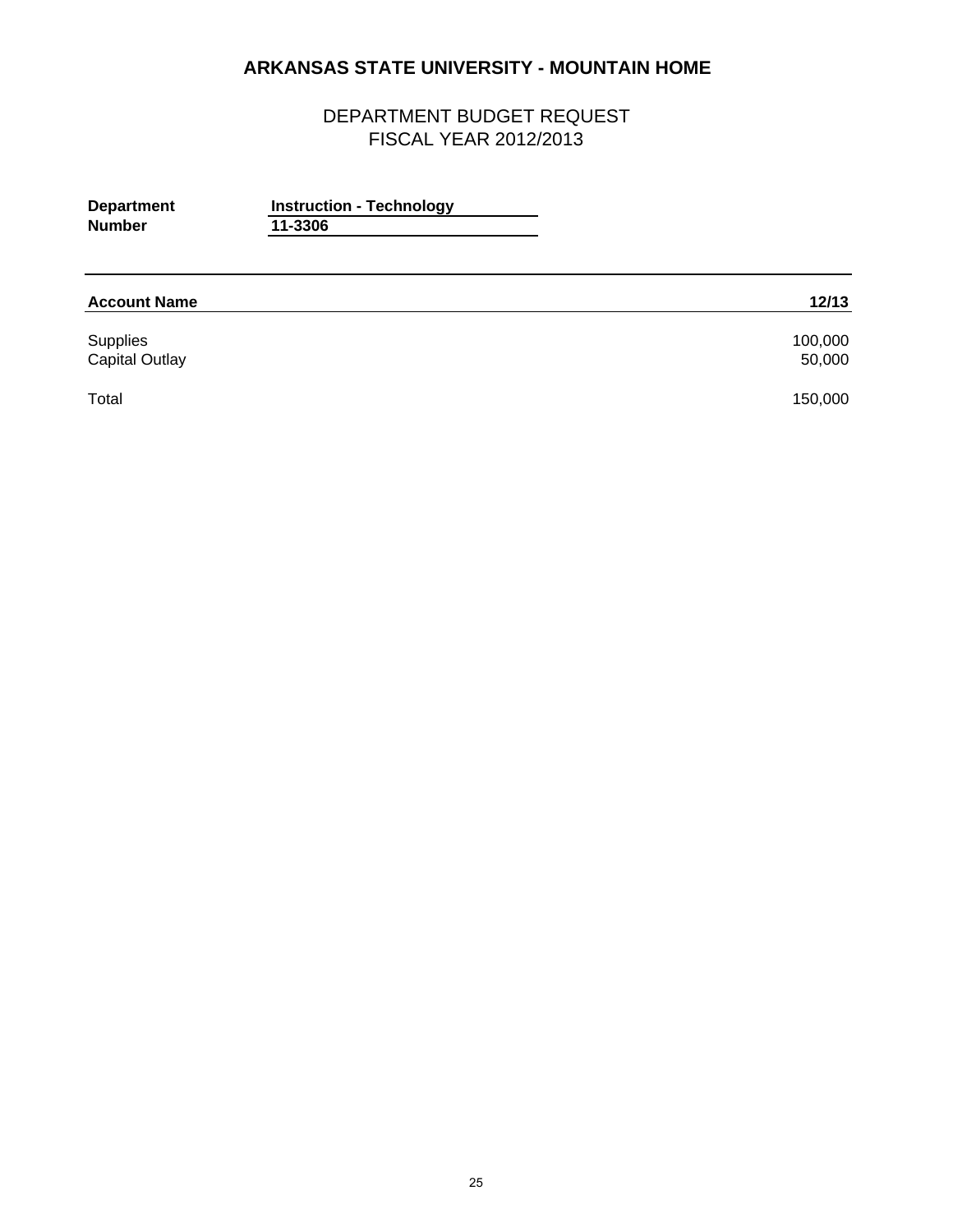| <b>Department</b> | <b>Instruction - Business Administration</b> |  |
|-------------------|----------------------------------------------|--|
| <b>Number</b>     | 11-3315                                      |  |
|                   |                                              |  |

| <b>Account Name</b>       | 12/13    |
|---------------------------|----------|
| 9 Month Teaching Salaries | 188,198  |
| <b>Staff Benefits</b>     | 56,754   |
| Supplies                  | $\Omega$ |
| Travel                    | 4,000    |
| Total                     | 248,952  |

|                                        |                            |       | No. of        | $%$ of        | <b>Salary</b> | <b>Salary</b> |
|----------------------------------------|----------------------------|-------|---------------|---------------|---------------|---------------|
| <b>Employee Name</b>                   | <b>Classification</b>      | Grade | <b>Months</b> | <b>Salary</b> | 11/12         | 12/13         |
| Perry, Troylene                        | Asst. Prof. of Bus. Admin. |       | 9             | 100%          | 51,029        | 52,179        |
| Heslep, Karen                          | Inst. of Business Admin.   |       | 9             | 100%          | 36,071        | 37,586        |
| Howard, Johnny                         | Inst. of Business Admin.   |       | 9             | 50%           | 17.000        | 18.475        |
| Morrow, Nick                           | Inst. of Business Admin.   |       | 9             | 100%          | 37,662        | 38,812        |
| Thompson, Leda                         | Inst. of Business Admin.   |       | 9             | 100%          | 39.996        | 41,146        |
| <b>Total 9 Month Teaching Salaries</b> |                            |       |               |               | 181.758       | 188,198       |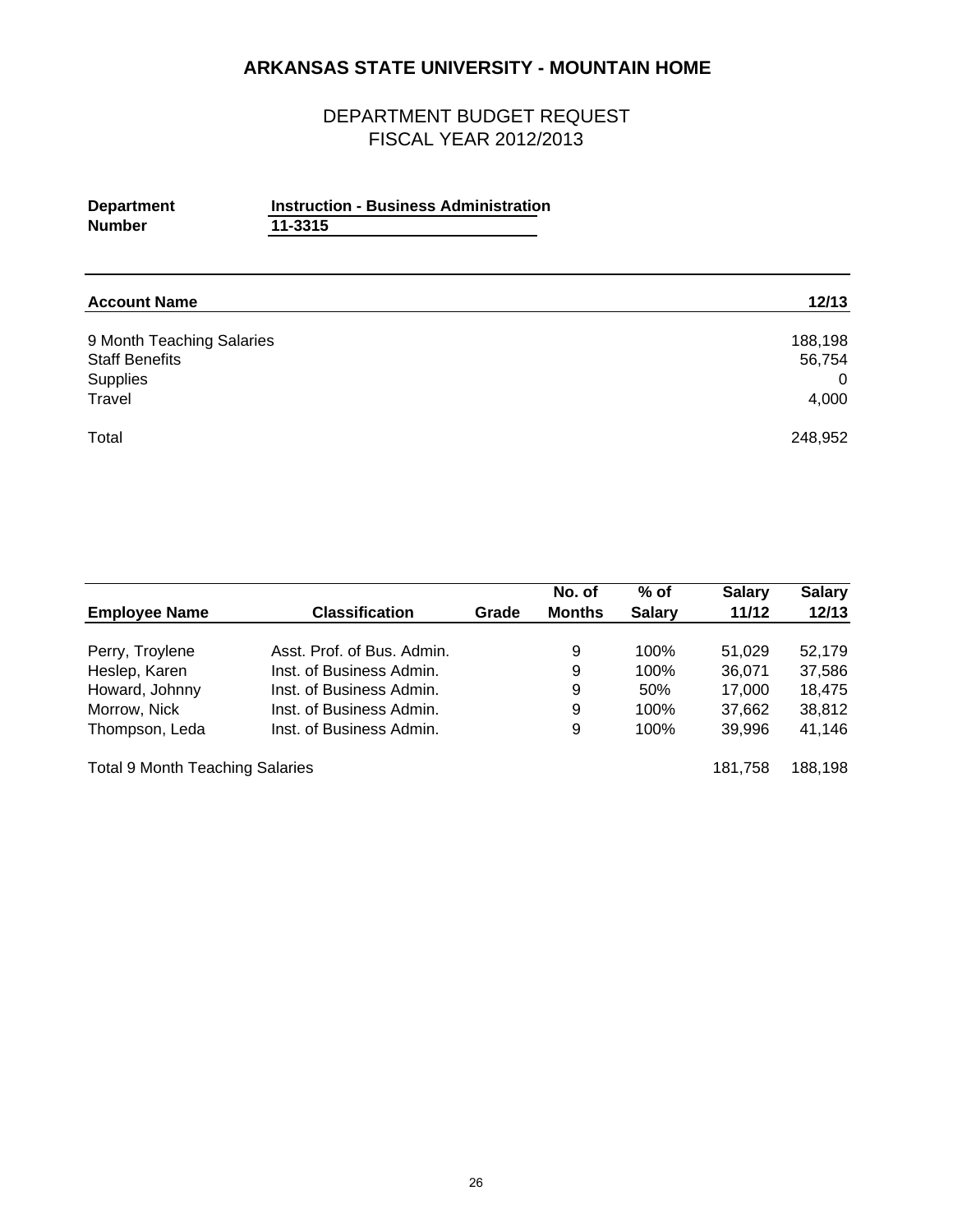## DEPARTMENT BUDGET REQUEST FISCAL YEAR 2012/2013

| <b>Department</b><br><b>Number</b>                 | <b>Instruction - Developmental Education</b><br>11-3320 |                   |
|----------------------------------------------------|---------------------------------------------------------|-------------------|
| <b>Account Name</b>                                |                                                         | 12/13             |
| 9 Month Teaching Salaries<br><b>Staff Benefits</b> |                                                         | 107,576<br>35,150 |

Supplies 0 Travel 2,000

Total 144,726

|                                        |                           |       | No. of        | $%$ of        | <b>Salary</b> | <b>Salary</b> |
|----------------------------------------|---------------------------|-------|---------------|---------------|---------------|---------------|
| <b>Employee Name</b>                   | <b>Classification</b>     | Grade | <b>Months</b> | <b>Salary</b> | 11/12         | 12/13         |
| Hodges, Melanie                        | Inst. of Develop. Studies |       | 9             | 100%          | 29.825        | 34,163        |
| Proctor, Brandy                        | Inst. of Develop. Studies |       | 9             | 100%          | 28,325        | 32,263        |
| Smith, Hazel                           | Inst. of Develop. Studies |       | 9             | 100%          | 40,000        | 41,150        |
| <b>Total 9 Month Teaching Salaries</b> |                           |       |               |               | 98.150        | 107.576       |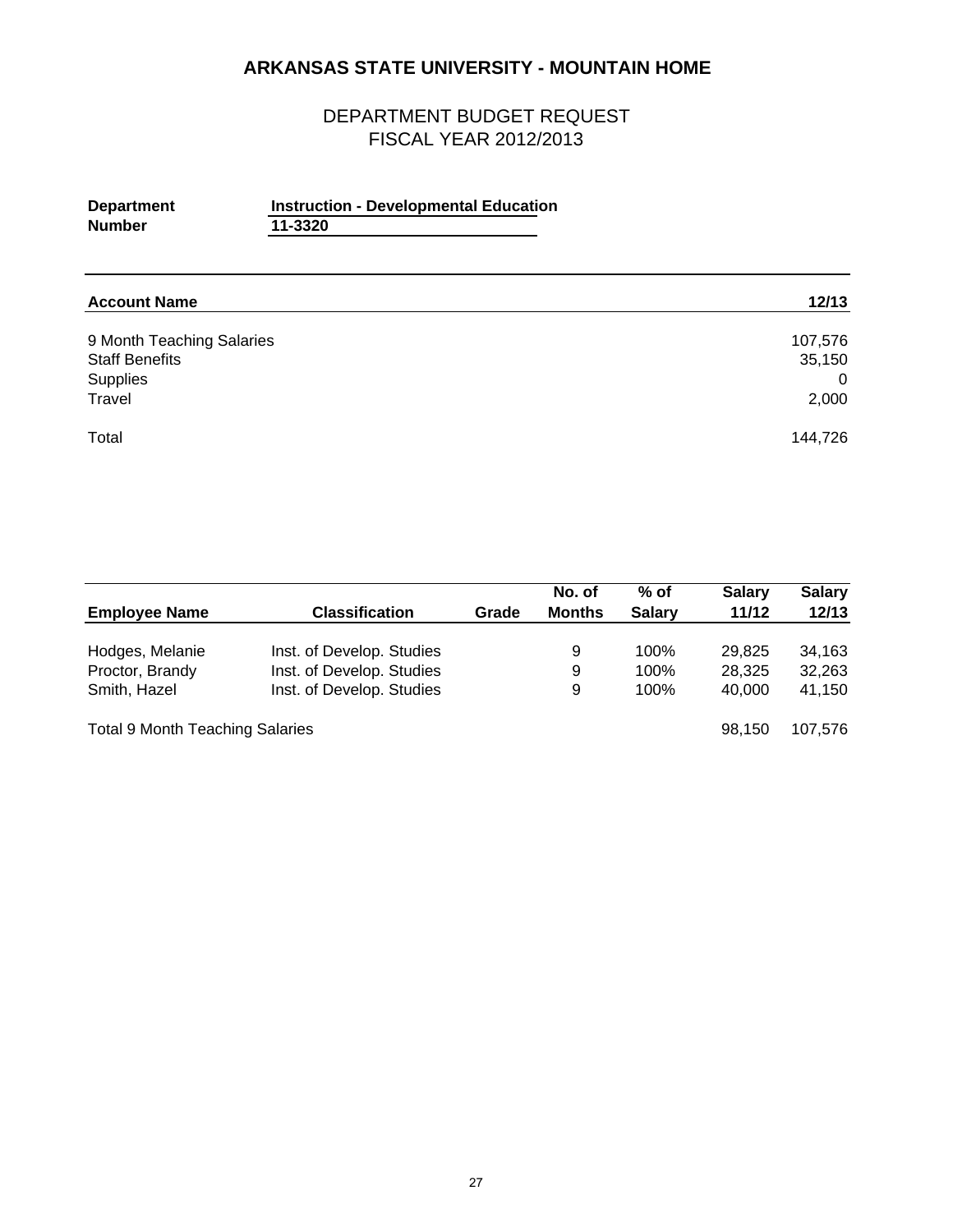| <b>Department</b><br><b>Number</b>                                       | <b>Instruction - Elementary Education</b><br>11-3325 |                                |
|--------------------------------------------------------------------------|------------------------------------------------------|--------------------------------|
| <b>Account Name</b>                                                      |                                                      | 12/13                          |
| 9 Month Teaching Salaries<br><b>Staff Benefits</b><br>Supplies<br>Travel |                                                      | 40,350<br>13,152<br>0<br>1,800 |
| Total                                                                    |                                                      | 55,302                         |

| <b>Employee Name</b>                   | <b>Classification</b>   | Grade | No. of<br><b>Months</b> | $%$ of<br><b>Salary</b> | <b>Salary</b><br>11/12 | <b>Salary</b><br>12/13 |
|----------------------------------------|-------------------------|-------|-------------------------|-------------------------|------------------------|------------------------|
| Knox, Laura                            | Inst. of Elementary Ed. |       | 9                       | 100%                    | 35,000                 | 40,350                 |
| <b>Total 9 Month Teaching Salaries</b> |                         |       |                         |                         | 35,000                 | 40,350                 |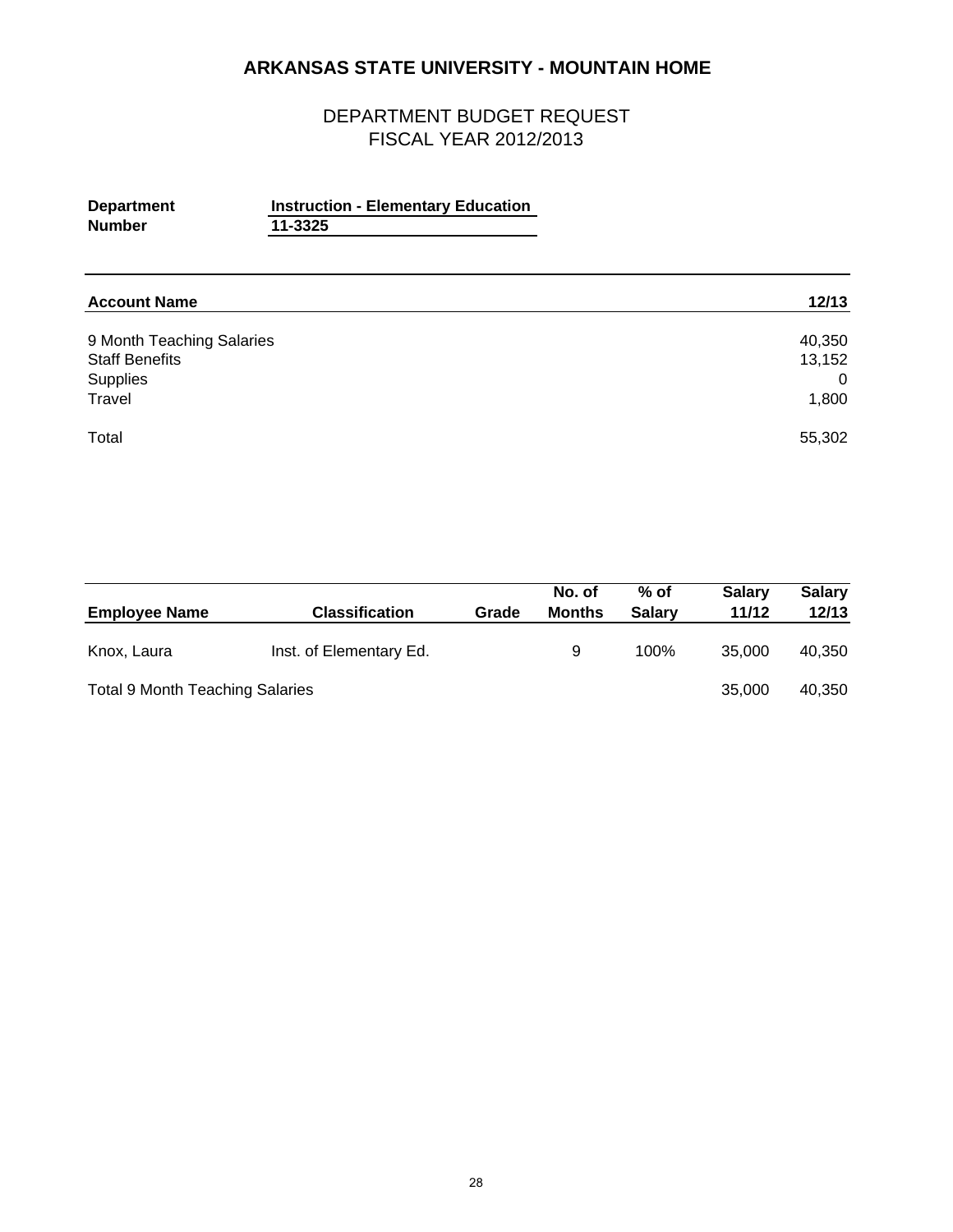| <b>Department</b><br><b>Number</b>                                       | <b>Instruction - Physical Education</b><br>11-3330 |                                      |
|--------------------------------------------------------------------------|----------------------------------------------------|--------------------------------------|
| <b>Account Name</b>                                                      |                                                    | 12/13                                |
| 9 Month Teaching Salaries<br><b>Staff Benefits</b><br>Supplies<br>Travel |                                                    | 33,700<br>10,341<br>0<br>$\mathbf 0$ |
| Total                                                                    |                                                    | 44,041                               |

| <b>Employee Name</b>                   | <b>Classification</b>       | Grade | No. of<br><b>Months</b> | $%$ of<br><b>Salary</b> | <b>Salary</b><br>11/12 | <b>Salary</b><br>12/13 |
|----------------------------------------|-----------------------------|-------|-------------------------|-------------------------|------------------------|------------------------|
| Klinger, Matt                          | Inst. of Physical Education |       | 9                       | 100%                    | 30.900                 | 33.700                 |
| <b>Total 9 Month Teaching Salaries</b> |                             |       |                         |                         | 30,900                 | 33,700                 |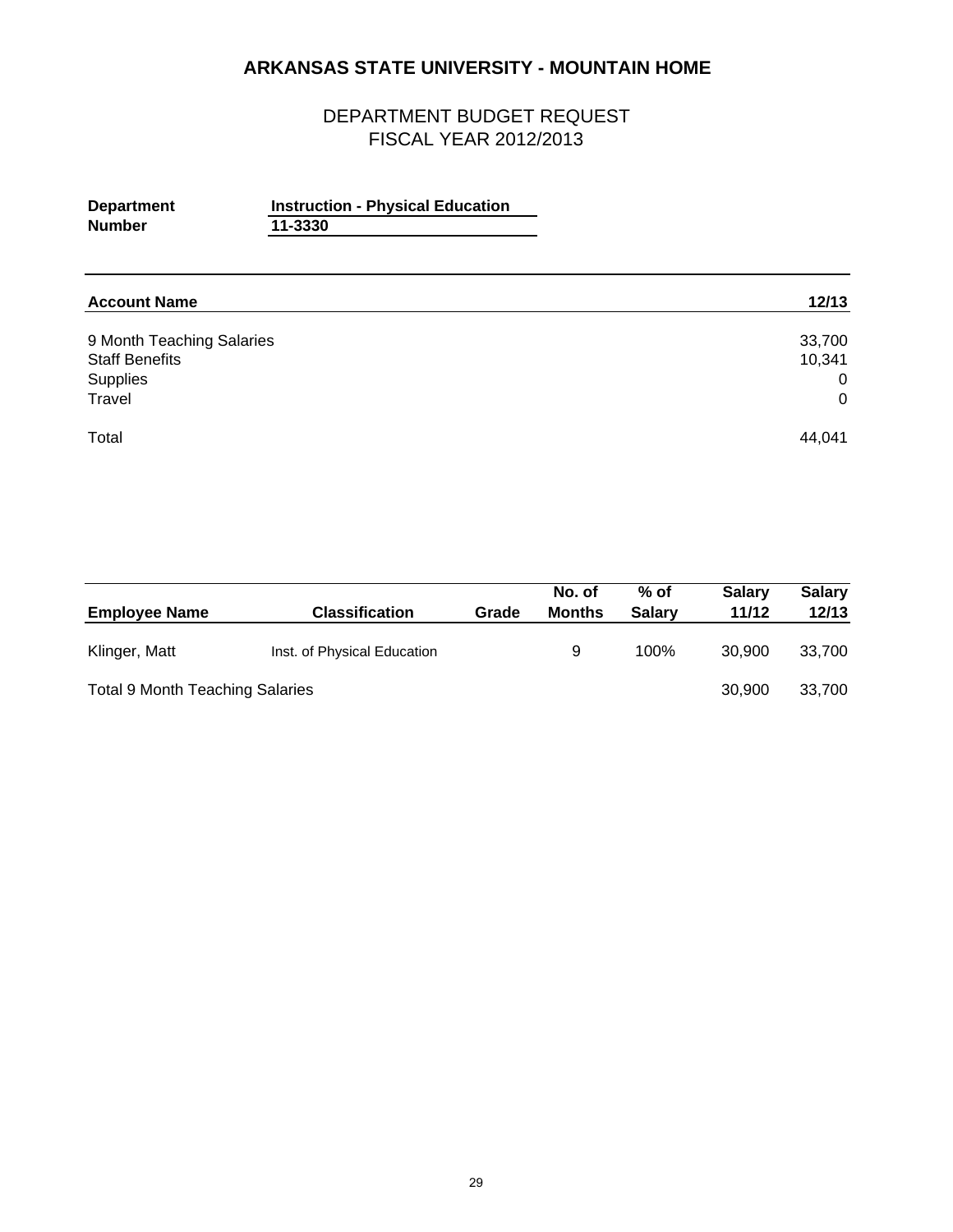| <b>Department</b><br><b>Number</b>                                       | <b>Instruction - Fine Arts</b><br>11-3360 |                                           |
|--------------------------------------------------------------------------|-------------------------------------------|-------------------------------------------|
| <b>Account Name</b>                                                      |                                           | 12/13                                     |
| 9 Month Teaching Salaries<br><b>Staff Benefits</b><br>Supplies<br>Travel |                                           | 40,660<br>14,552<br>100<br>$\overline{0}$ |
| Total                                                                    |                                           | 55,312                                    |

| <b>Employee Name</b>                   | <b>Classification</b> | Grade | No. of<br>Months | $%$ of<br><b>Salary</b> | <b>Salary</b><br>11/12 | <b>Salary</b><br>12/13 |
|----------------------------------------|-----------------------|-------|------------------|-------------------------|------------------------|------------------------|
| Hargrove, Deborah                      | Inst. of Fine Arts    |       | 9                | 100%                    | 35.020                 | 40.660                 |
| <b>Total 9 Month Teaching Salaries</b> |                       |       |                  |                         | 35.020                 | 40,660                 |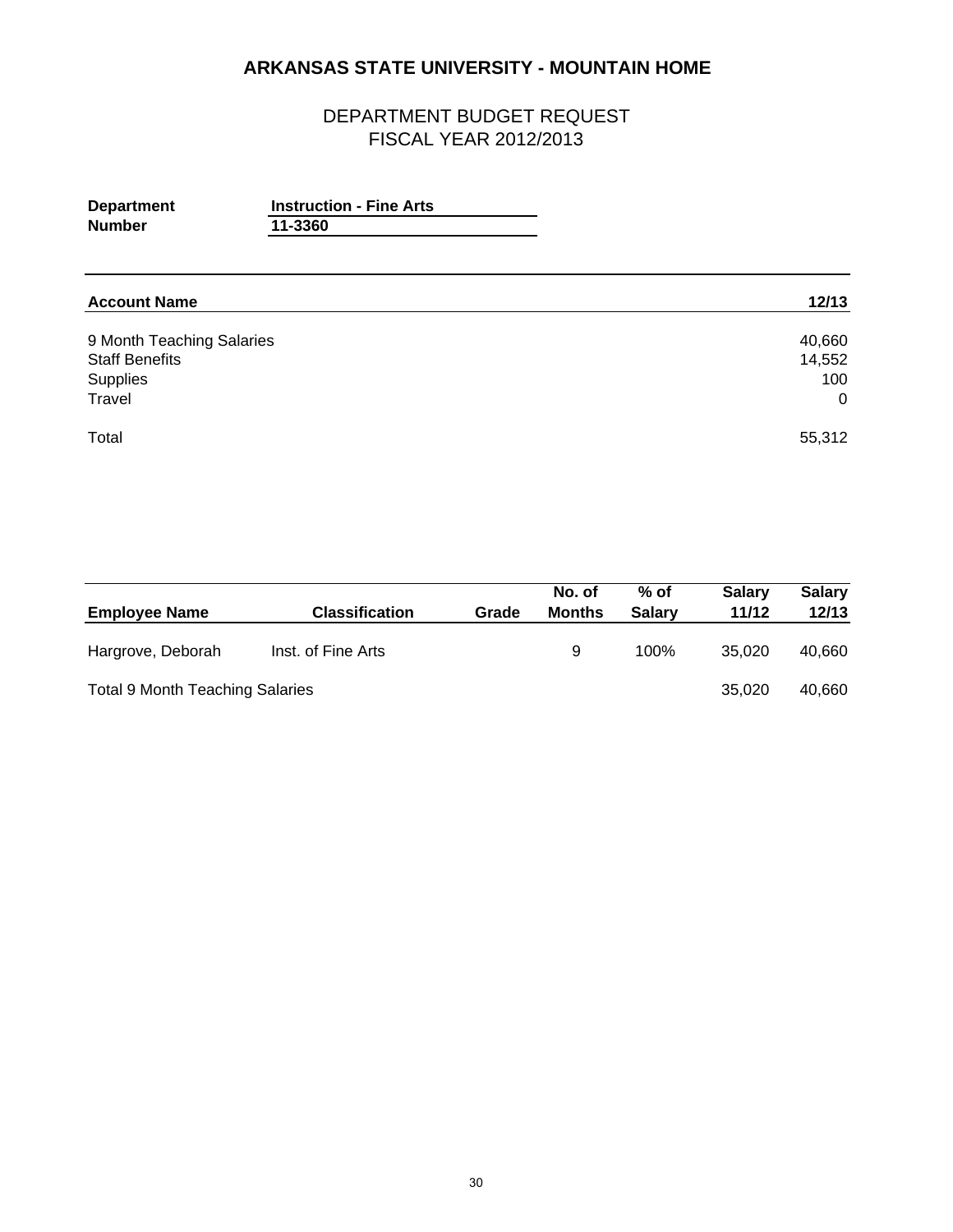| <b>Department</b> | <b>Instruction - English</b> |  |
|-------------------|------------------------------|--|
| <b>Number</b>     | 11-3363                      |  |
|                   |                              |  |

| <b>Account Name</b>       | 12/13   |
|---------------------------|---------|
| 9 Month Teaching Salaries | 244,021 |
| <b>Staff Benefits</b>     | 81,411  |
| Supplies                  | 2,200   |
| Travel                    | 800     |
| Total                     | 328,432 |

|                                        |                        |       | No. of        | $%$ of        | <b>Salary</b> | <b>Salary</b> |
|----------------------------------------|------------------------|-------|---------------|---------------|---------------|---------------|
| <b>Employee Name</b>                   | <b>Classification</b>  | Grade | <b>Months</b> | <b>Salary</b> | 11/12         | 12/13         |
|                                        |                        |       |               |               |               |               |
| Baird, Rebecca                         | Asst. Prof. of English |       | 9             | 100%          | 58,643        | 59,793        |
| Carter, Toccara                        | Inst. of English       |       | 9             | 100%          | 34,000        | 0             |
| Vacant                                 | Inst. of English       |       | 9             | 100%          | 0             | 34,000        |
| Hays, Kenneth                          | Inst. of English       |       | 9             | 100%          | 38.288        | 39,744        |
| Noblin, Emily                          | Inst. of English       |       | 9             | 100%          | 32,000        | 35,850        |
| Sisco, Jessica                         | Inst. of English       |       | 9             | 100%          | 33.475        | 35,838        |
| Thomas, Michael                        | Inst. of English       |       | 9             | 100%          | 36.991        | 38,796        |
| <b>Total 9 Month Teaching Salaries</b> |                        |       |               |               | 233,397       | 244.021       |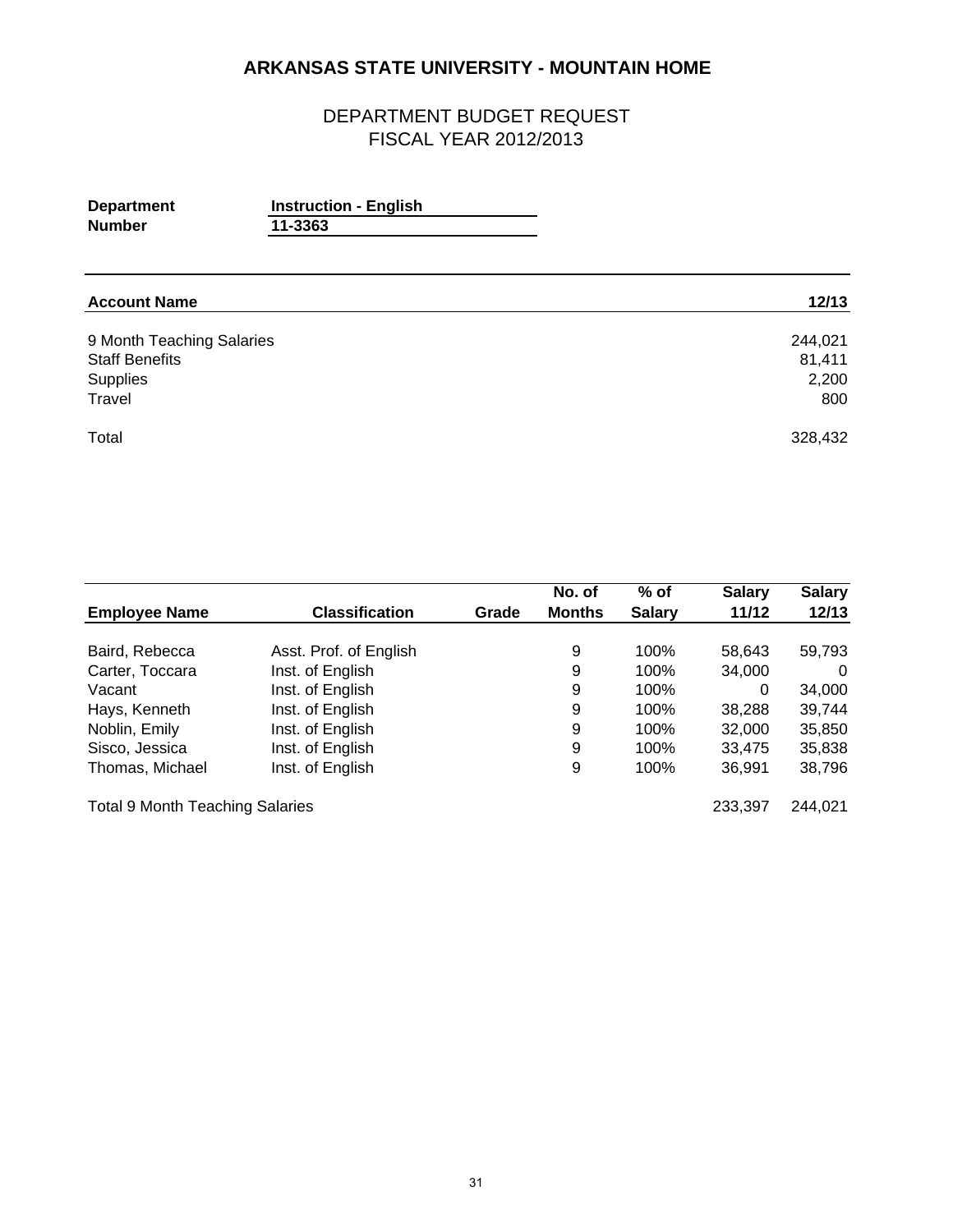| <b>Department</b><br><b>Number</b>                                       | <b>Instruction - Social Science</b><br>11-3364 |                                   |
|--------------------------------------------------------------------------|------------------------------------------------|-----------------------------------|
| <b>Account Name</b>                                                      |                                                | 12/13                             |
| 9 Month Teaching Salaries<br><b>Staff Benefits</b><br>Supplies<br>Travel |                                                | 283,142<br>81,380<br>400<br>1,500 |
| Total                                                                    |                                                | 366,422                           |

|                                        |                           |       | No. of        | $%$ of        | <b>Salary</b> | <b>Salary</b> |
|----------------------------------------|---------------------------|-------|---------------|---------------|---------------|---------------|
| <b>Employee Name</b>                   | <b>Classification</b>     | Grade | <b>Months</b> | <b>Salary</b> | 11/12         | 12/13         |
|                                        |                           |       |               |               |               |               |
| Bailey, James                          | Asst. Prof. of Gov./Law   |       | 9             | 100%          | 56.341        | 57.491        |
| Hatcher, Milton                        | Asst. Prof. of Psychology |       | 9             | 100%          | 47,596        | 49,798        |
| Mulloy, Clement                        | Asst. Prof. of History    |       | 9             | 100%          | 41,359        | 45,330        |
| Anderson, Terri                        | Inst. of History          |       | 9             | 100%          | 42,000        | 44,150        |
| Garland, Sandra                        | Inst. of History          |       | 9             | 100%          | 45.098        | 46,248        |
| Priest, Shelia                         | Inst. of Sociology        |       | 9             | 100%          | 36,050        | 40,125        |
| <b>Total 9 Month Teaching Salaries</b> |                           |       |               |               | 268.444       | 283,142       |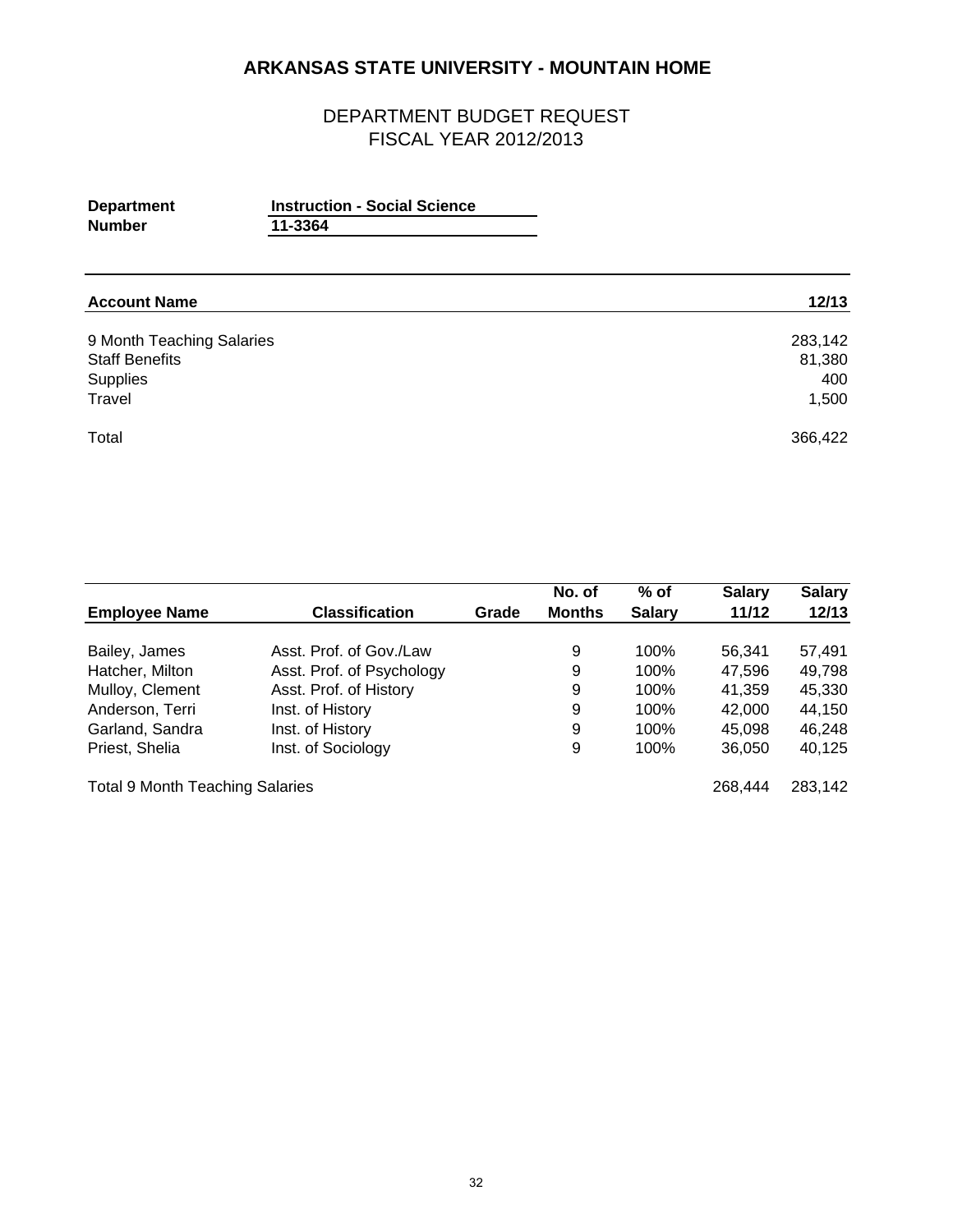| <b>Department</b><br><b>Number</b>                                       | <b>Instruction - Criminal Justice</b><br>11-3365 |                                                   |
|--------------------------------------------------------------------------|--------------------------------------------------|---------------------------------------------------|
| <b>Account Name</b>                                                      |                                                  | 12/13                                             |
| 9 Month Teaching Salaries<br><b>Staff Benefits</b><br>Supplies<br>Travel |                                                  | 46,769<br>15,653<br>$\overline{0}$<br>$\mathbf 0$ |
| Total                                                                    |                                                  | 62,422                                            |

| <b>Employee Name</b>                   | <b>Classification</b>     | Grade | No. of<br>Months | $%$ of<br><b>Salarv</b> | <b>Salary</b><br>11/12 | <b>Salary</b><br>12/13 |
|----------------------------------------|---------------------------|-------|------------------|-------------------------|------------------------|------------------------|
| Smith, Steve                           | Inst. of Criminal Justice |       | 9                | 100%                    | 45.619                 | 46.769                 |
| <b>Total 9 Month Teaching Salaries</b> |                           |       |                  |                         | 45.619                 | 46.769                 |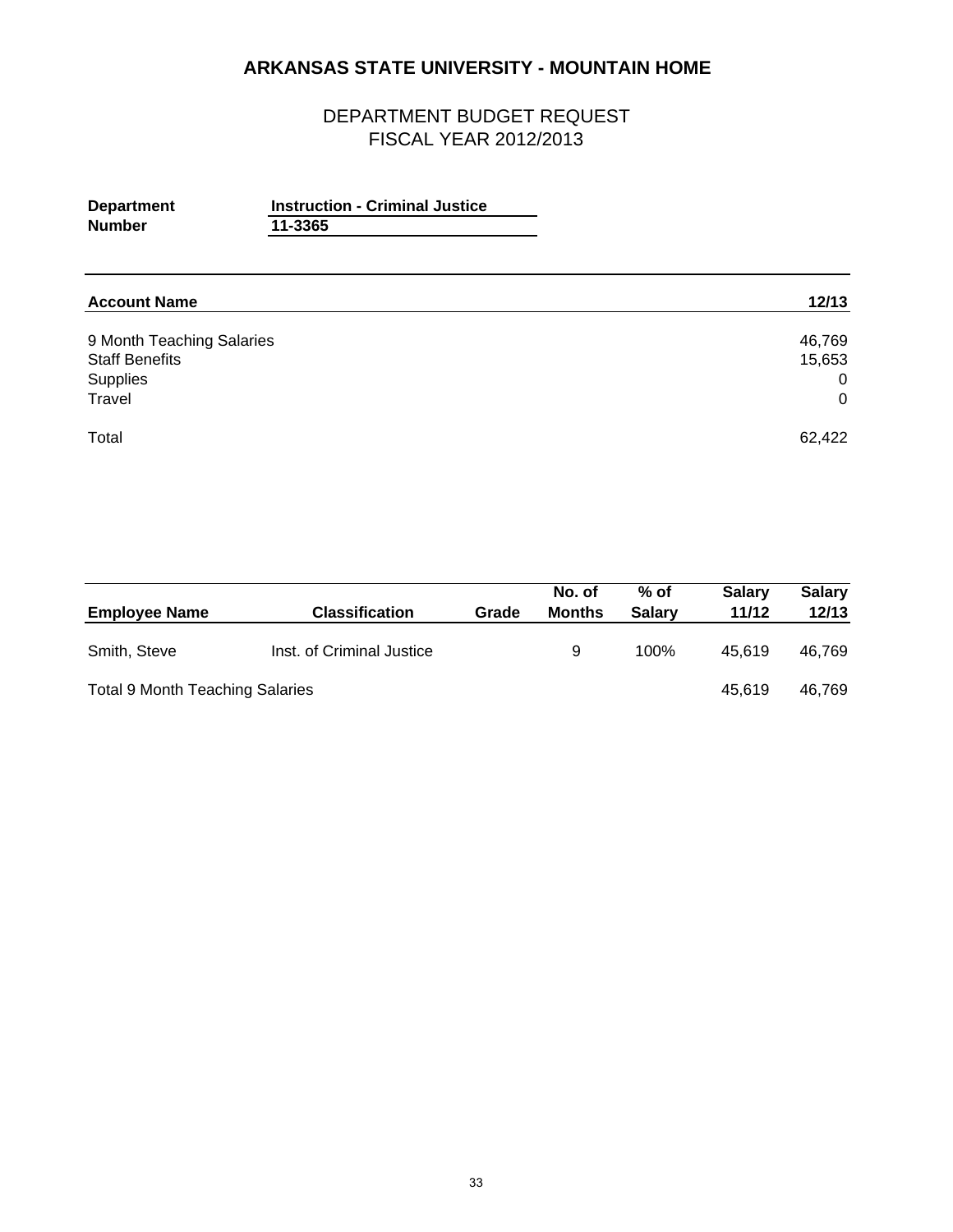| <b>Department</b> | <b>Instruction - Biology, Chemistry &amp; Physics</b> |
|-------------------|-------------------------------------------------------|
| <b>Number</b>     | 11-3384                                               |
|                   |                                                       |

| <b>Account Name</b>       | 12/13   |
|---------------------------|---------|
| 9 Month Teaching Salaries | 227,950 |
| <b>Staff Benefits</b>     | 71,284  |
| Supplies                  | 6,500   |
| Travel                    | 500     |
| Total                     | 306,234 |

|                                        |                            |       | No. of        | $%$ of        | <b>Salary</b> | <b>Salary</b> |
|----------------------------------------|----------------------------|-------|---------------|---------------|---------------|---------------|
| <b>Employee Name</b>                   | <b>Classification</b>      | Grade | <b>Months</b> | <b>Salary</b> | 11/12         | 12/13         |
| Akhter, Mohammad                       | Asst. Prof. of Biology     |       | 9             | 100%          | 43.217        | 45.659        |
| Dry, Eddie                             | Asst. Prof. of Biology     |       | 9             | 100%          | 51.861        | 53,011        |
| Dyer, Robert                           | Asst. Prof. of Chem./Phys. |       | 9             | 100%          | 46,663        | 48,282        |
| Shipley, Vicki                         | Asst. Prof. of Biology     |       | 9             | 100%          | 42.436        | 45,118        |
| Clanton, Jessica                       | Instructor of Biology      |       | 9             | 100%          | 32.960        | 35,880        |
| <b>Total 9 Month Teaching Salaries</b> |                            |       |               |               | 217,137       | 227,950       |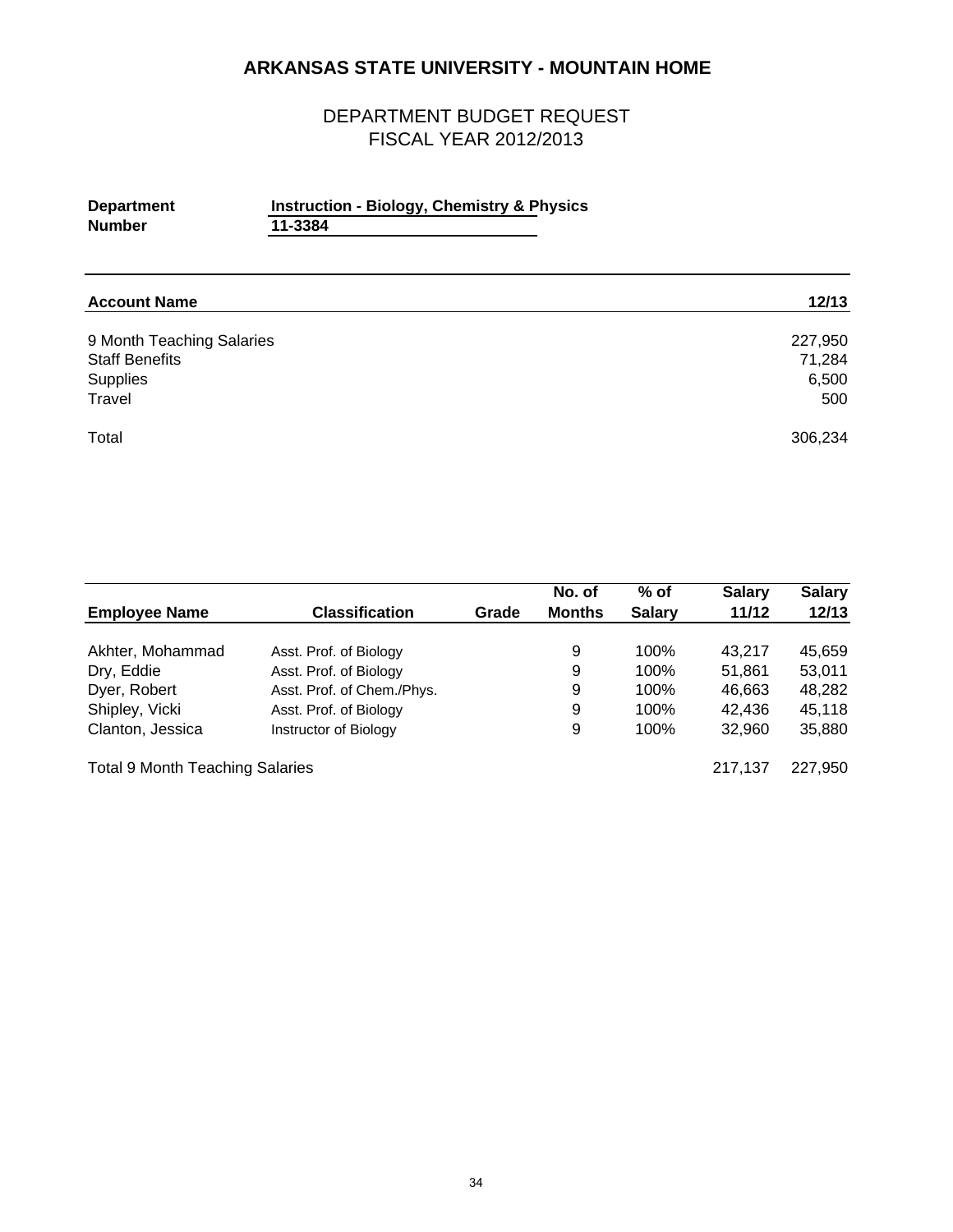| <b>Department</b><br><b>Number</b>                                       | <b>Instruction - Mathematics</b><br>11-3385 |                                     |
|--------------------------------------------------------------------------|---------------------------------------------|-------------------------------------|
| <b>Account Name</b>                                                      |                                             | 12/13                               |
| 9 Month Teaching Salaries<br><b>Staff Benefits</b><br>Supplies<br>Travel |                                             | 214,274<br>70,923<br>1,600<br>1,600 |
| Total                                                                    |                                             | 288,397                             |

|                                        |                            |       | No. of        | $%$ of        | <b>Salary</b> | <b>Salary</b> |
|----------------------------------------|----------------------------|-------|---------------|---------------|---------------|---------------|
| <b>Employee Name</b>                   | <b>Classification</b>      | Grade | <b>Months</b> | <b>Salary</b> | 11/12         | 12/13         |
| Preis, Christy                         | Asst. Prof. of Mathematics |       | 9             | 100%          | 52.515        | 53,665        |
| Bendler, David                         | Inst. of Mathematics       |       | 9             | 100%          | 42,880        | 47,140        |
| Franklin, Matt                         | Inst. of Mathematics       |       | 9             | 100%          | 33,500        | 35,850        |
| Shurley, Robert                        | Inst. of Mathematics       |       | 9             | 100%          | 30,900        | 34,550        |
| Whitfield, Beth                        | Inst. of Mathematics       |       | 9             | 100%          | 41.919        | 43,069        |
| <b>Total 9 Month Teaching Salaries</b> |                            |       |               |               | 201.714       | 214.274       |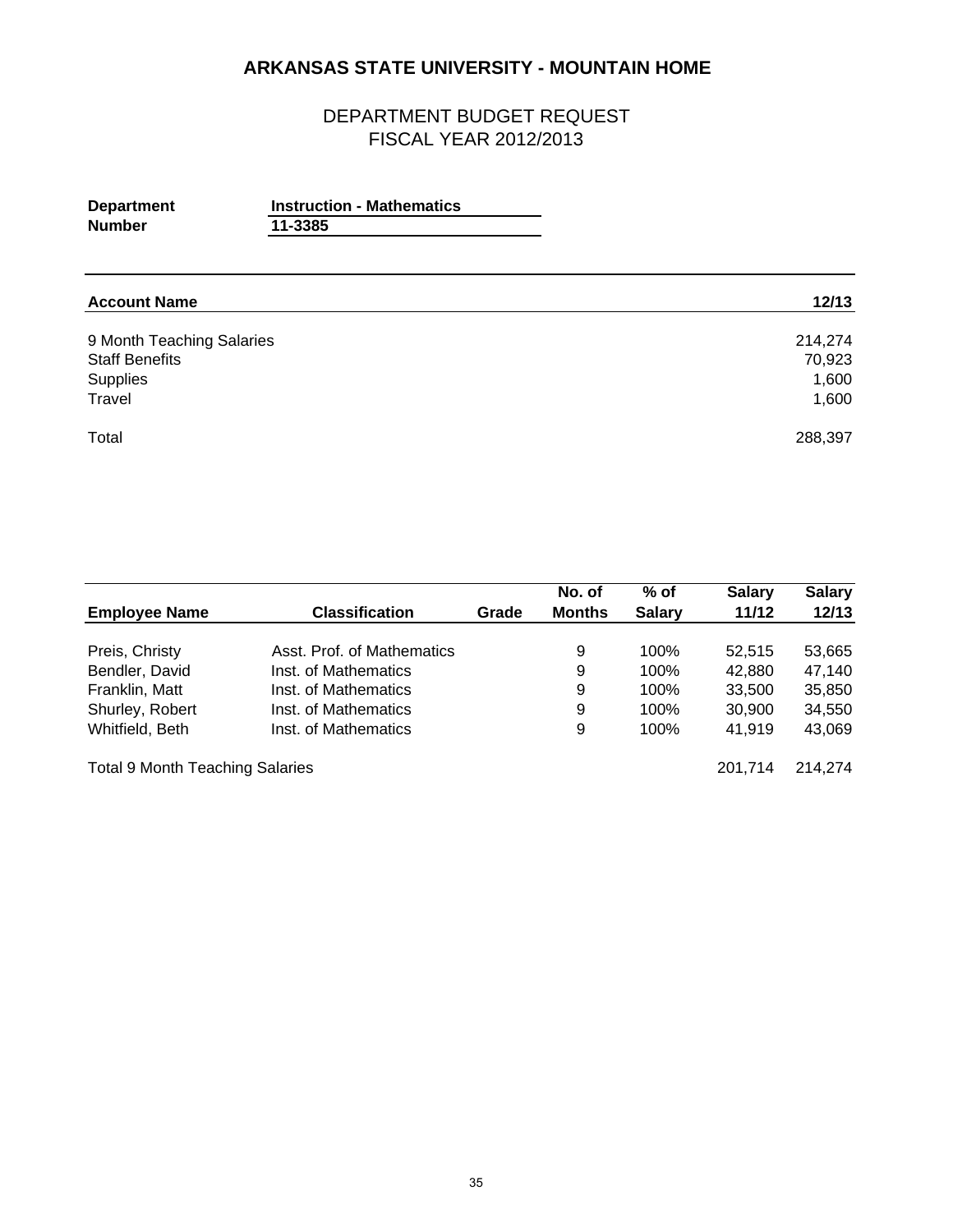## DEPARTMENT BUDGET REQUEST FISCAL YEAR 2012/2013

#### **Department Instruction - Computer & Information Systems**<br>Number 11-3387 **Number 11-3387**

| <b>Account Name</b>       | 12/13   |
|---------------------------|---------|
| 9 Month Teaching Salaries | 176,820 |
| <b>Staff Benefits</b>     | 50,431  |
| Supplies                  | 50      |
| Travel                    | 100     |
| Total                     | 227,401 |

| <b>Employee Name</b>                   | <b>Classification</b>                          | Grade | No. of<br><b>Months</b> | $%$ of<br><b>Salary</b> | <b>Salary</b><br>11/12 | <b>Salary</b><br>12/13 |
|----------------------------------------|------------------------------------------------|-------|-------------------------|-------------------------|------------------------|------------------------|
|                                        |                                                |       |                         |                         |                        |                        |
| Johnson, Steve                         | Asst. Prof. of<br><b>Computer Info Systems</b> |       | 9                       | 100%                    | 55.486                 | 56,636                 |
| Dennis, Shawn                          | Instructor of<br><b>Computer Info Systems</b>  |       | 9                       | 100%                    | 50.494                 | 51,644                 |
| Howard, Johnny                         | Instructor of<br><b>Computer Info Systems</b>  |       | 9                       | 50%                     | 17.000                 | 18,475                 |
| Kirksey, Cynthia                       | Instructor of<br><b>Computer Info Systems</b>  |       | 9                       | 100%                    | 48,915                 | 50,065                 |
| <b>Total 9 Month Teaching Salaries</b> |                                                |       |                         |                         | 171,895                | 176.820                |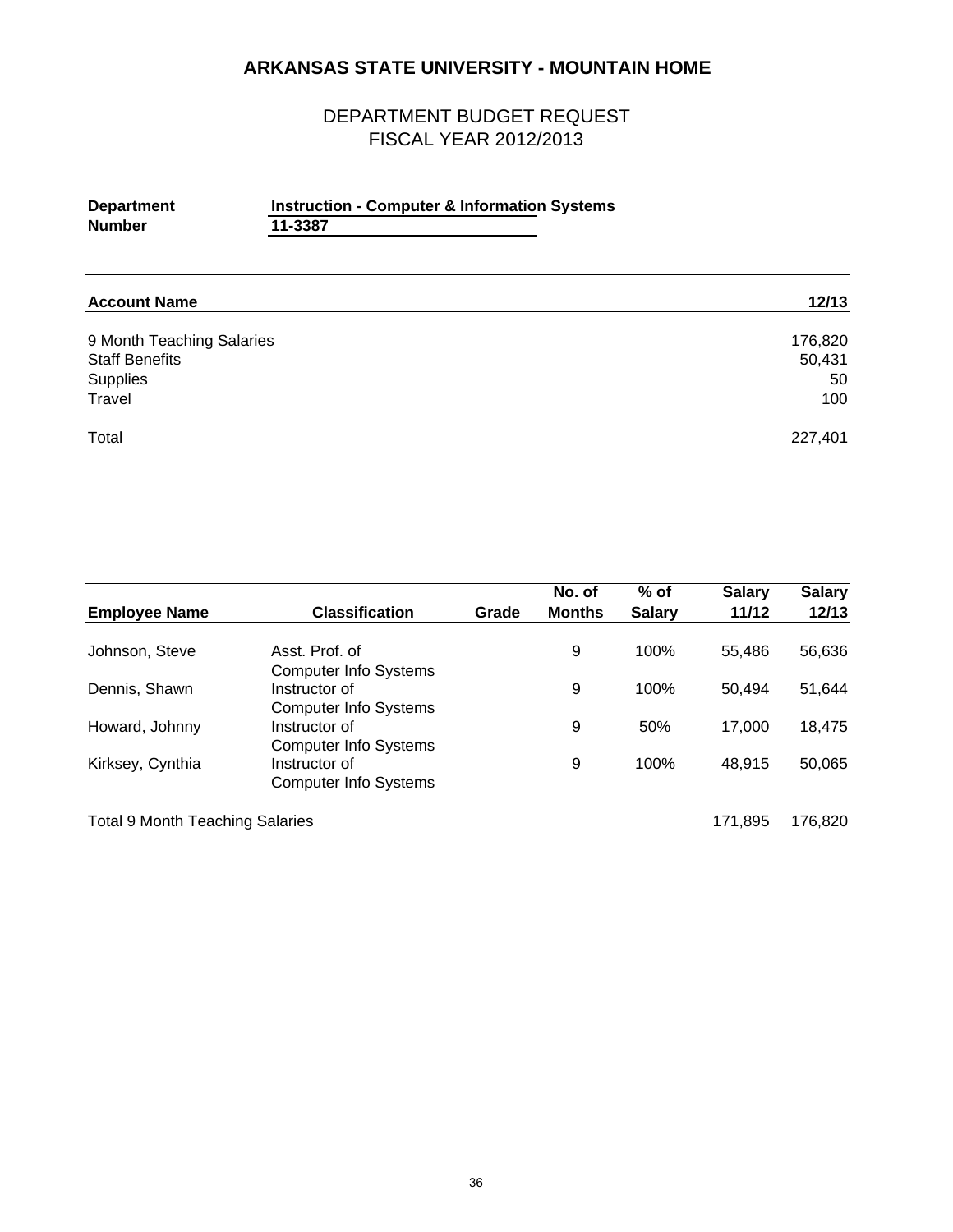| <b>Department</b><br><b>Number</b>                                       | <b>Instruction - Industrial Technology</b><br>11-3388 |                                     |
|--------------------------------------------------------------------------|-------------------------------------------------------|-------------------------------------|
| <b>Account Name</b>                                                      |                                                       | 12/13                               |
| 9 Month Teaching Salaries<br><b>Staff Benefits</b><br>Supplies<br>Travel |                                                       | 46,150<br>12,582<br>18,000<br>1,000 |
| Total                                                                    |                                                       | 77,732                              |

| <b>Employee Name</b>                   | <b>Classification</b> | Grade | No. of<br>Months | $%$ of<br><b>Salary</b> | <b>Salary</b><br>11/12 | <b>Salary</b><br>12/13 |
|----------------------------------------|-----------------------|-------|------------------|-------------------------|------------------------|------------------------|
| Gunn, Ricky                            | Inst. of Welding      |       | 9                | 100%                    | 45,000                 | 46.150                 |
| <b>Total 9 Month Teaching Salaries</b> |                       |       |                  |                         | 45,000                 | 46,150                 |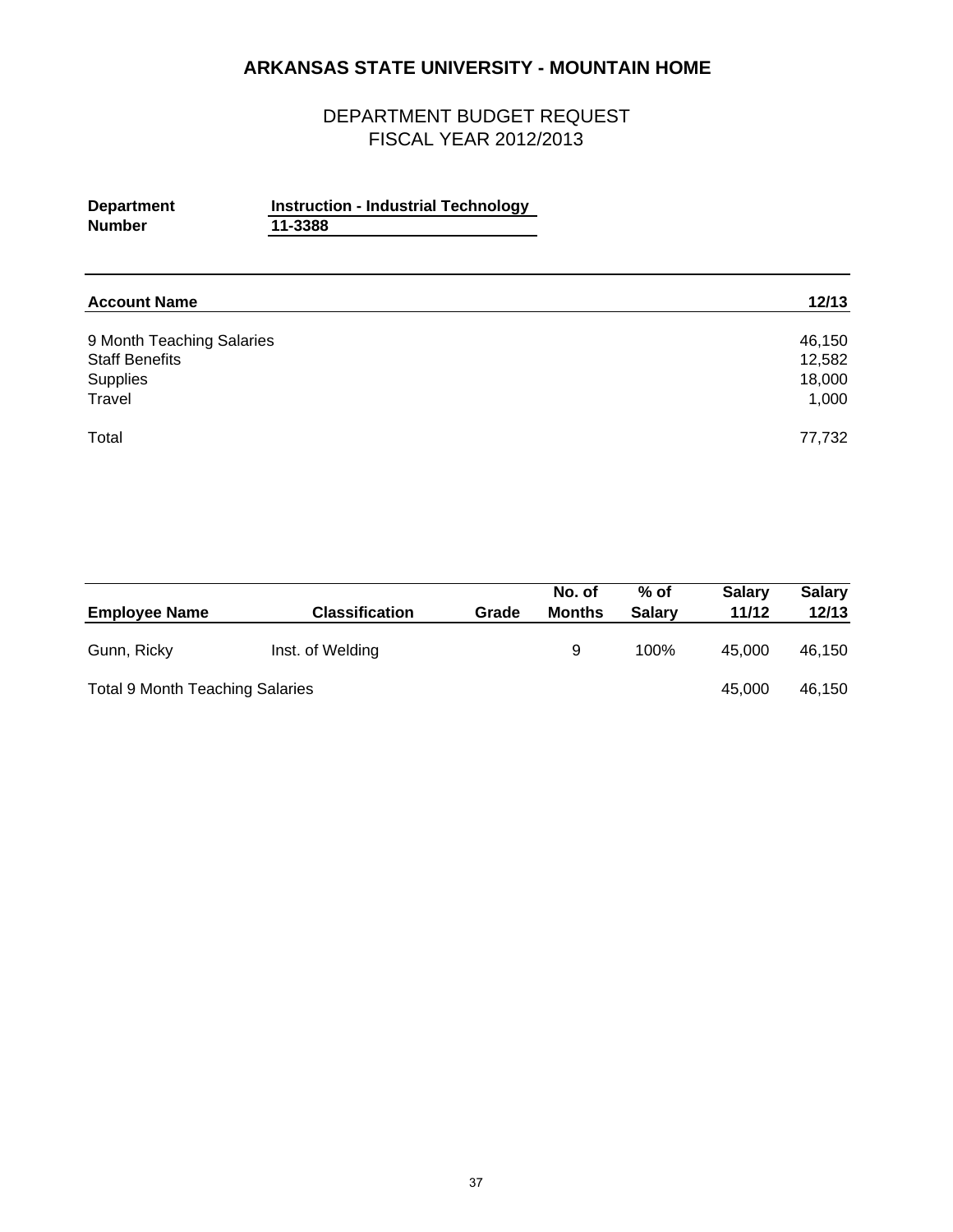| <b>Department</b><br><b>Number</b>                                       | <b>Instruction - Respiratory Care</b><br>11-3394 |                                    |
|--------------------------------------------------------------------------|--------------------------------------------------|------------------------------------|
| <b>Account Name</b>                                                      |                                                  | 12/13                              |
| 9 Month Teaching Salaries<br><b>Staff Benefits</b><br>Supplies<br>Travel |                                                  | 49,078<br>16,068<br>2,500<br>3,800 |
| Total                                                                    |                                                  | 71,446                             |

| <b>Employee Name</b>                   | <b>Classification</b>     | Grade | No. of<br><b>Months</b> | $%$ of<br><b>Salarv</b> | <b>Salary</b><br>11/12 | <b>Salary</b><br>12/13 |
|----------------------------------------|---------------------------|-------|-------------------------|-------------------------|------------------------|------------------------|
| Castro-Rios, Janie                     | Inst. of Respiratory Care |       | 9                       | 100%                    | 47.928                 | 49.078                 |
| <b>Total 9 Month Teaching Salaries</b> |                           |       |                         |                         | 47.928                 | 49.078                 |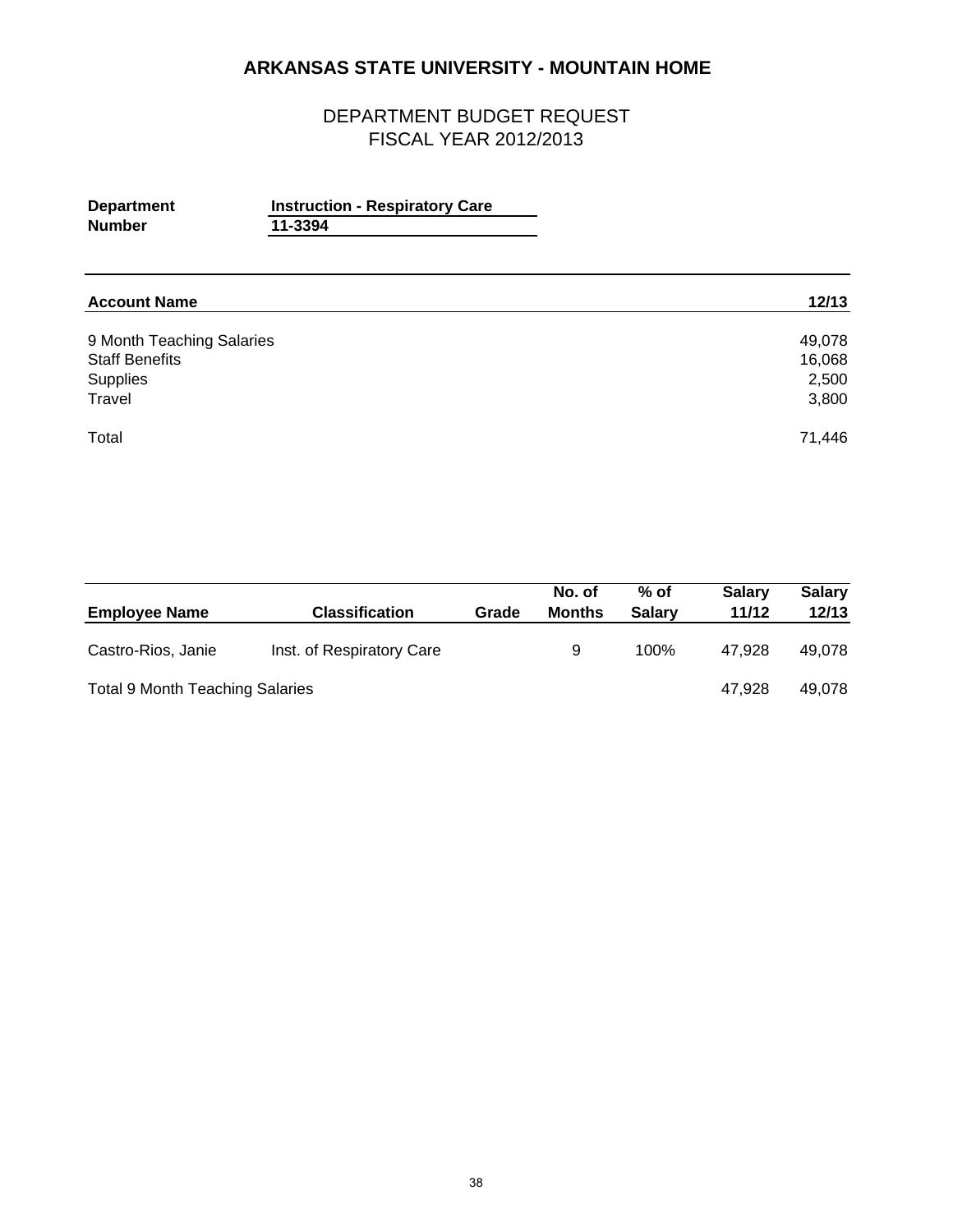| <b>Department</b> | <b>Instruction - Nursing</b> |  |
|-------------------|------------------------------|--|
| <b>Number</b>     | 11-3395                      |  |
|                   |                              |  |
|                   |                              |  |

| <b>Account Name</b>       | 12/13   |
|---------------------------|---------|
|                           |         |
| 9 Month Teaching Salaries | 249,854 |
| <b>Staff Benefits</b>     | 85,419  |
| Supplies                  | 15,000  |
| Travel                    | 2,000   |
| Total                     | 352,273 |

|                                        |                                   |       | No. of        | $%$ of        | <b>Salary</b> | <b>Salary</b> |
|----------------------------------------|-----------------------------------|-------|---------------|---------------|---------------|---------------|
| <b>Employee Name</b>                   | <b>Classification</b>             | Grade | <b>Months</b> | <b>Salary</b> | 11/12         | 12/13         |
|                                        |                                   |       |               |               |               |               |
| Haun, Lucy                             | Instructor of Nursing             |       | 9             | 100%          | 40,000        | 41,150        |
| Leppold, Cathy                         | <b>Instructor of Nursing</b>      |       | 9             | 100%          | 39,607        | 40,954        |
| Malloy, Denise                         | <b>Instructor of Nursing</b>      |       | 9             | 100%          | 40,000        | 40,000        |
| McGill, Sheranne                       | Instructor of Nursing             |       | 9             | 100%          | 37,132        | $\Omega$      |
| Vacant                                 | <b>Instructor of Nursing</b>      |       | 9             | 100%          | 0             | 40,000        |
| Plemmons, Dianne                       | Instructor of Nursing             |       | 9             | 100%          | 52,000        | 53,150        |
| Ryan, Linda                            | Instructor of Cert. Nursing Asst. |       | 9             | 100%          | 30,900        | 34,600        |
| <b>Total 9 Month Teaching Salaries</b> |                                   |       |               |               | 239,639       | 249,854       |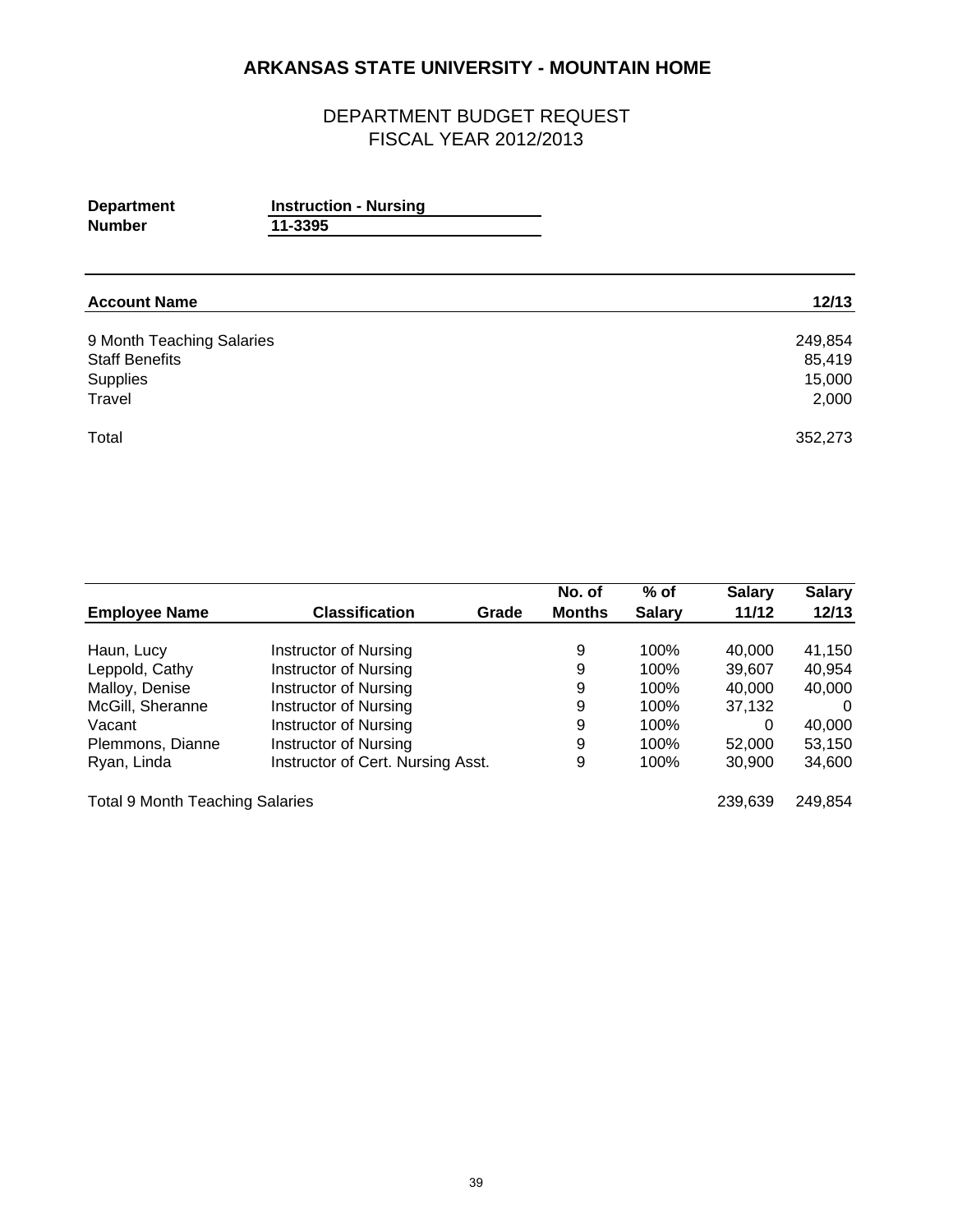| <b>Department</b><br><b>Number</b>                             | <b>Instruction - Funeral Science</b><br>11-3396 |                           |
|----------------------------------------------------------------|-------------------------------------------------|---------------------------|
| <b>Account Name</b>                                            |                                                 | 12/13                     |
| 9 Month Teaching Salaries<br><b>Staff Benefits</b><br>Supplies |                                                 | 74,150<br>24,856<br>8,800 |
| Travel                                                         |                                                 | 8,500                     |
| Total                                                          |                                                 | 116,306                   |

|                                        |                          |       | No. of        | $%$ of        | <b>Salary</b> | <b>Salary</b> |
|----------------------------------------|--------------------------|-------|---------------|---------------|---------------|---------------|
| <b>Employee Name</b>                   | <b>Classification</b>    | Grade | <b>Months</b> | <b>Salarv</b> | 11/12         | 12/13         |
| Buel, Matt                             | Inst. of Funeral Science |       | 9             | 100%          | 40,000        | 41.150        |
| Vacant                                 | Inst. of Funeral Science |       | 9             | 100%          | 0             | 33,000        |
| <b>Total 9 Month Teaching Salaries</b> |                          |       |               |               | 40.000        | 74.150        |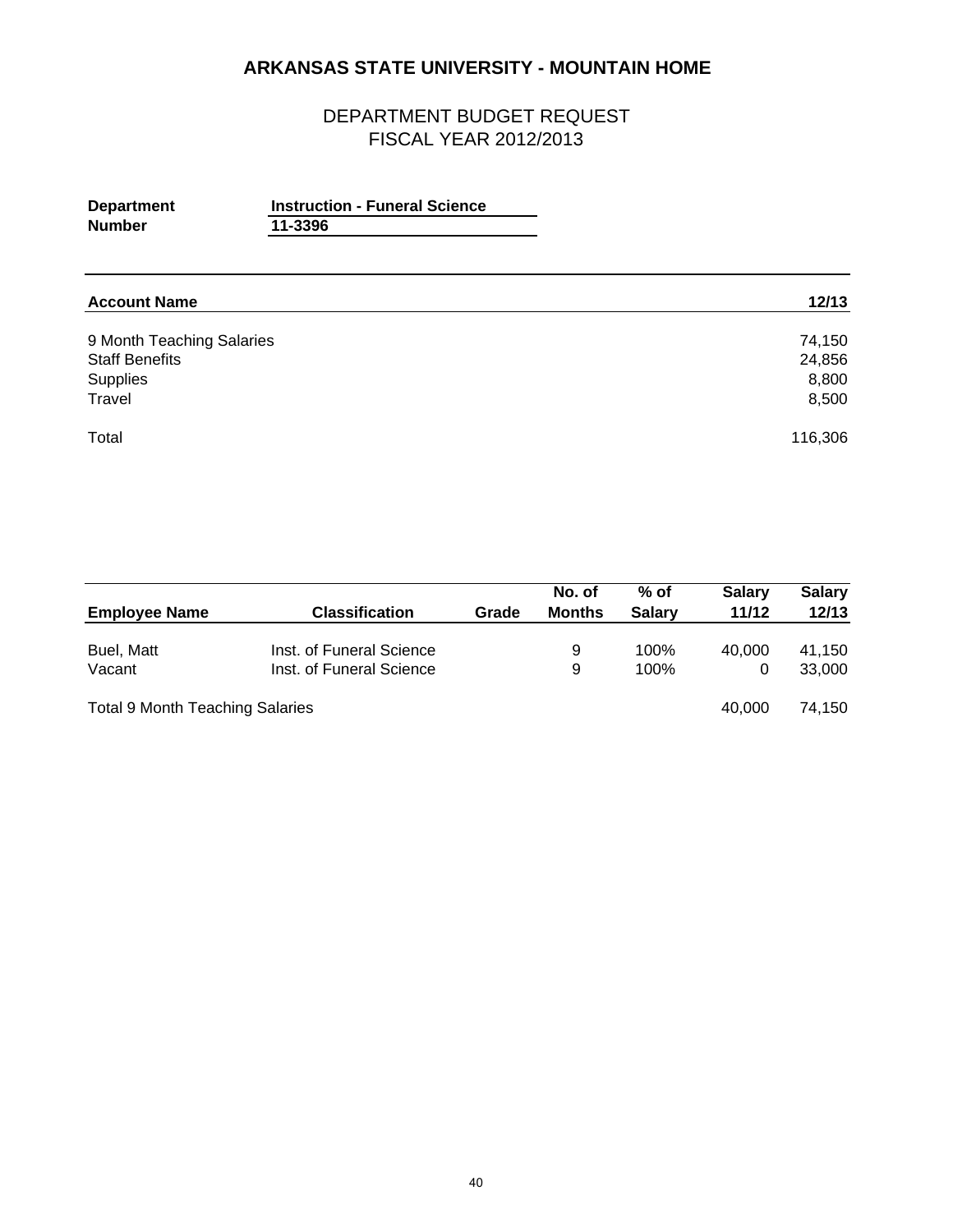| <b>Department</b> | <b>Instruction - Emergency Medical Technician</b> |  |
|-------------------|---------------------------------------------------|--|
| <b>Number</b>     | 11-3397                                           |  |
|                   |                                                   |  |

| <b>Account Name</b>       | 12/13  |
|---------------------------|--------|
| 9 Month Teaching Salaries | 42,350 |
| <b>Staff Benefits</b>     | 14,857 |
| Supplies                  | 5,800  |
| Travel                    | 1,300  |
| Total                     | 64,307 |

| <b>Employee Name</b>                   | <b>Classification</b>                                | Grade | No. of<br><b>Months</b> | $%$ of<br><b>Salarv</b> | <b>Salary</b><br>11/12 | <b>Salary</b><br>12/13 |
|----------------------------------------|------------------------------------------------------|-------|-------------------------|-------------------------|------------------------|------------------------|
| Magee, David                           | Instructor of Emergency<br><b>Medical Technician</b> |       | 9                       | 100%                    | 41.200                 | 42,350                 |
| <b>Total 9 Month Teaching Salaries</b> |                                                      |       |                         |                         | 41.200                 | 42,350                 |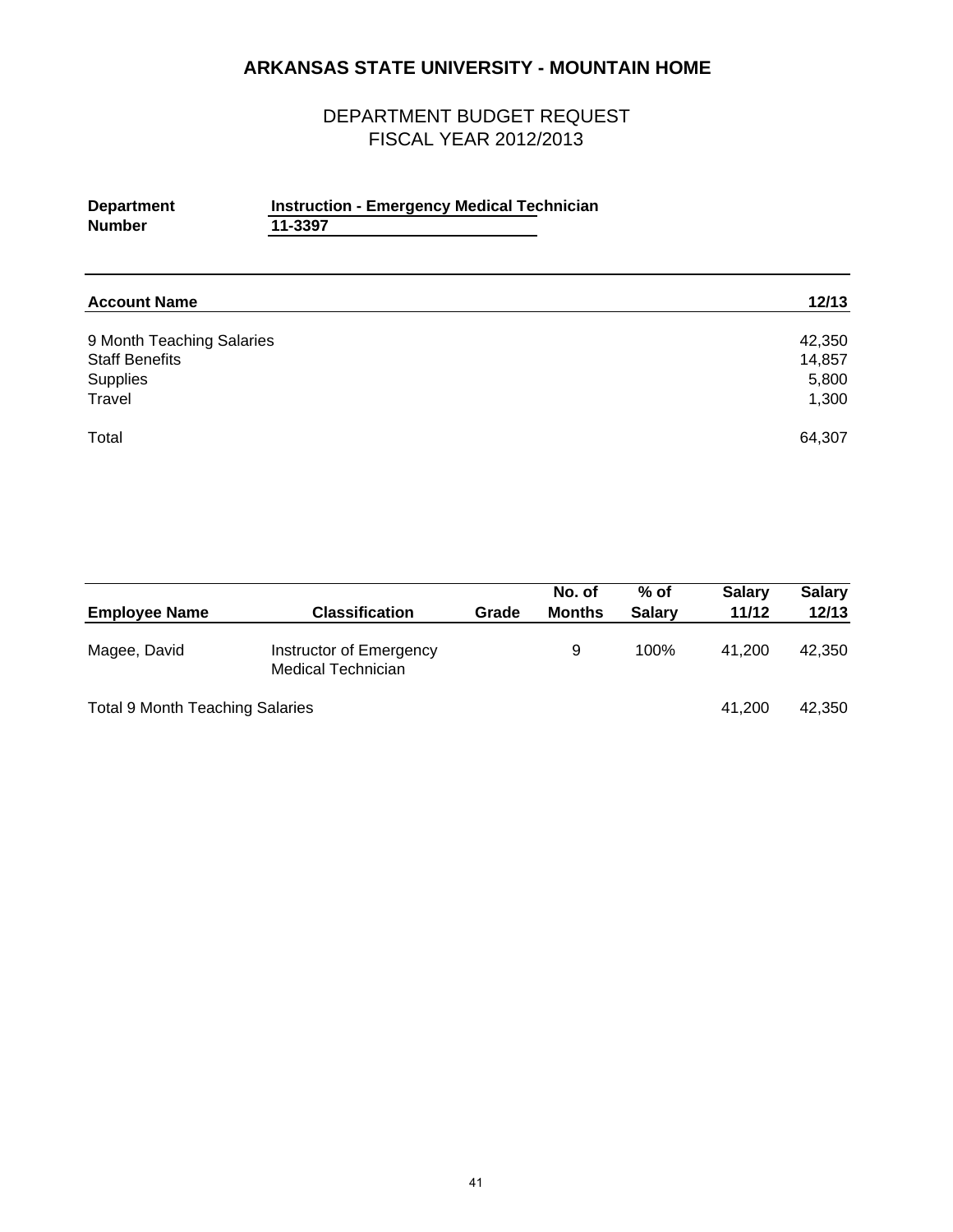| <b>Department</b><br><b>Number</b>                                                                             | <b>Instruction - LE@D Online</b><br>11-3400 |       |                         |                         |                        |                                     |
|----------------------------------------------------------------------------------------------------------------|---------------------------------------------|-------|-------------------------|-------------------------|------------------------|-------------------------------------|
| <b>Account Name</b>                                                                                            |                                             |       |                         |                         |                        | 12/13                               |
| 9 Month Teaching Salaries<br>Part Time Teaching Salaries<br><b>Staff Benefits</b><br><b>Supplies</b><br>Travel |                                             |       |                         |                         |                        | 0<br>42,000<br>7,560<br>29,500<br>0 |
| Total                                                                                                          |                                             |       |                         |                         |                        | 79,060                              |
| <b>Employee Name</b>                                                                                           | <b>Classification</b>                       | Grade | No. of<br><b>Months</b> | $%$ of<br><b>Salary</b> | <b>Salary</b><br>11/12 | <b>Salary</b><br>12/13              |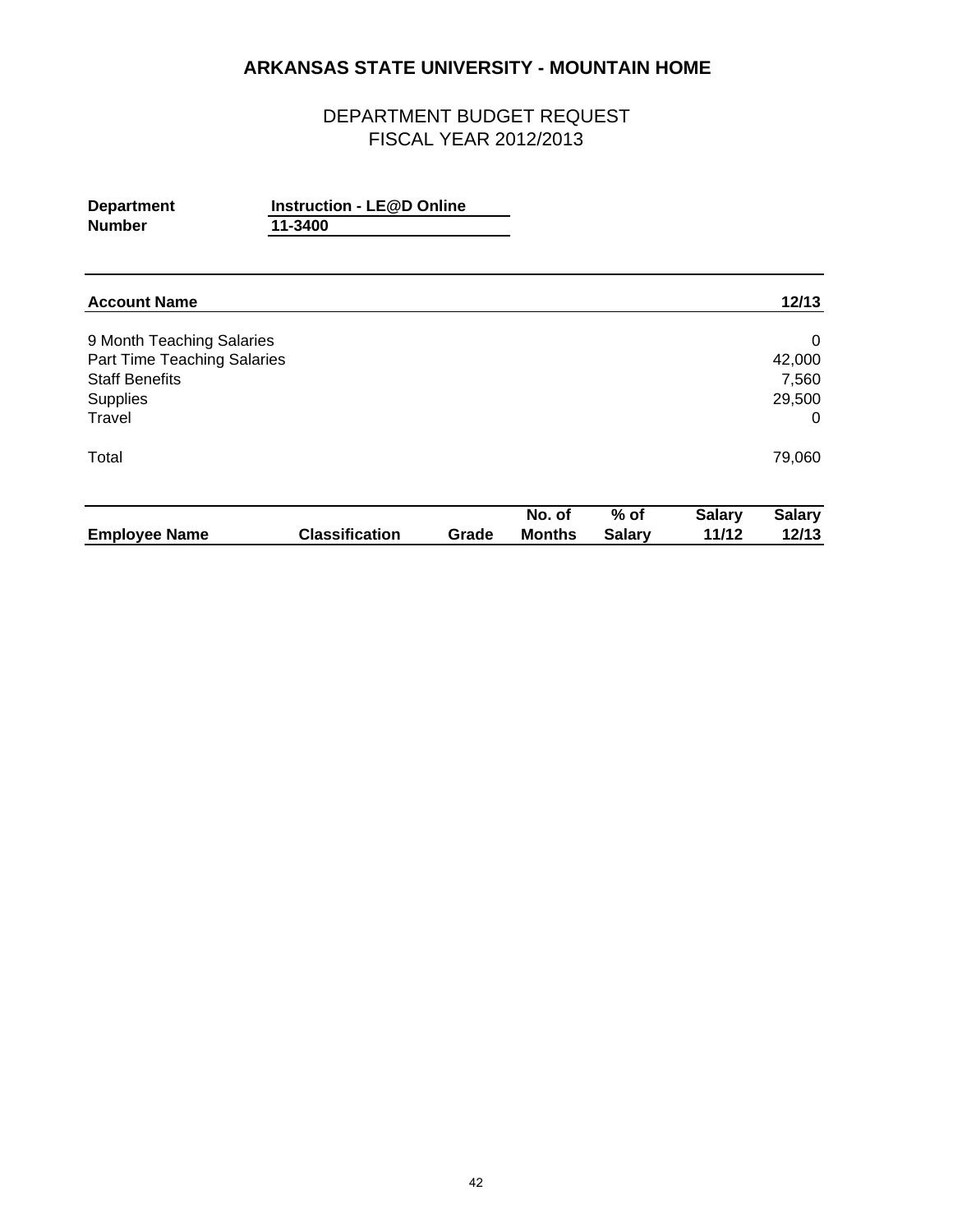| <b>Department</b>              | <b>Business/Industry</b> |        |
|--------------------------------|--------------------------|--------|
| <b>Number</b>                  | 11-3450                  |        |
| <b>Account Name</b>            |                          | 12/13  |
| <b>Administrative Salaries</b> |                          | 54,106 |
| <b>Classified Salaries</b>     |                          | 22,264 |
| Deal There I also a            |                          | 10.000 |

| 22,204  |
|---------|
| 10,000  |
| 600     |
| 22,655  |
| 4,000   |
| 1,000   |
| 114,625 |
|         |

| <b>Employee Name</b>                           | <b>Classification</b>      | Grade            | No. of<br><b>Months</b> | $%$ of<br><b>Salary</b> | <b>Salary</b><br>11/12 | <b>Salary</b><br>12/13 |
|------------------------------------------------|----------------------------|------------------|-------------------------|-------------------------|------------------------|------------------------|
| Kenney, John                                   | Director of Continuing Ed. |                  | 12                      | 100%                    | 53.045                 | 54,106                 |
| <b>Total Administrative Salaries</b>           |                            |                  |                         |                         | 53,045                 | 54,106                 |
| Graney-Brouchard, Shirley Admin. Specialist II |                            | C <sub>109</sub> | 12                      | 100%                    | 22,264                 | 22,264                 |
| <b>Total Classified Salaries</b>               |                            |                  |                         |                         | 22,264                 | 22,264                 |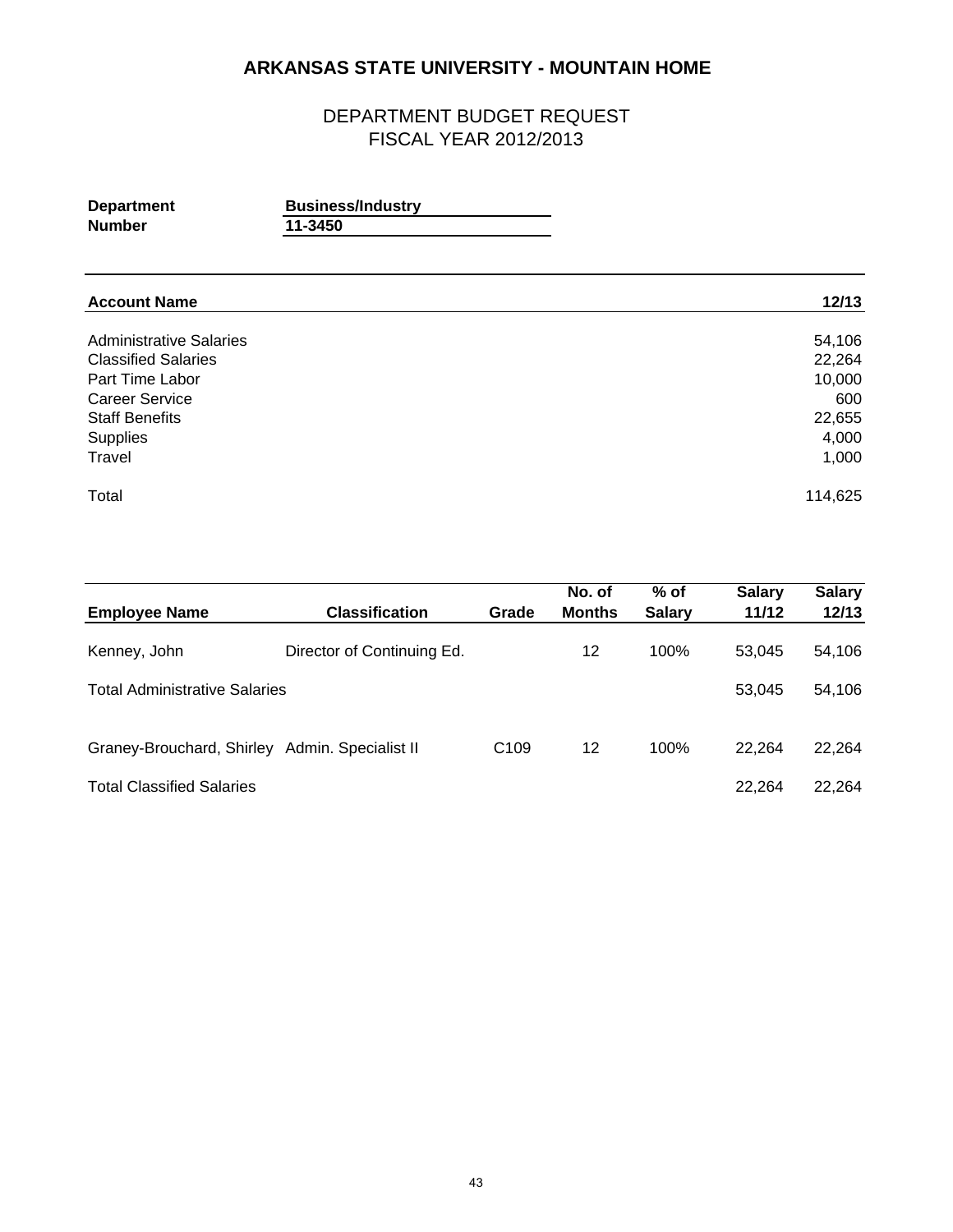## DEPARTMENT BUDGET REQUEST FISCAL YEAR 2012/2013

| <b>Department</b><br><b>Number</b> | <b>Continuing Education</b><br>11-3462 |        |
|------------------------------------|----------------------------------------|--------|
|                                    |                                        |        |
| <b>Account Name</b>                |                                        | 12/13  |
| P/T Non Credit Teaching Salaries   |                                        | 50,000 |
| <b>Staff Benefits</b>              |                                        | 3,825  |
| Supplies                           |                                        | 22,500 |

Total 76,325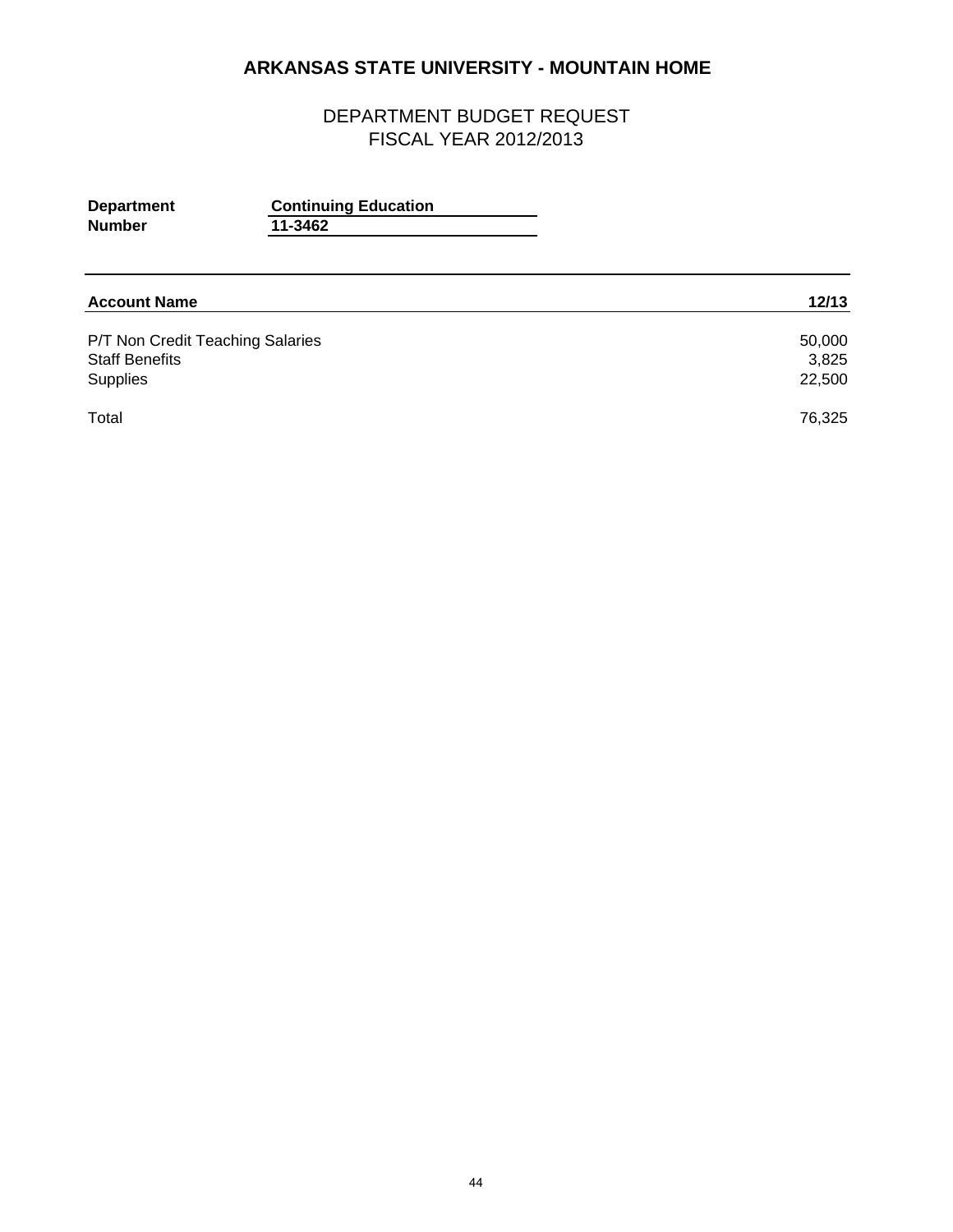| <b>Department</b><br><b>Number</b>                       | <b>Summer Teaching Salaries</b><br>11-3485 |                   |
|----------------------------------------------------------|--------------------------------------------|-------------------|
| <b>Account Name</b>                                      |                                            | 12/13             |
| <b>Summer Teaching Salaries</b><br><b>Staff Benefits</b> |                                            | 133,250<br>23,519 |
| Total                                                    |                                            | 156,769           |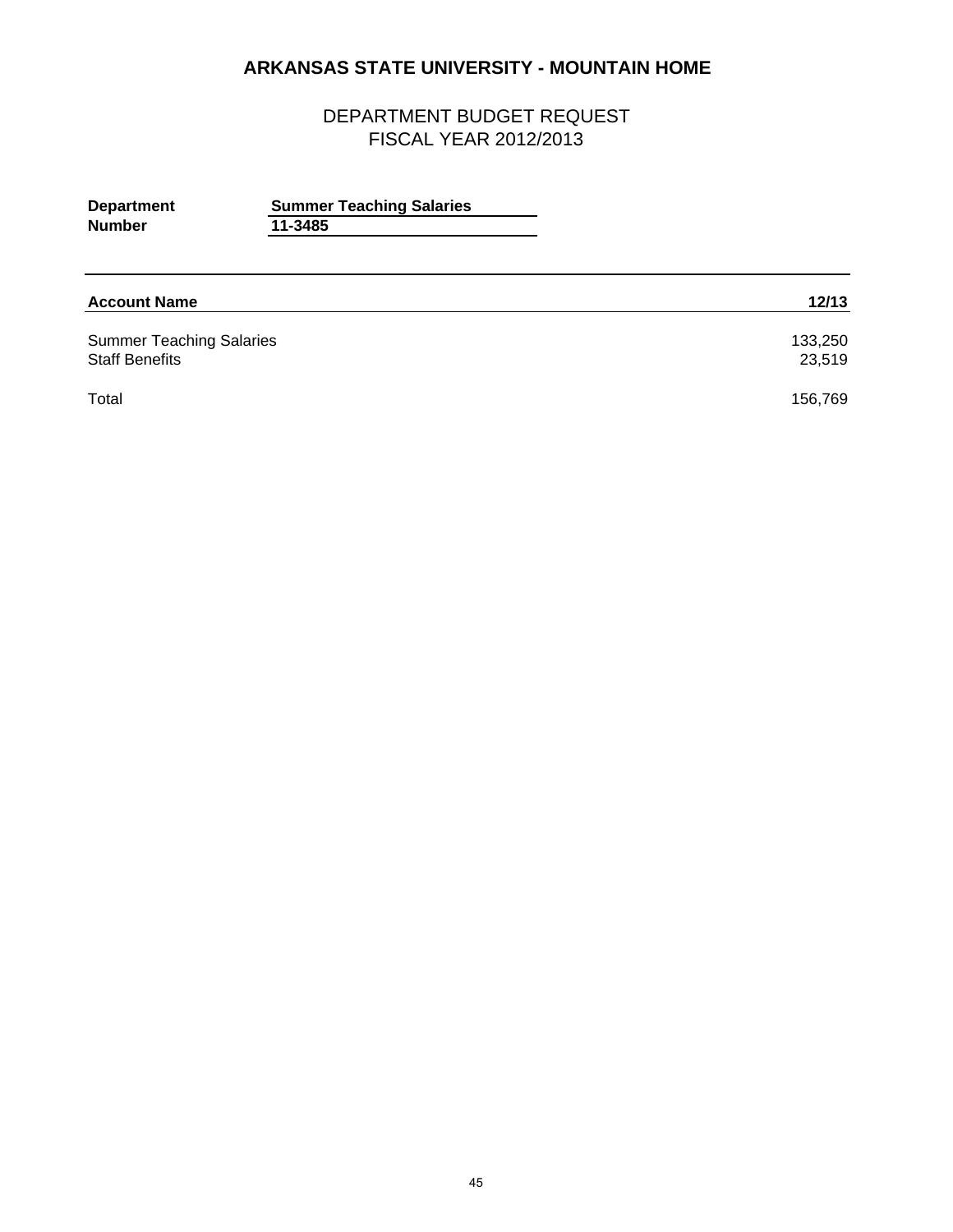| <b>Department</b><br><b>Number</b>                                            | <b>Institutional Research</b><br>11-4640 |                                             |
|-------------------------------------------------------------------------------|------------------------------------------|---------------------------------------------|
| <b>Account Name</b>                                                           |                                          | 12/13                                       |
| <b>Administrative Salaries</b><br><b>Staff Benefits</b><br>Supplies<br>Travel |                                          | 51,000<br>13,456<br>4,000<br>$\overline{0}$ |
| Total                                                                         |                                          | 68,456                                      |

| <b>Employee Name</b>                 | Classification                 | Grade | No. of<br><b>Months</b> | $%$ of<br><b>Salary</b> | <b>Salary</b><br>11/12 | <b>Salary</b><br>12/13 |
|--------------------------------------|--------------------------------|-------|-------------------------|-------------------------|------------------------|------------------------|
| Cullipher, David                     | Dir. of Institutional Research |       | 12                      | 100%                    | 50,000                 | 51,000                 |
| <b>Total Administrative Salaries</b> |                                |       |                         |                         | 50,000                 | 51,000                 |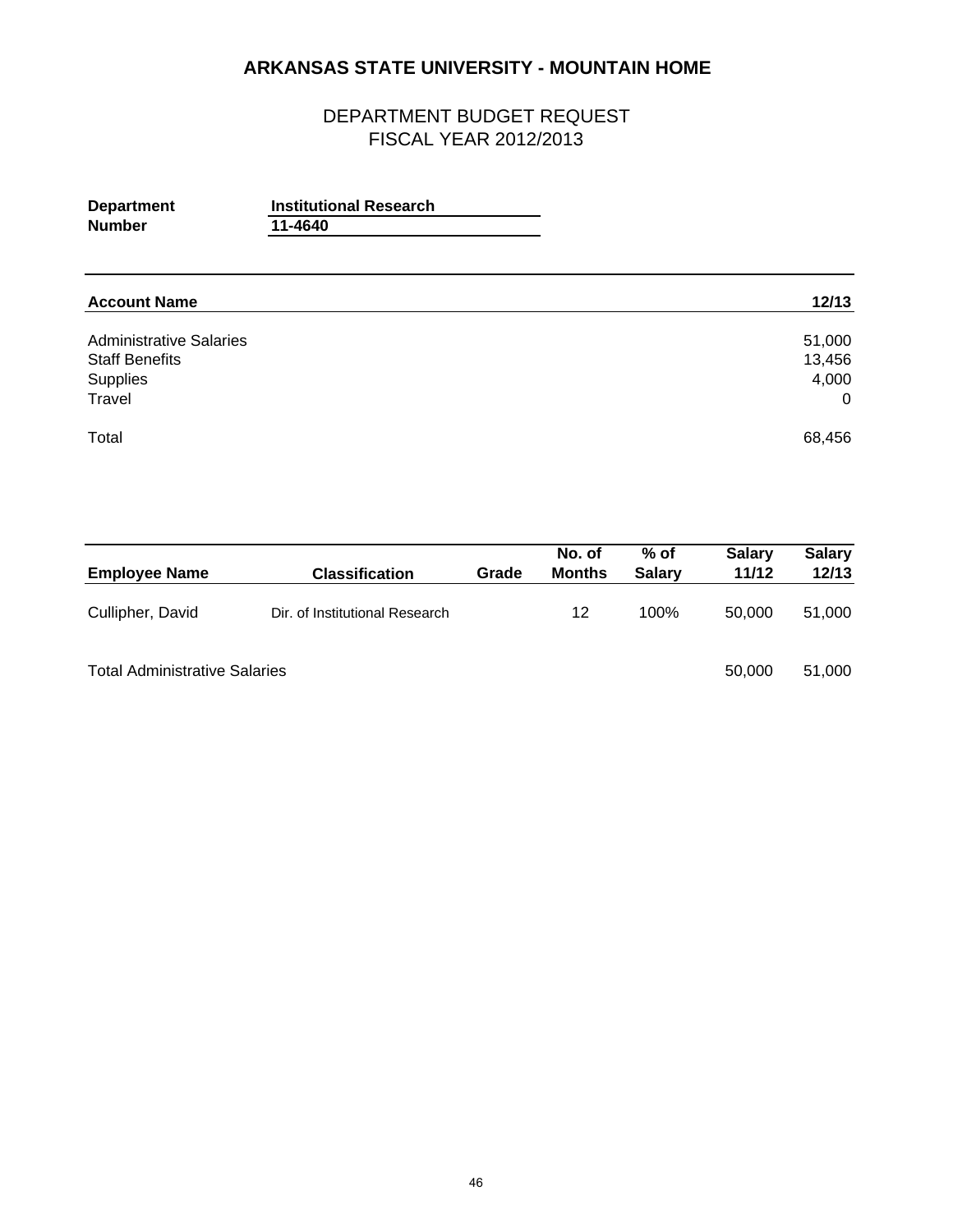| <b>Department</b><br><b>Number</b> | <b>Community Development Center</b><br>11-5695 |        |
|------------------------------------|------------------------------------------------|--------|
|                                    |                                                |        |
| <b>Account Name</b>                |                                                | 12/13  |
| <b>Administrative Salaries</b>     |                                                | 40,800 |

| 40,800  |
|---------|
| 25,773  |
| 20,000  |
| 23.992  |
| 105,000 |
| 215,565 |
|         |

|                         |                                                                                                                   | No. of                    | $%$ of        | <b>Salary</b> | <b>Salary</b><br>12/13    |
|-------------------------|-------------------------------------------------------------------------------------------------------------------|---------------------------|---------------|---------------|---------------------------|
|                         |                                                                                                                   |                           |               |               |                           |
|                         |                                                                                                                   | 12                        | 100%          |               | 0                         |
| Project/Program Manager |                                                                                                                   | 12                        | 100%          | 0             | 40,800                    |
|                         |                                                                                                                   |                           |               |               |                           |
|                         |                                                                                                                   |                           |               | 40.000        | 40,800                    |
|                         |                                                                                                                   |                           |               |               |                           |
|                         |                                                                                                                   | 12                        | 100%          |               | 25,773                    |
|                         |                                                                                                                   |                           |               |               |                           |
|                         |                                                                                                                   |                           |               | 25,773        | 25,773                    |
|                         | <b>Classification</b><br>Project/Program Manager<br><b>Total Administrative Salaries</b><br>Admin. Specialist III | Grade<br>C <sub>112</sub> | <b>Months</b> | <b>Salary</b> | 11/12<br>40,000<br>25,773 |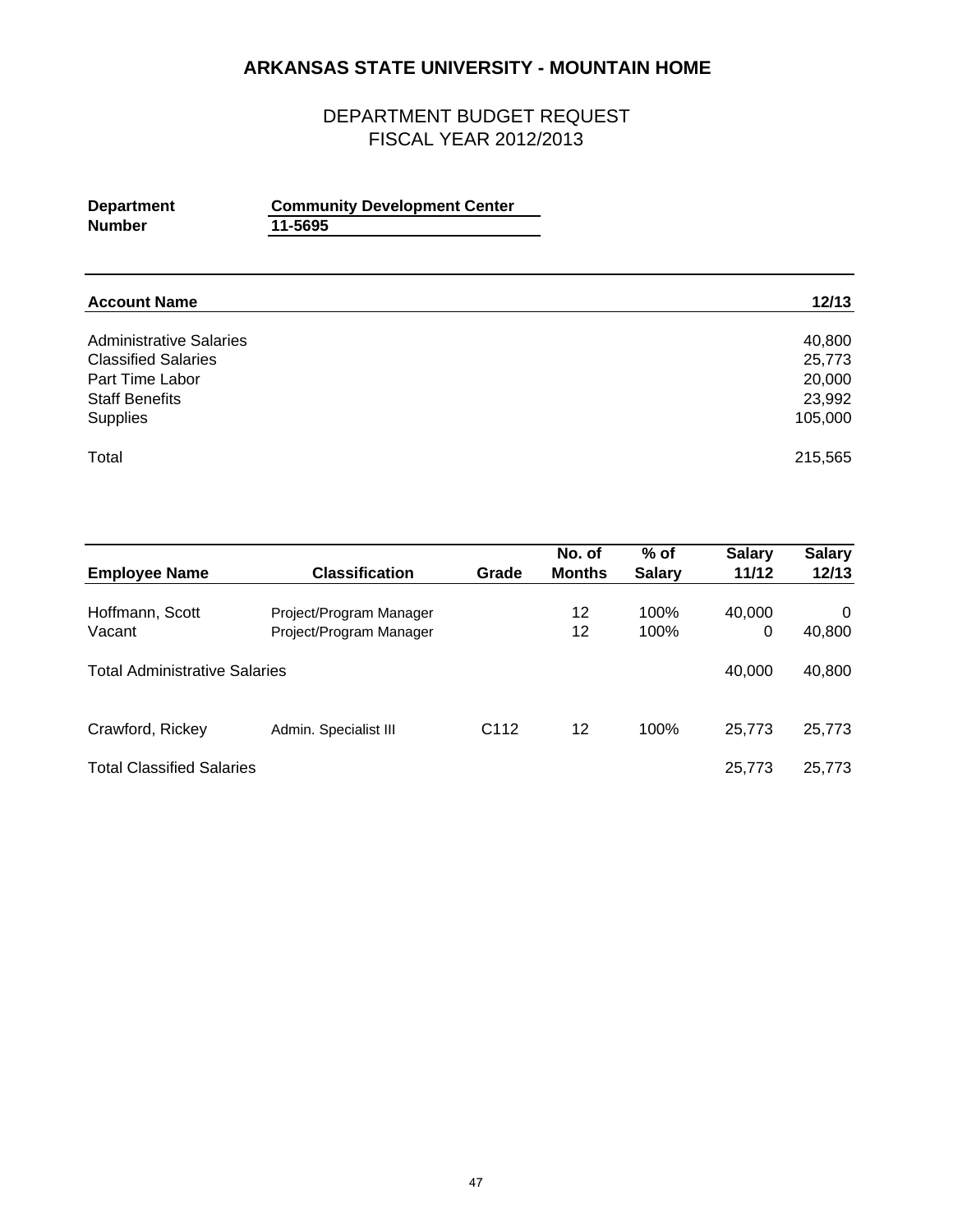| <b>Department</b> | <b>Library Operations</b> |
|-------------------|---------------------------|
| Number            | 11-6520                   |

| <b>Account Name</b>            | 12/13    |
|--------------------------------|----------|
| <b>Administrative Salaries</b> | 80,460   |
| <b>Classified Salaries</b>     | 74,522   |
| Part Time Labor                | 17,000   |
| <b>Career Service</b>          | 1,200    |
| <b>Staff Benefits</b>          | 49,914   |
| <b>Supplies</b>                | 40,000   |
| Subscriptions                  | 57,000   |
| Travel                         | $\Omega$ |
| <b>Library Volumes</b>         | 18,500   |
| Total                          | 338,596  |

|                                      |                          |                  | No. of        | $%$ of        | <b>Salary</b> | <b>Salary</b> |
|--------------------------------------|--------------------------|------------------|---------------|---------------|---------------|---------------|
| <b>Employee Name</b>                 | <b>Classification</b>    | Grade            | <b>Months</b> | <b>Salary</b> | 11/12         | 12/13         |
| Bradley, Tina                        | Librarian                |                  | 12            | 100%          | 45,000        | 46,800        |
| Barnes, Michael                      | Assistant Librarian      |                  | 12            | 100%          | 33,000        | 33,660        |
| <b>Total Administrative Salaries</b> |                          |                  |               |               | 78,000        | 80,460        |
| Thomas, Laurie                       | <b>Computer Operator</b> | C <sub>114</sub> | 12            | 100%          | 30.431        | 30,431        |
| Novak, Rebecca                       | Library Technician       | C <sub>109</sub> | 12            | 100%          | 21,827        | 21,827        |
| LaGoy, Heather                       | Library Technician       | C <sub>109</sub> | 12            | 100%          | 22,264        | 22,264        |
| <b>Total Classified Salaries</b>     |                          |                  |               |               | 74.522        | 74,522        |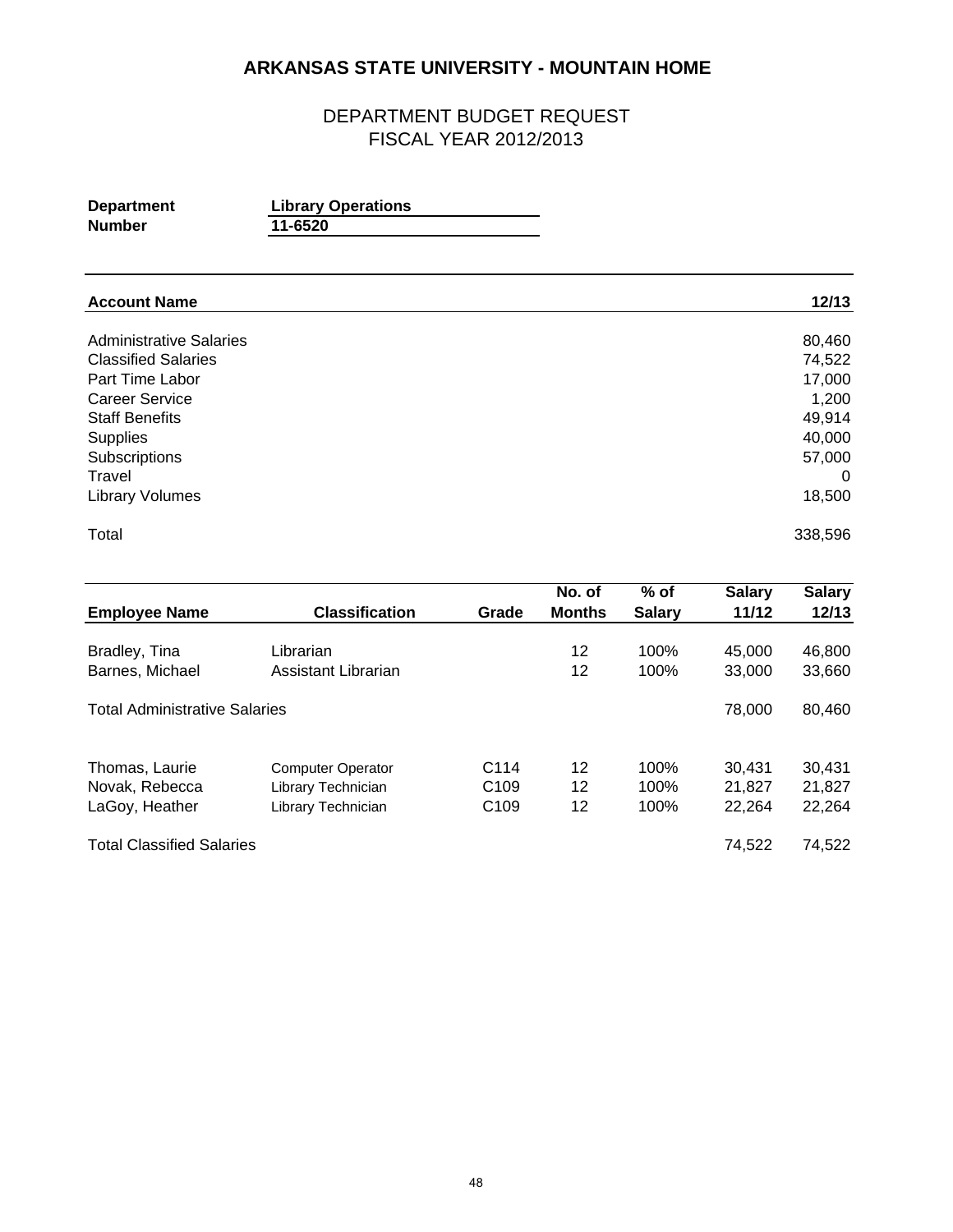#### DEPARTMENT BUDGET REQUEST FISCAL YEAR 2012/2013

| <b>Department</b> | <b>Physical Plant - Operations</b> |
|-------------------|------------------------------------|
| <b>Number</b>     | 11-7701                            |
|                   |                                    |

| <b>Account Name</b>            | 12/13    |
|--------------------------------|----------|
| <b>Administrative Salaries</b> | 106,775  |
| <b>Classified Salaries</b>     | 296,097  |
| Part Time Labor                | 21,000   |
| <b>Career Service</b>          | 3,100    |
| <b>Staff Benefits</b>          | 162,667  |
| Supplies                       | 135,000  |
| Travel                         | $\Omega$ |
| Total                          | 724,639  |

|                               |                                      |                  | No. of        | $%$ of        | <b>Salary</b> | <b>Salary</b> |
|-------------------------------|--------------------------------------|------------------|---------------|---------------|---------------|---------------|
| <b>Employee Name</b>          | <b>Classification</b>                | Grade            | <b>Months</b> | <b>Salary</b> | 11/12         | 12/13         |
|                               |                                      |                  |               |               |               |               |
| Robbins, Nickey               | Dir. of Physical Plant               |                  | 12            | 100%          | 60,564        | 61,775        |
| Vacant                        | Project/Program Specialist           |                  | 12            | 100%          | 0             | 45,000        |
| Total Administrative Salaries |                                      |                  |               |               | 60,564        | 106,775       |
| Maschhoff, William            | Maintenance Supervisor               | C115             | 12            | 100%          | 29,836        | 29,836        |
| Krantz, Stephen               | <b>Skilled Tradesman</b>             | C <sub>115</sub> | 12            | 100%          | 31,673        | 31,673        |
| Luna, Gary                    | Skilled Tradesman                    | C115             | 12            | 100%          | 29,836        | 29,836        |
| Wray, Dwayne                  | <b>Skilled Tradesman</b>             | C <sub>115</sub> | 12            | 100%          | 29,836        | 29,836        |
| Schultz, Cindi                | Admin. Specialist II                 | C <sub>109</sub> | 12            | 100%          | 23,962        | 23,962        |
| Kassner, Dale                 | Maintenance Assistant                | C <sub>108</sub> | 12            | 100%          | 22,509        | 22,509        |
| Jesse, Richard                | <b>Institutional Svcs Supervisor</b> | C <sub>104</sub> | 12            | 100%          | 20,865        | 20,865        |
| Baker, Robert                 | <b>Institutional Svcs Assistant</b>  | C <sub>103</sub> | 12            | 100%          | 17,611        | 17,611        |
| Bell, Jane                    | Institutional Svcs Assistant         | C <sub>103</sub> | 12            | 100%          | 17,611        | 17,611        |
| Brokopp, Steve                | Institutional Svcs Assistant         | C <sub>103</sub> | 12            | 100%          | 20,854        | 20,854        |
| Ramirez, Chris                | Institutional Svcs Assistant         | C <sub>103</sub> | 12            | 100%          | 17,265        | 17,265        |
| Johnson, Alan                 | <b>Institutional Svcs Assistant</b>  | C <sub>103</sub> | 12            | 100%          | 17,625        | 17,625        |
| Teague, Orland D.             | Institutional Sycs Assistant         | C <sub>103</sub> | 12            | 100%          | 16,614        | 16,614        |

Total Classified Salaries 296,097 296,097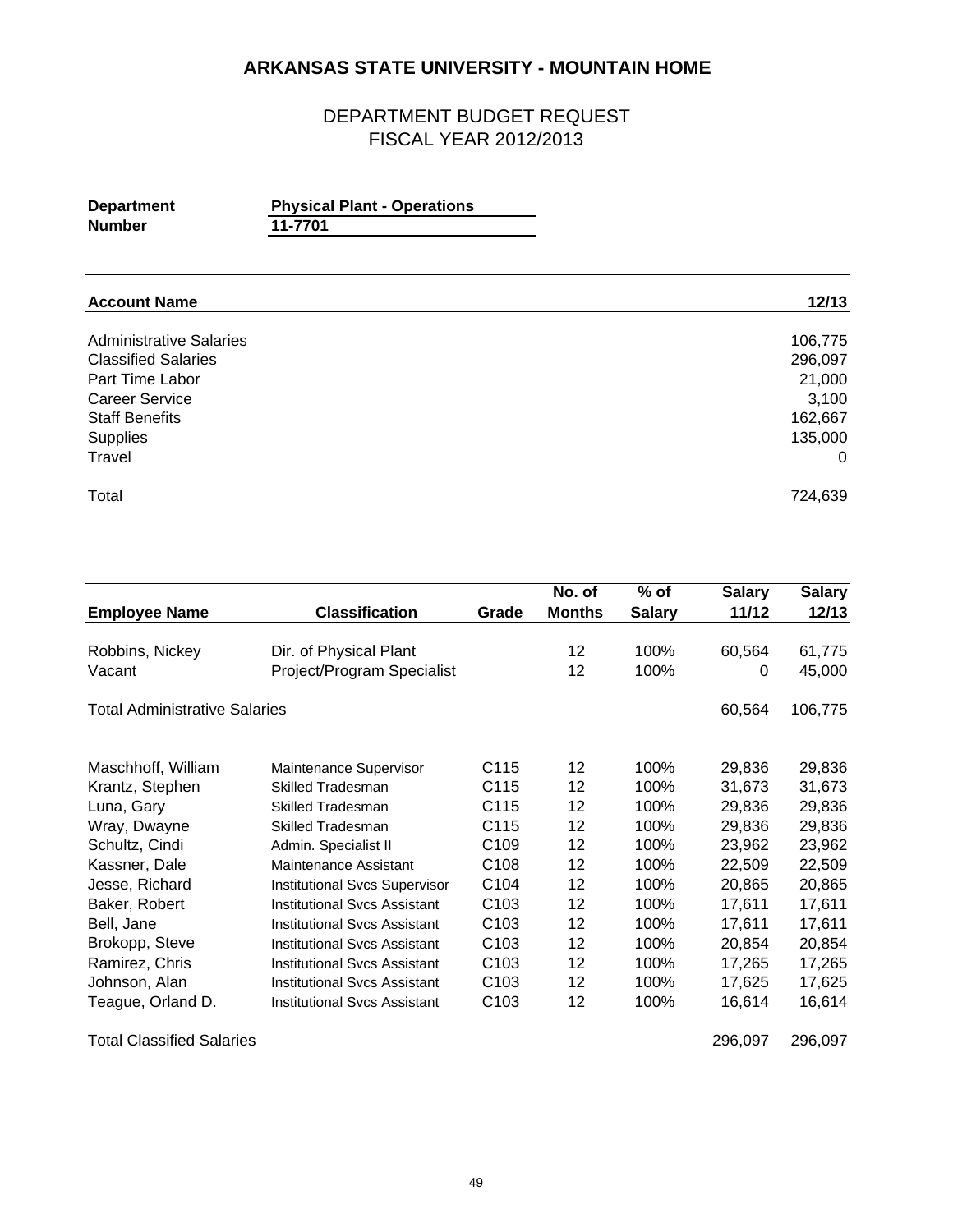| <b>Department</b><br><b>Number</b>                                                           | <b>Campus Security</b><br>11-7703 |                                                      |
|----------------------------------------------------------------------------------------------|-----------------------------------|------------------------------------------------------|
| <b>Account Name</b>                                                                          |                                   | 12/13                                                |
| <b>Classified Salaries</b><br>Part Time Labor<br><b>Staff Benefits</b><br>Supplies<br>Travel |                                   | 46,296<br>5,500<br>19,980<br>7,000<br>$\overline{0}$ |
| Total                                                                                        |                                   | 78,776                                               |

|                                  |                                       |                  | No. of | % of          | <b>Salary</b> | <b>Salary</b> |
|----------------------------------|---------------------------------------|------------------|--------|---------------|---------------|---------------|
| <b>Employee Name</b>             | <b>Classification</b>                 | Grade            | Months | <b>Salary</b> | 11/12         | 12/13         |
| Hodgin, Ken                      | <b>Public Safety Security Officer</b> | C <sub>110</sub> | 12     | 100%          | 23,377        | 23,377        |
| Sikes, James                     | <b>Public Safety Security Officer</b> | C <sub>110</sub> | 12     | 100%          | 23.377        | 0             |
| Vacant                           | <b>Public Safety Security Officer</b> | C <sub>110</sub> | 12     | 100%          | 0             | 22,919        |
| <b>Total Classified Salaries</b> |                                       |                  |        |               | 46.754        | 46,296        |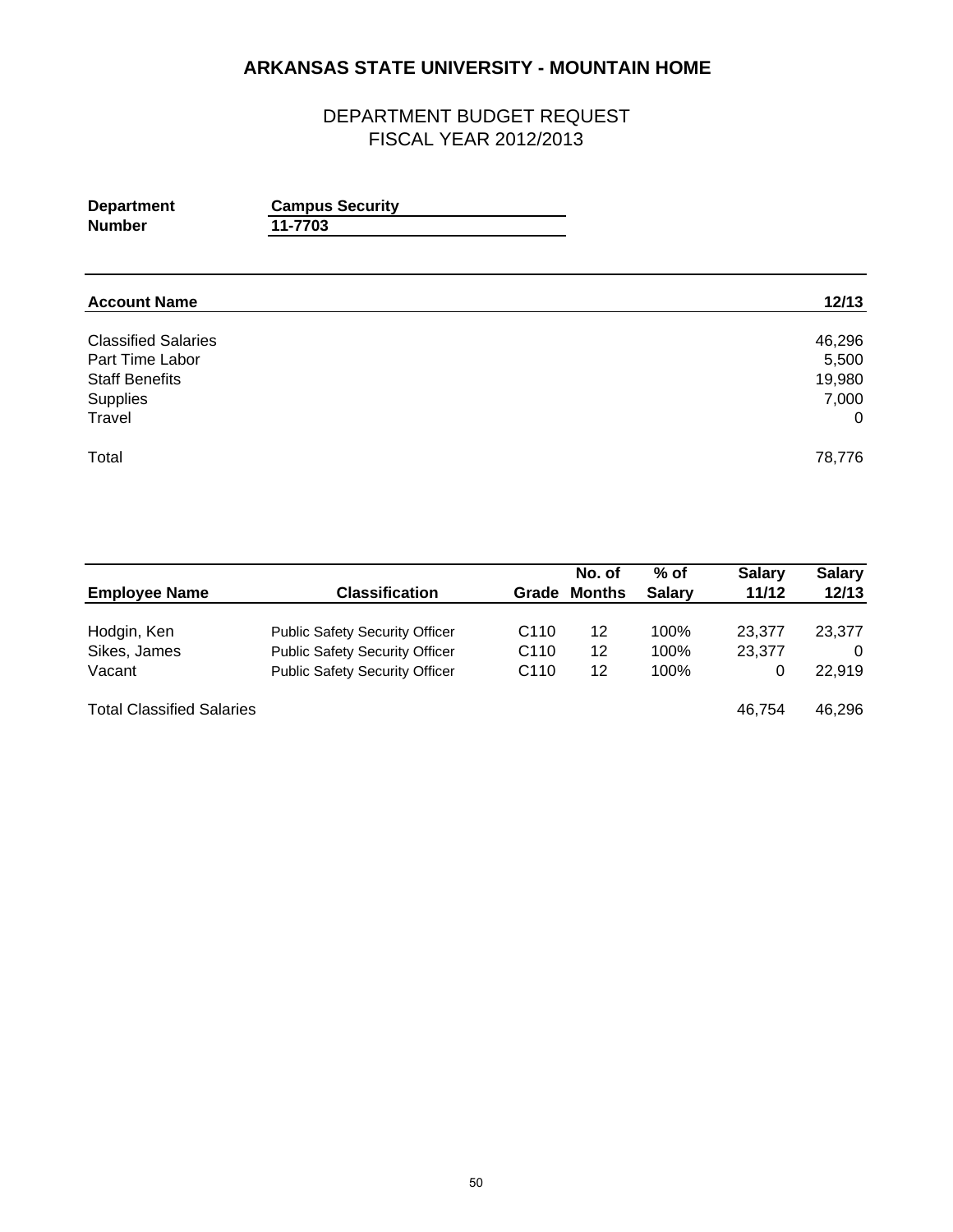| <b>Department</b><br><b>Number</b> | <b>Purchased Utilities</b><br>11-7705 |         |
|------------------------------------|---------------------------------------|---------|
| <b>Account Name</b>                |                                       | 12/13   |
| Supplies                           |                                       | 450,000 |
| Total                              |                                       | 450,000 |
|                                    |                                       |         |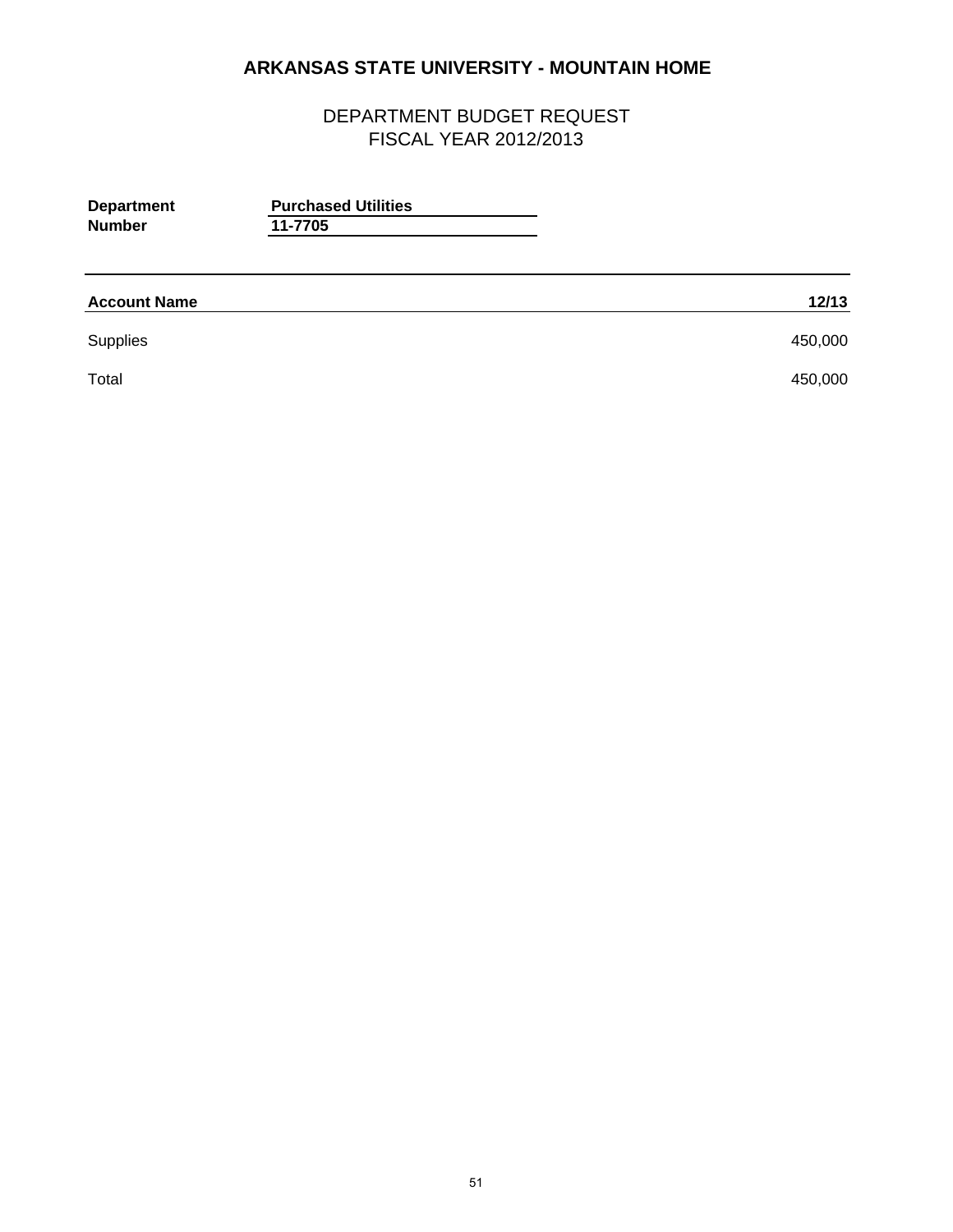| <b>Department</b><br><b>Number</b> | <b>Telephone Expense</b><br>11-7710 |        |
|------------------------------------|-------------------------------------|--------|
| <b>Account Name</b>                |                                     | 12/13  |
| Supplies                           |                                     | 35,000 |
| Total                              |                                     | 35,000 |
|                                    |                                     |        |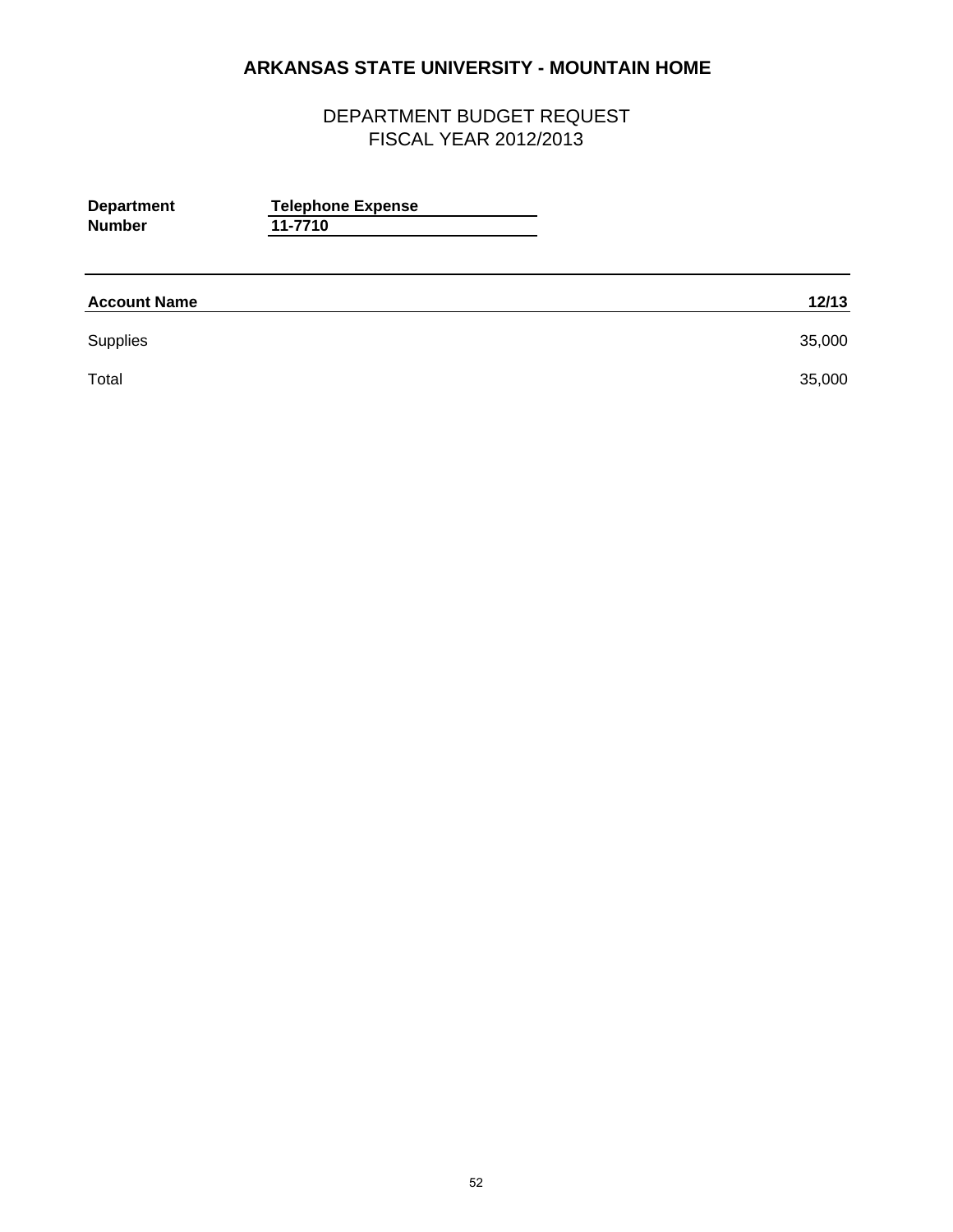| <b>Department</b><br><b>Number</b> | <b>Property Insurance</b><br>11-7760 |        |
|------------------------------------|--------------------------------------|--------|
| <b>Account Name</b>                |                                      | 12/13  |
| Supplies                           |                                      | 55,000 |
| Total                              |                                      | 55,000 |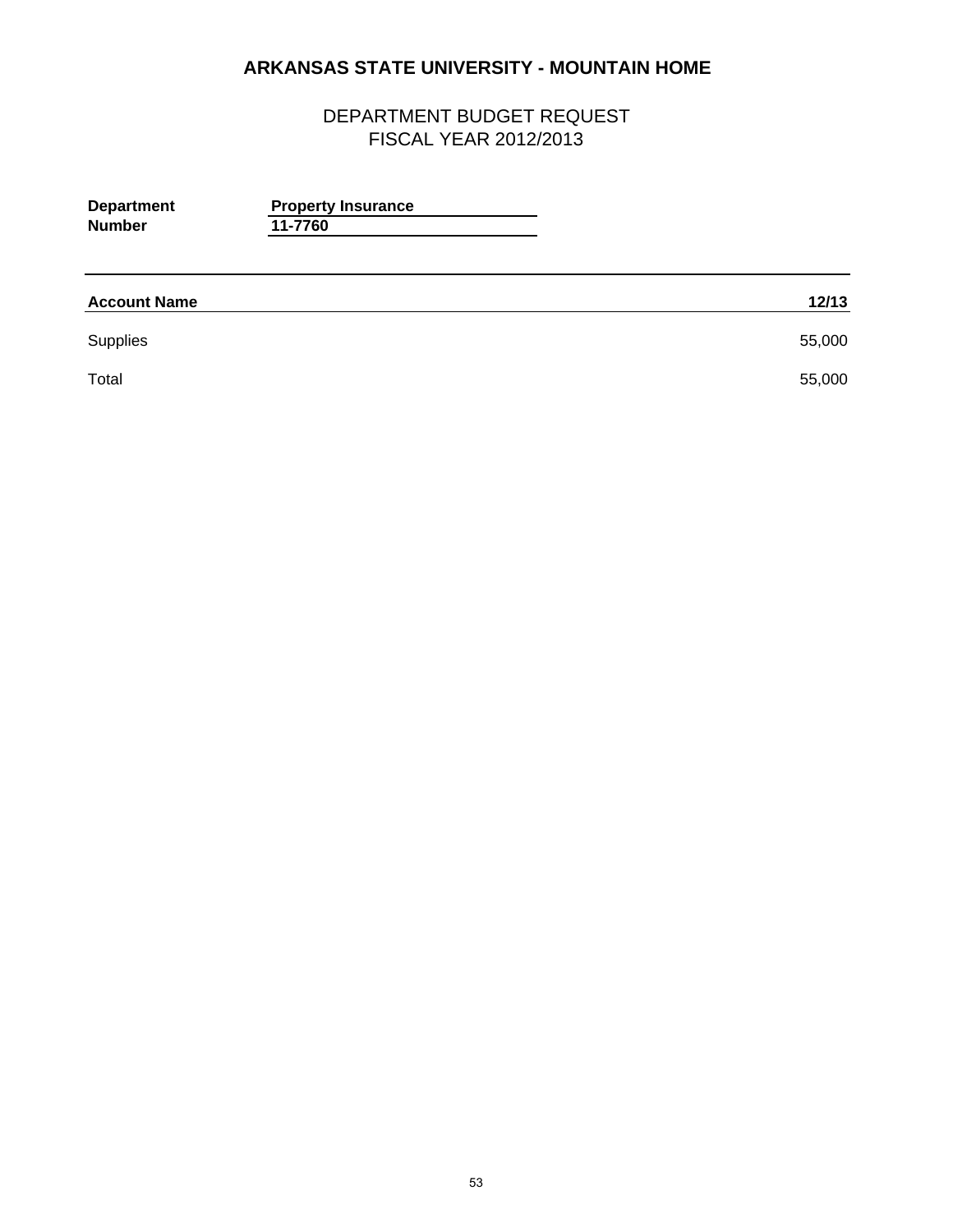| <b>Department</b><br><b>Number</b> | <b>Scholarship - ACT</b><br>11-8801 |         |
|------------------------------------|-------------------------------------|---------|
| <b>Account Name</b>                |                                     | 12/13   |
| Scholarships                       |                                     | 115,000 |
| Total                              |                                     | 115,000 |
|                                    |                                     |         |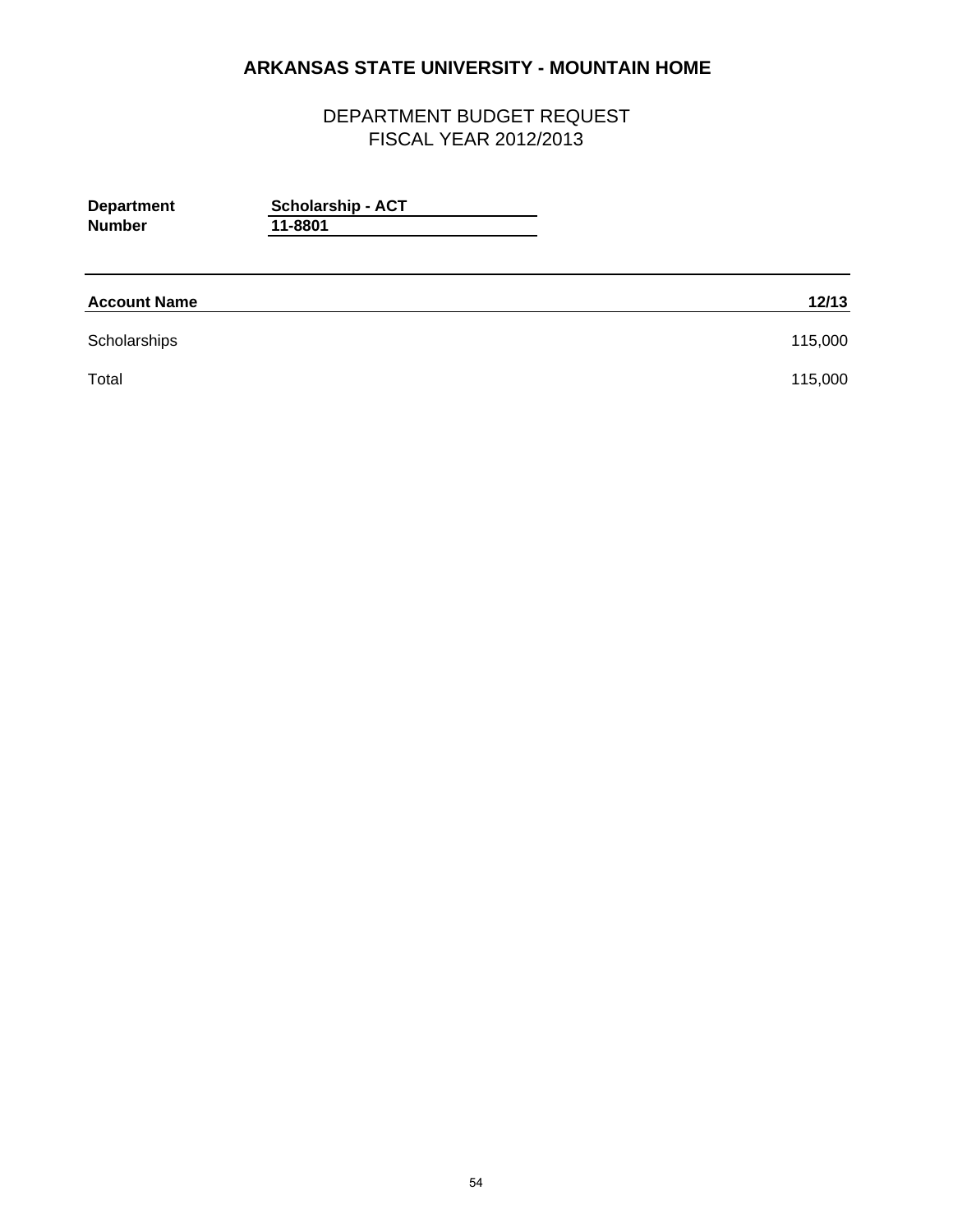| <b>Department</b><br><b>Number</b> | <b>Scholarship - Honor</b><br>11-8802 |        |
|------------------------------------|---------------------------------------|--------|
| <b>Account Name</b>                |                                       | 12/13  |
| Scholarships                       |                                       | 35,000 |
| Total                              |                                       | 35,000 |
|                                    |                                       |        |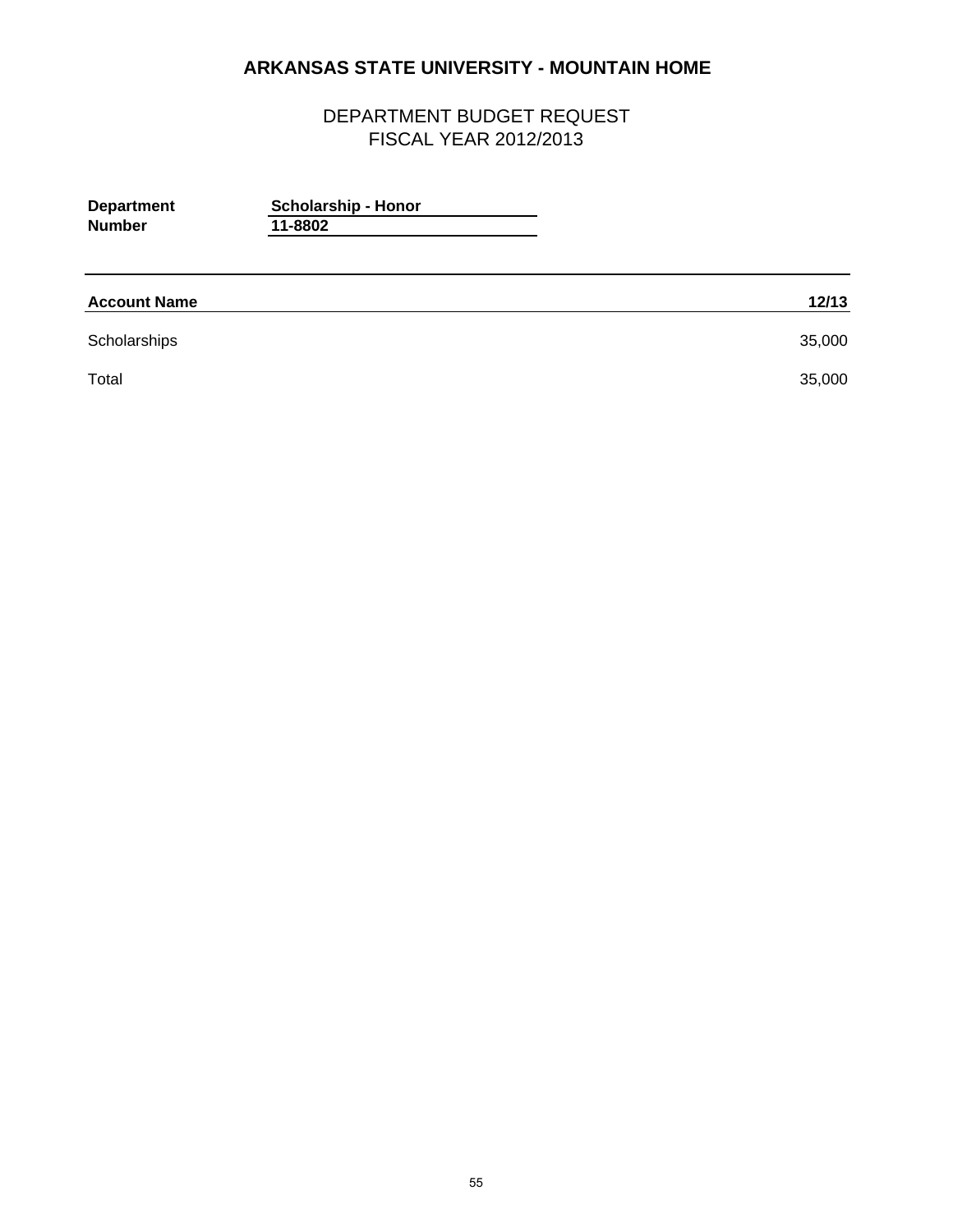| <b>Department</b><br><b>Number</b> | <b>Scholarship - Age 60 Tuition Forgiveness</b><br>11-8803 |        |
|------------------------------------|------------------------------------------------------------|--------|
| <b>Account Name</b>                |                                                            | 12/13  |
| Scholarships                       |                                                            | 20,000 |
| Total                              |                                                            | 20,000 |
|                                    |                                                            |        |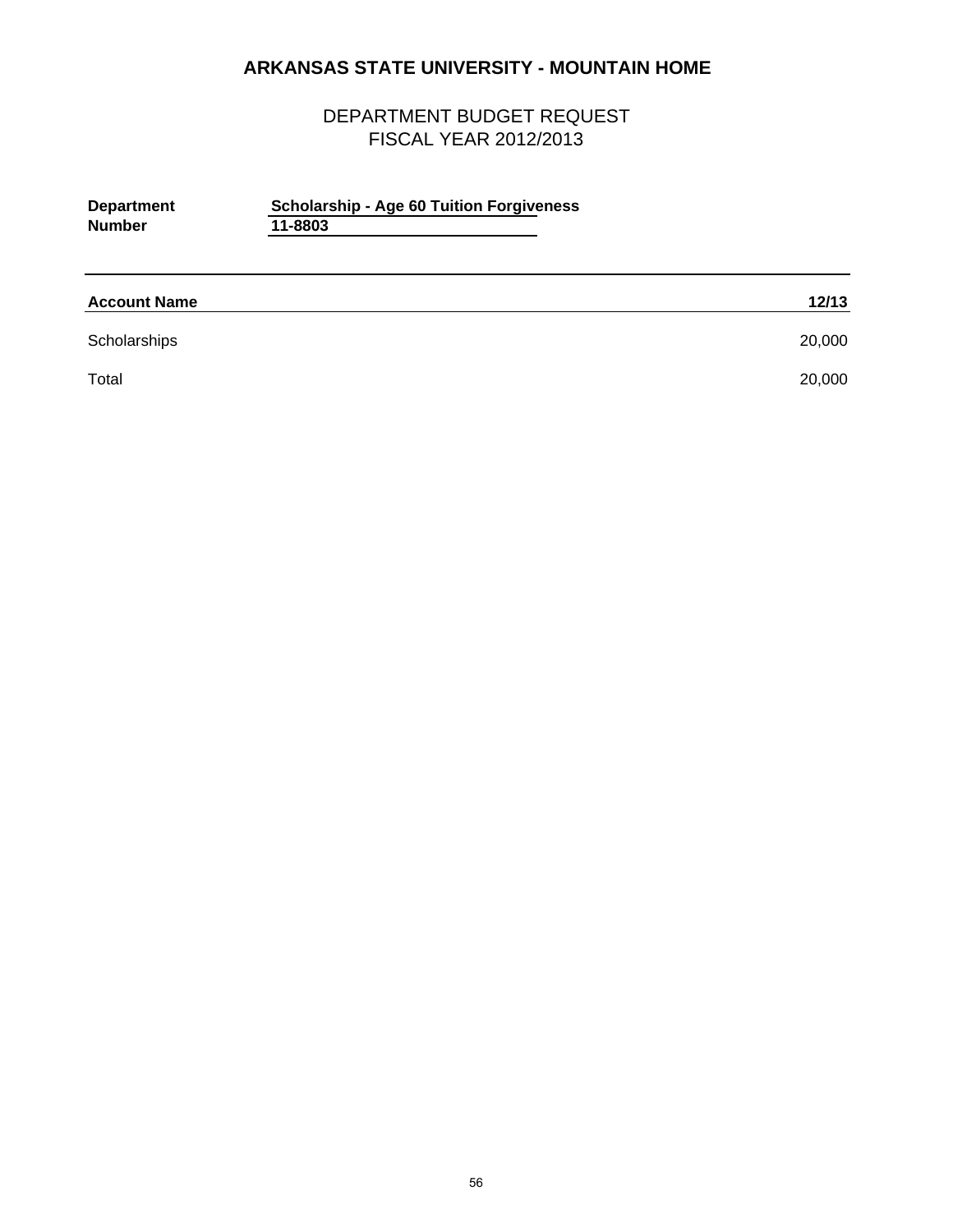| <b>Scholarship - General</b><br>11-8804 |        |
|-----------------------------------------|--------|
|                                         | 12/13  |
|                                         | 30,000 |
|                                         | 30,000 |
|                                         |        |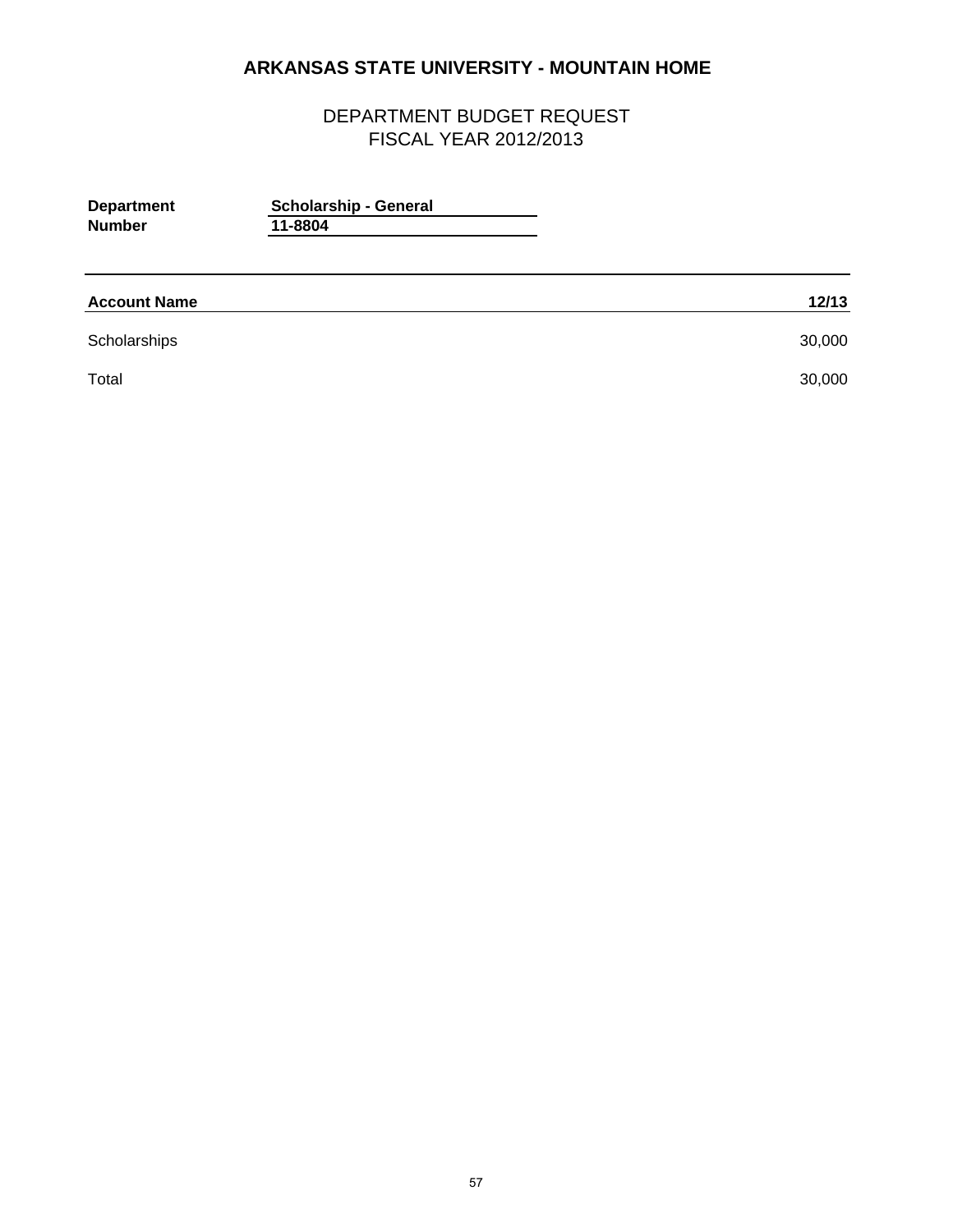| <b>Department</b><br><b>Number</b> | <b>Debt Service</b><br>11-9901 |           |
|------------------------------------|--------------------------------|-----------|
| <b>Account Name</b>                |                                | 12/13     |
| <b>Debt Service</b>                |                                | 1,095,000 |
| Total                              |                                | 1,095,000 |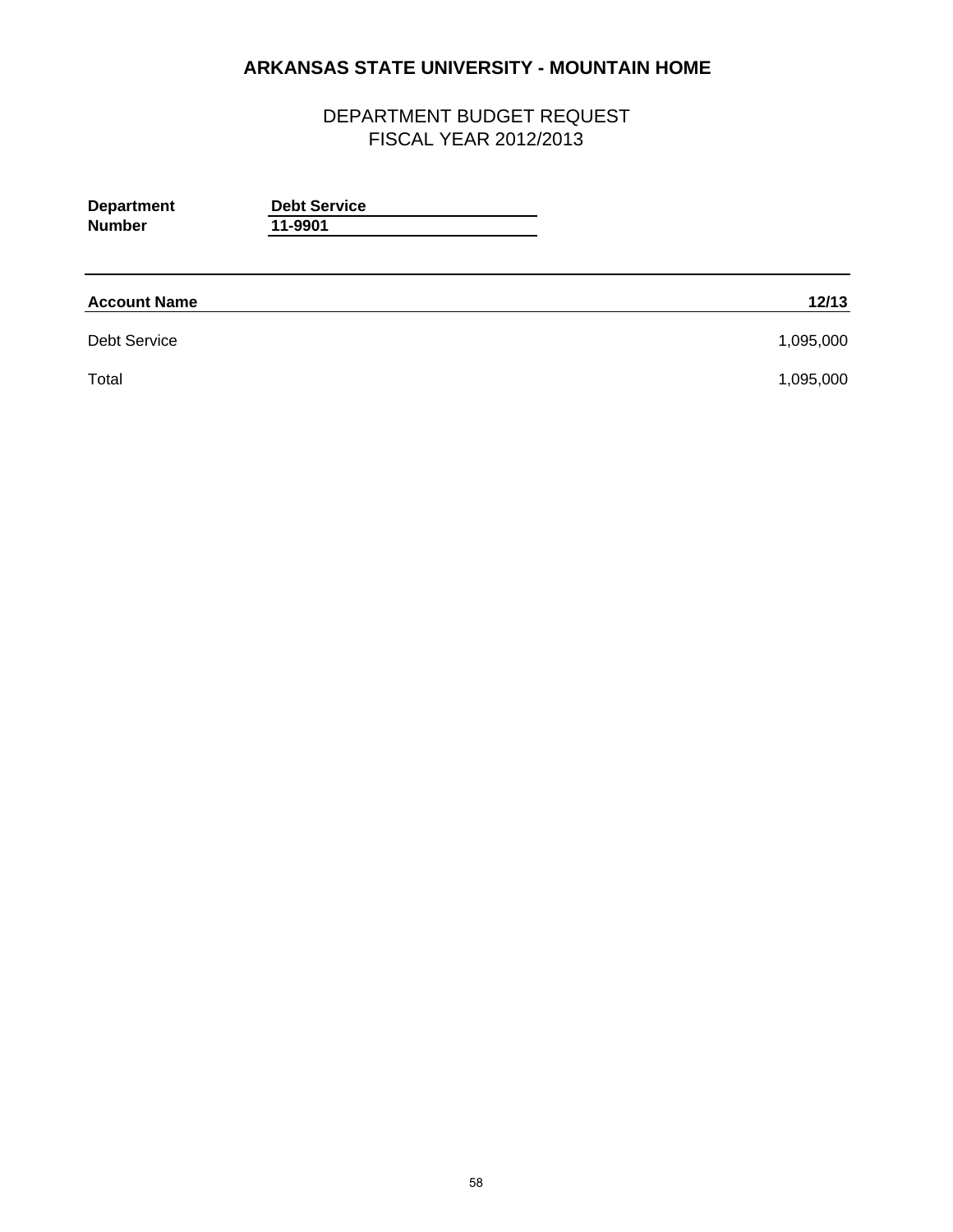| <b>Department</b><br><b>Number</b> | <b>Classified Merit Increase Pool</b><br>11-9975 |       |
|------------------------------------|--------------------------------------------------|-------|
| <b>Account Name</b>                |                                                  | 12/13 |
| Salary                             |                                                  | 0     |
| Total                              |                                                  | 0     |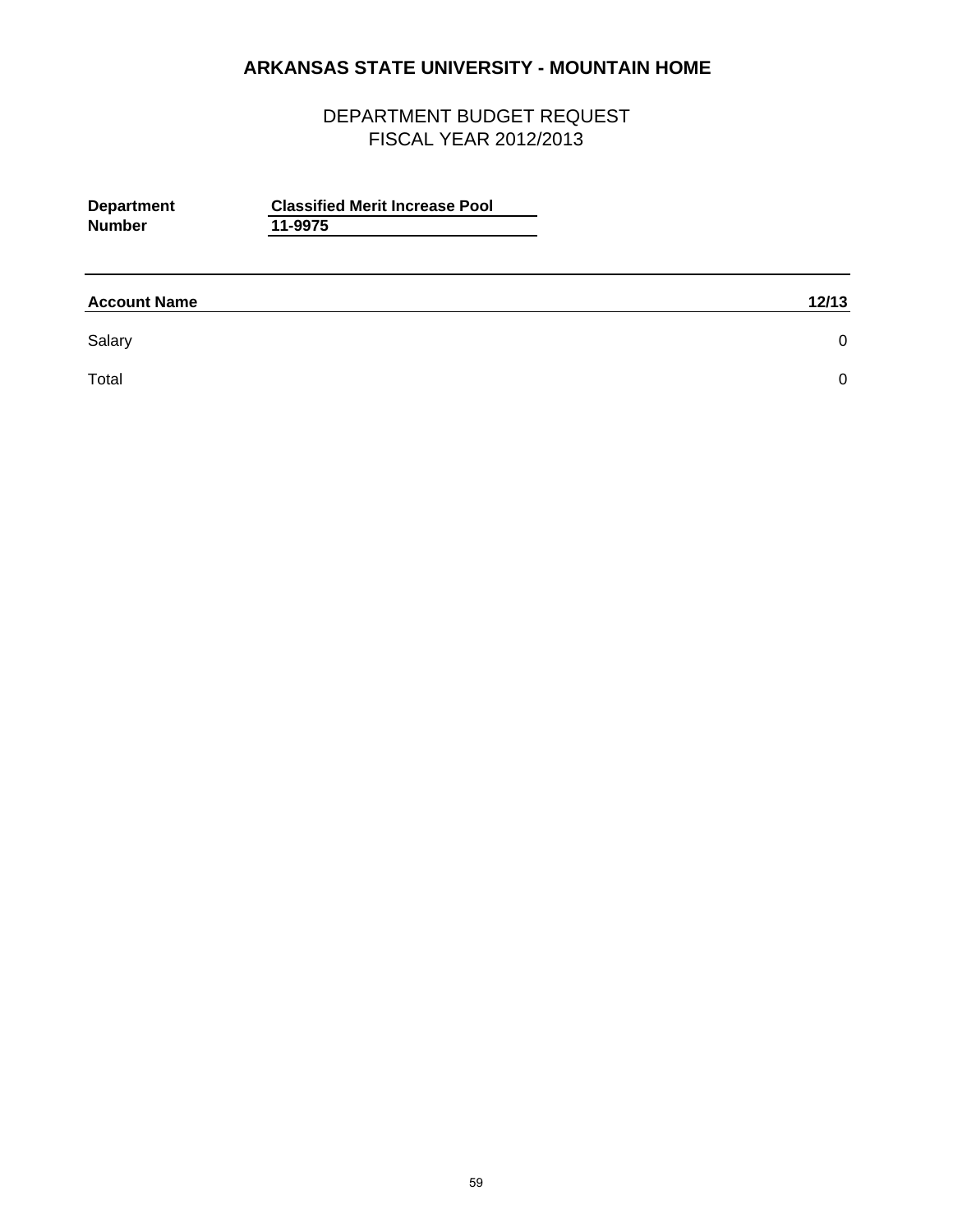| <b>Department</b><br><b>Number</b> | <b>Faculty Salary Equity Pool</b><br>11-9976 |        |
|------------------------------------|----------------------------------------------|--------|
| <b>Account Name</b>                |                                              | 12/13  |
| Salary<br><b>Staff Benefits</b>    |                                              | 0<br>0 |
| Total                              |                                              | 0      |